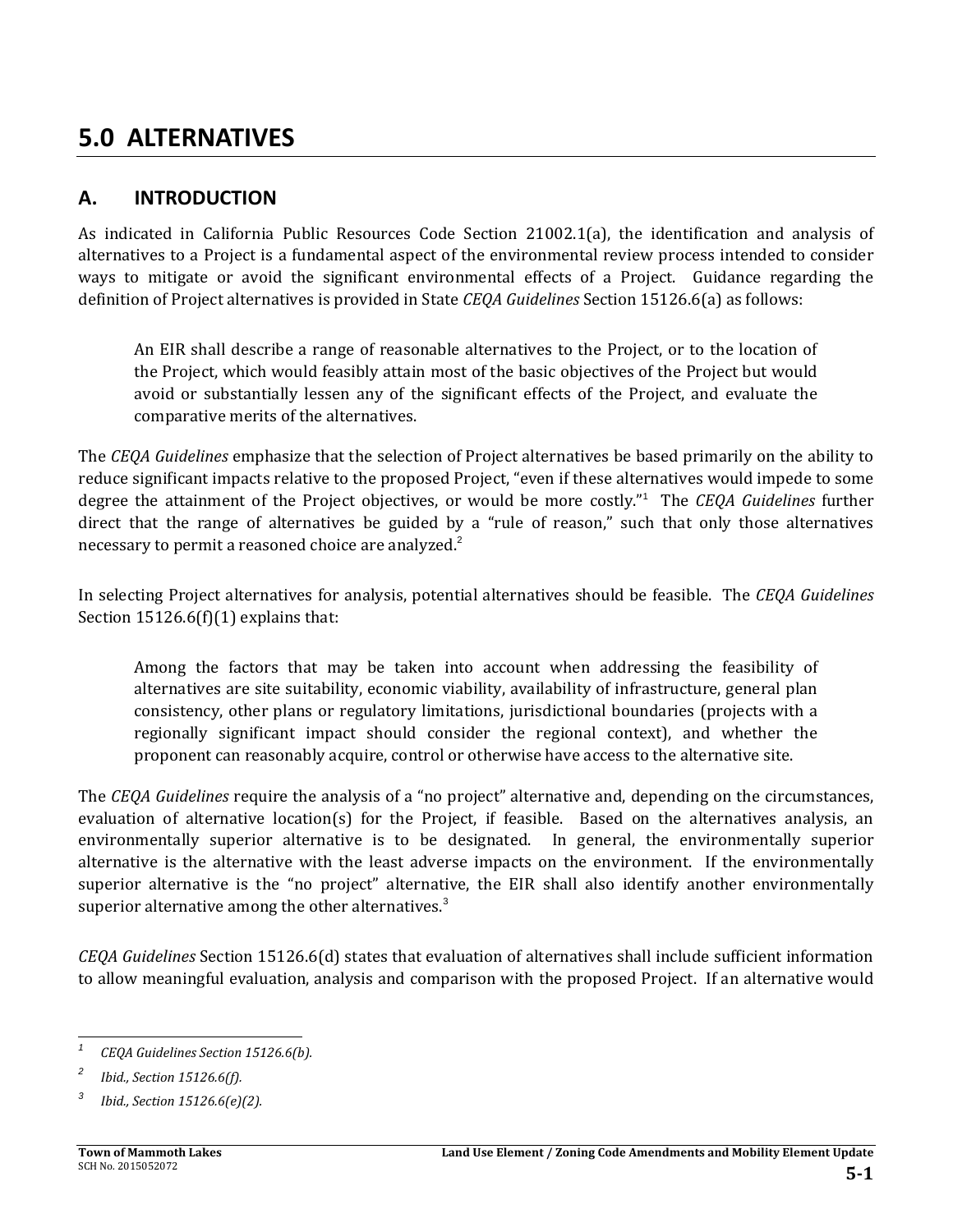cause one or more significant impacts in addition to those of the proposed Project, analysis of those impacts is to be discussed, but in less detail than for the proposed Project.

## **B. OBJECTIVES OF THE PROJECT**

Chapter 2, Project Description, of this EIR sets forth the Project's underlying purpose and provides a list of objectives. The intent of the proposed Land Use Element and Zoning Code Amendments as well as the Mobility Element Update is to achieve a sustainable and integrated system of land use and transportation in the Town of Mammoth Lakes. More specifically, the proposed changes in the development standards and Mobility Element Update are to:

- Create flexibility in the development standards in the commercial districts through the removal of the unit/room cap and the use of a floor area ratio so as to focus on the overall size of a structure;
- **EXECUTE:** Cluster greater density in the downtown area to reduce vehicle miles travelled;
- Create a park-once downtown area in which people park their vehicles once and walk throughout the area thereby reducing congestion and vehicle miles travelled;
- Create a vibrant and walkable downtown area through the increase of intensity of use and the reconfiguration of Main Street;
- Establish a progressive and comprehensive multimodal transportation system that serves the needs of residents, employees, and visitors in a way that is connected, accessible, and safe;
- Promote integration with land use, efficient management of infrastructure, and "greening" measures to reduce water quality and greenhouse gas impacts associated with vehicle use ; and
- **EX Contribute** to a healthy economy though the development of an efficient and balanced transportation system that optimizes the movement of people and goods and efficiently manages infrastructure and resources.

## **C. ALTERNATIVES SELECTED FOR ANALYSIS**

The No Project Alternative is included pursuant to CEQA Guidelines Section 15126.6(e). Under the No Project Alternative, the Land Use Element/Zoning Code Amendments and the Mobility Element Update would not be adopted and future development would occur as under the existing General Plan, Zoning Code, and Mobility Element. Other alternatives were selected to identify ways of reducing or avoiding impacts associated with aesthetics, air quality, parks and recreation, traffic, and other environmental issues.

The following alternatives were selected:

- Alternative 1: No Project Alternative
- Alternative 2: Reduced Intensity Alternative
- **Alternative 3: Mobility Element Update Without the Main Street Reconfiguration**

The Reduced Intensity Alternative (Alternative 2) would reduce the estimated intensity of development within the commercially designated areas and would implement the Mobility Element Update. Rather than a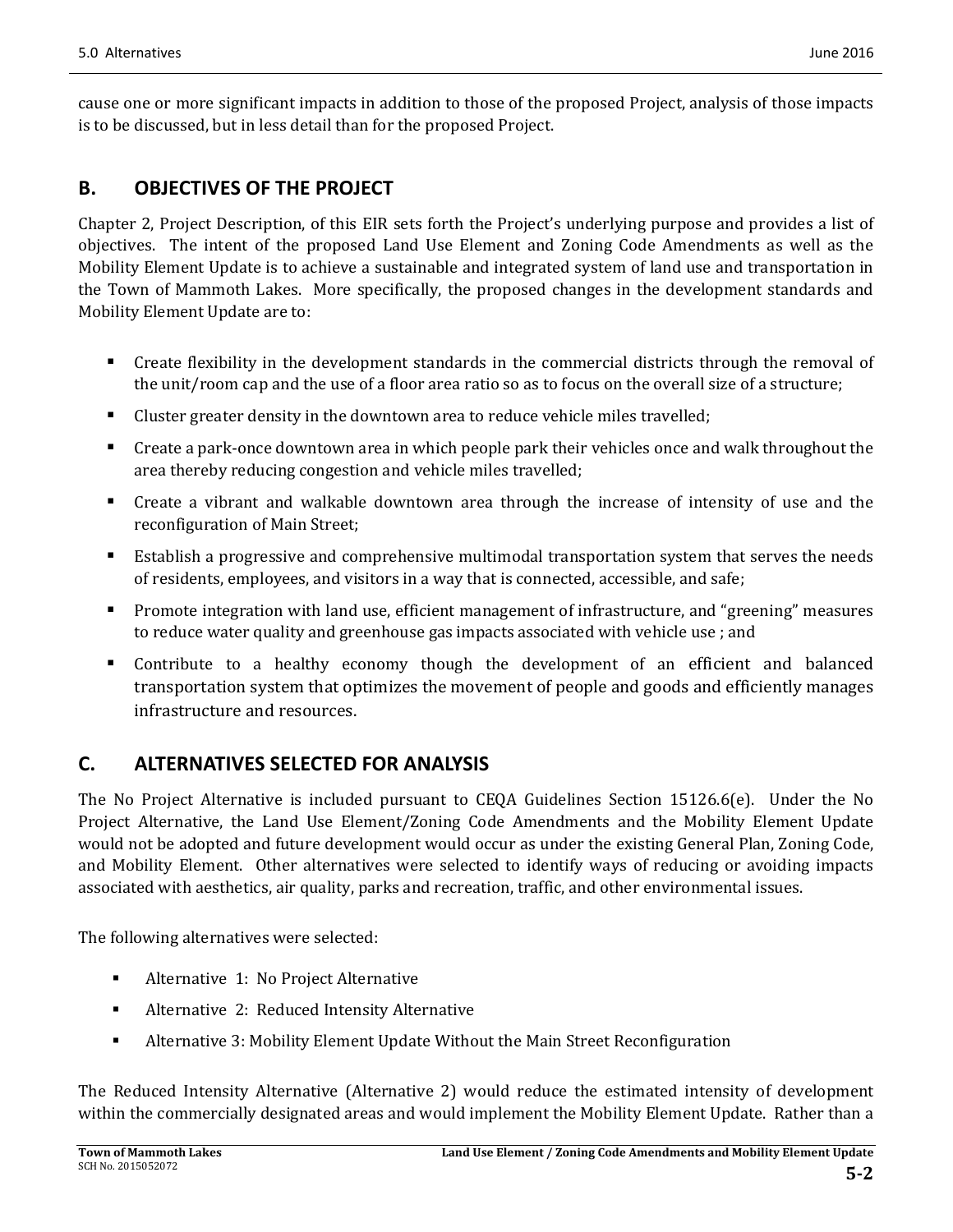2.0 FAR, Alternative 2 would amend the Land Use Element and Zoning Code to allow a maximum of 1.5 FAR. Alternative 3 would also provide for the Mobility Element Update, but without the reconfiguration of Main Street, and would include the Land Use Element and Zoning Code Amendments.

### **D. ALTERNATIVES CONSIDERED AND REJECTED**

*CEQA Guidelines* Section 15126.6(c) recommends that an EIR identify alternatives that were considered for analysis but rejected as infeasible and briefly explain the reasons for their rejection. According to the CEQA *Guidelines*, the following factors may be used to eliminate alternatives from detailed consideration: the alternative's failure to meet most of the basic Project Objectives, the alternative's infeasibility, or the alternative's inability to avoid significant environmental impacts. Alternatives that have been considered and rejected as infeasible are discussed below.

### **1. Land Use Element/Zoning Code Amendments to Allow 2.5 FAR**

An early study of the proposed Land Use Element/Zoning Code Amendments evaluated the removal of the unit and room cap and the use of a 2.5 FAR within the approximately 122-acre commercially designated (i.e., C-1 and C-2) areas. A land use inventory was conducted of the Study Area to identify parcels where development would likely occur within the timeframe of the General Plan. Potential future uses and buildout potential for these parcels was determined and the commercial square footage, number of dwelling units, and number of hotel rooms estimated for buildout were calculated based on a series of assumptions. The projections were compared with the 2011 Mammoth Lakes Economic Forecast and Revitalization Strategies (EPS) Study, which provided buildout projections under the adopted General Plan. After reviewing various iterations of the potential buildout using a 2.5 FAR, comparing the numbers with other projections including the EPS Study and the General Plan EIR, as well as gaining input from the Town's traffic consultant, it was determined that the potential number of dwelling units and hotel rooms that could occur with up to a 2.5 FAR would be significantly higher than anticipated. In particular, the amount of commercial development was considered not viable as it could not be supported economically. Therefore, the development under the 2.5 FAR was not considered consistent with the Project's purpose and objectives and would further be infeasible because of potentially unacceptable environmental effects.

## **2. Land Use Element/Zoning Code Amendments Only (No Mobility Element Update)**

A potential alternative that would include the Land Use Element/Zoning Code Amendments, but not the implementation of the Mobility Element Update, was considered at the beginning of the review process. However, because the Mobility Element Update is intrinsic to the intent of the Land Use Element/Zoning Code Amendments to increase density, pedestrian activity, and the character of the Main Street and Old Mammoth Road commercial districts, this alternative was rejected.

### **E. ANALYSIS FORMAT**

In accordance with *CEOA Guidelines* Section 15126.6(d), each alternative is evaluated in sufficient detail to determine whether the overall environmental impacts would be less than, similar to, or greater than the corresponding impacts of the Project. Furthermore, each alternative is evaluated to determine whether the Project objectives would be substantially attained by the alternative. The evaluation of each of the alternatives follows the process described below: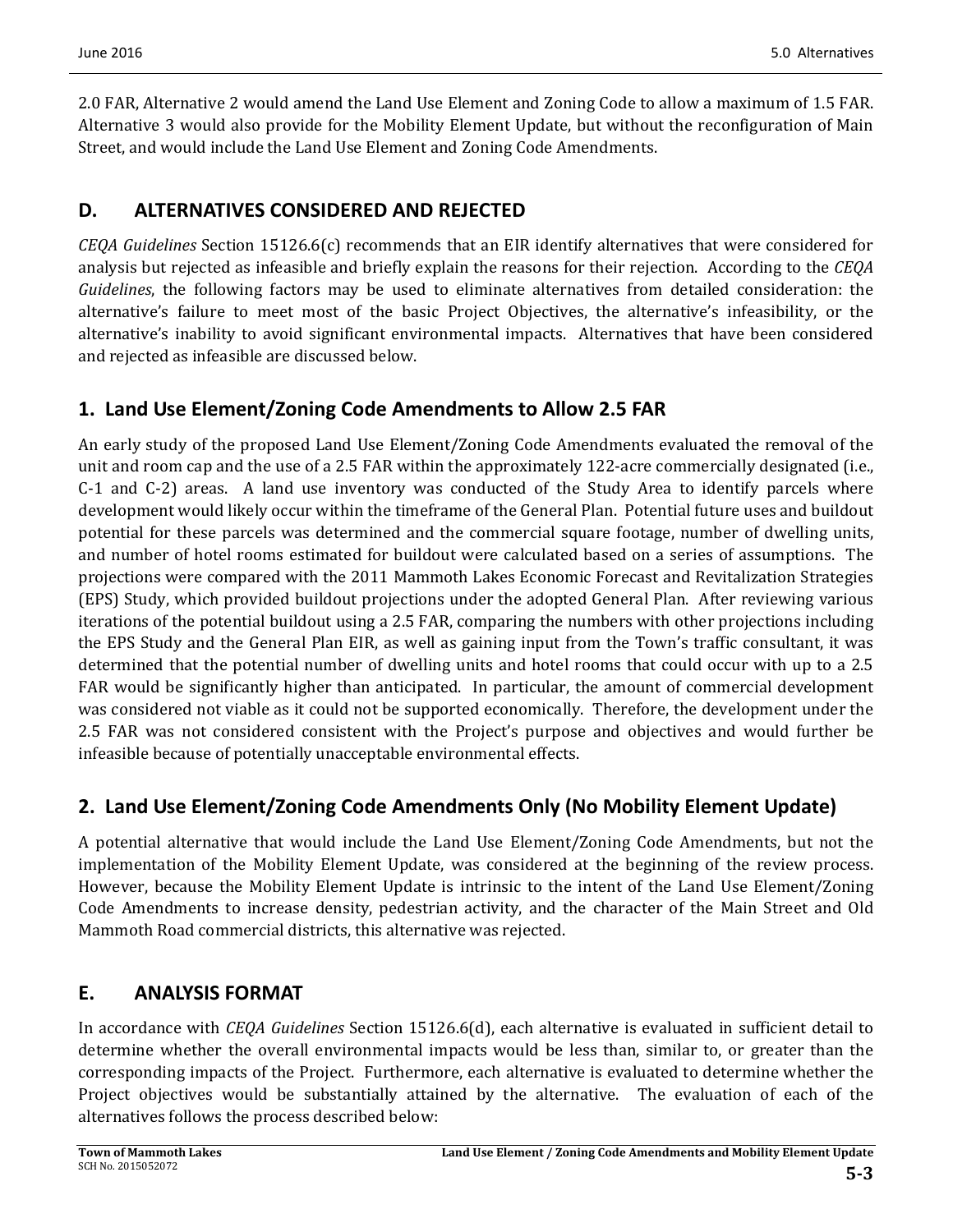- $\blacksquare$  A description of the alternative.
- The net environmental impacts of the alternative before and after implementation of reasonable mitigation measures for each environmental issue area analyzed in the EIR are described.
- Post-mitigation and non-significant environmental impacts of the alternative and the Project are compared for each environmental topic area. Where the impact of the alternative would be clearly less than the impact of the Project, the comparative impact is said to be "less." Where the alternative's net impact would clearly be more than the Project, the comparative impact is said to be "greater." Where the impacts of the alternative and Project would be roughly equivalent, the comparative impact is said to be "similar." The evaluation also documents whether compared to the Project an impact would be entirely avoided, whether a significant impact could be reduced to a less than significant level, or whether a significant unavoidable impact would be feasible to mitigate to a less than significant level.
- The comparative analysis of the impacts is followed by a general discussion of the extent to which the underlying purpose and Project Objectives are attained by the alternative.

At the end of the section a relative comparison of the alternative's impacts and consistency with Project Objectives is provided. Pursuant to CEQA Guidelines Section  $15126.6(e)(2)$  an "Environmentally Superior" Alternative" is identified.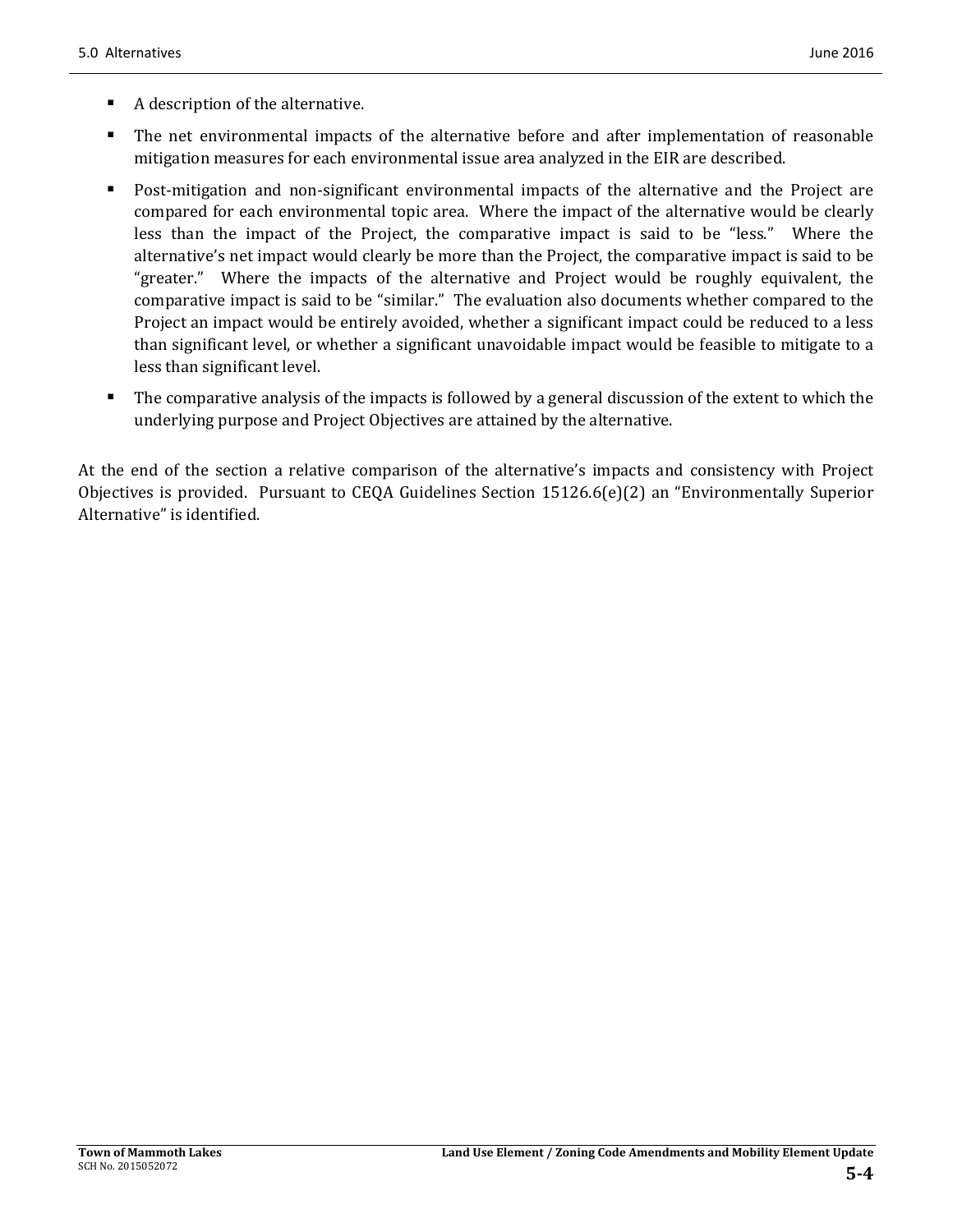# **F. ALTERNATIVES ANALYSIS 1. ALTERNATIVE 1: NO PROJECT ALTERNATIVE**

## **A. DESCRIPTION OF THE NO PROJECT ALTERNATIVE**

In accordance with the CEQA Guidelines, the No Project Alternative represents the circumstance under which the Project does not proceed. For the purpose of this analysis, the No Project Alternative (Alternative 1) assumes that the proposed Land Use Element/Zoning Code Amendments would not occur. Thus, future development would occur in accordance with the existing General Plan and Zoning Code requirements in the commercial zones. Currently, the General Plan and Zoning Code allow an FAR of 2.5 with a limit of 12 residential units per acre and 40 lodging rooms per acre in C-1 and C-2 designated areas, and in the MLR, D, and OMR zoning districts. Policy L.5.G. of the General Plan allows a doubling of density (up to 80 rooms per acre) for hotel, motel, and similar transient lodging projects in the C-1 and C-2 designated areas though the Community Benefits/Incentive Zoning policy (CBIZ policy).<sup>4</sup> In October 2014, the Town Council eliminated the CBIZ policy (Policy L.5.G) so that this mechanism for increasing density is no longer available. In addition, future development in the Town's commercially designated areas (comprising approximately 122 acres), including a minimum level 0.75 FAR and maximum 2.0 FAR with no unit cap, as proposed by the Project, would not be implemented. The affected area would maintain the same unit and room cap as under current conditions. It is anticipated, however, that because the Project would provide greater development flexibility, the No Project Alternative is less likely to result in new development to the extent currently permitted. 

The No Project Alternative would, however, implement current land use and design policies of the Zoning Code Update, including street frontage improvements in accordance with adopted Town Plans (i.e. Pedestrian Master Plan, Bikeway Master Plan, etc.), including but not limited to sidewalks, bike lanes, paths, bus stops, and other typical frontage improvements (Sec. 17.24.030). Under this code section, where feasible, the property frontage shall be improved to provide a wider public sidewalk and space for landscaping, public art, and/or pedestrian amenities such as outdoor seating. Section 17.24.030.E requires the placement of buildings as close to the street as possible, with parking underground, behind a building, or on the interior side or rear of the site. Under Section 17.24.030.F, properties fronting Main Street may claim an existing frontage road, but must incorporate a re-routed access road to the rear of the property. Section 17.24.040.B, requires that all buildings located on a public street shall be oriented toward, and have their primary entrances facing the public street; building entrances must emphasize special architectural, roof lines or landscape treatments; and building entrances must be designed to not shed snow freely into entrances to minimize the buildup of ice and snow in pedestrian areas. Section  $17.24.040.C$  requires transparency and openings along the sidewalk for commercial buildings. Section 17.24.040 D requires that buildings be designed to create a pedestrian-friendly environment and support a vital and active public realm. Section 17.24.040 F requires development to provide direct and convenient pedestrian access between commercial and residential uses to the extent feasible and provide convenient pedestrian connections from transit stops to building entrances.

 *4* CBIZ was intended to be a "bridge" between the General Plan and the District Planning work and was adopted by Resolution 09-55 *approved by the Town Council in 2009.*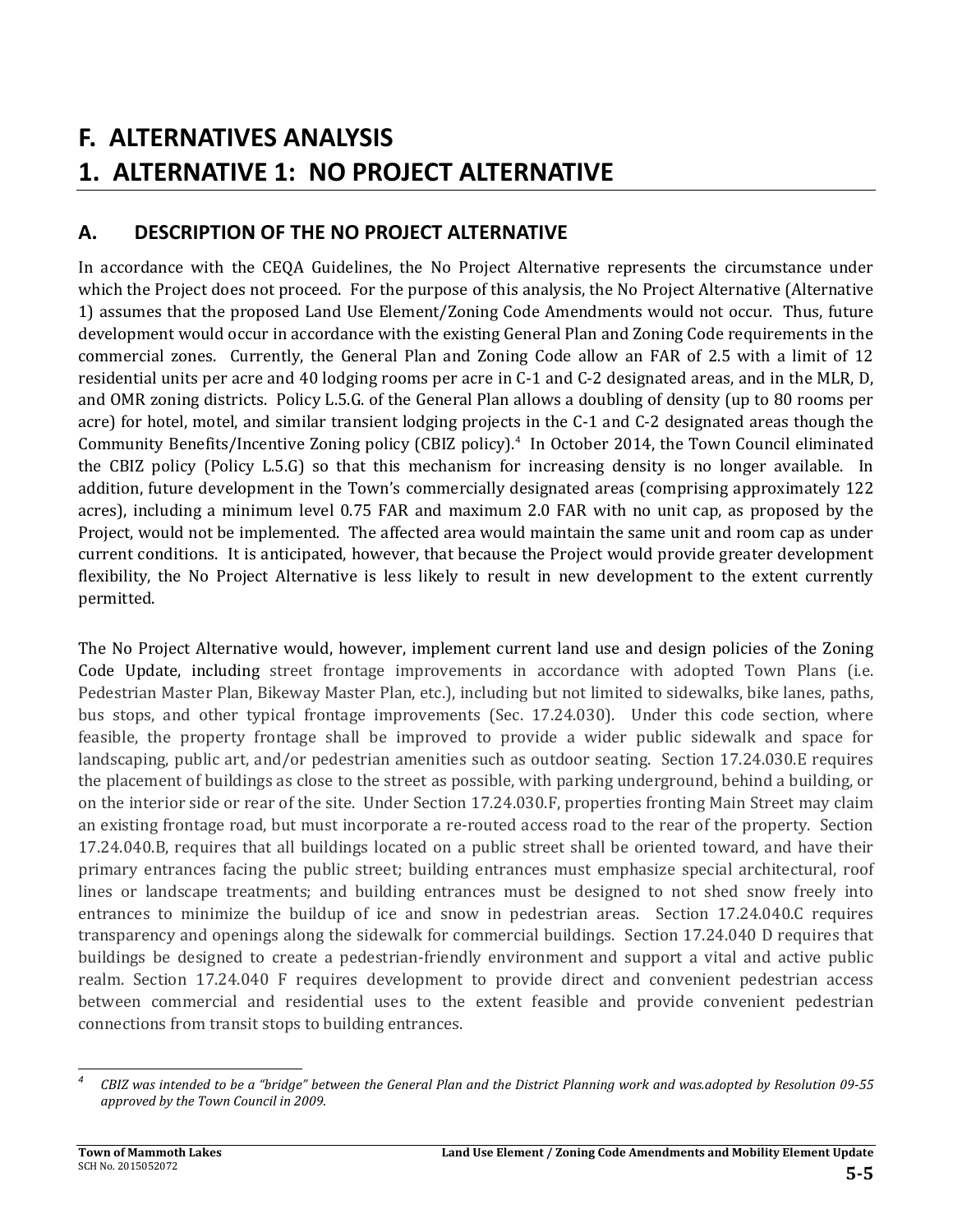Under the No Project Alternative, the proposed methodology for projecting buildout for the Town would not be implemented. Policy L.1.A of the General Plan, which states: "Limit total peak population of permanent and *seasonal residents and visitors to 52,000 people,"* would remain in effect to describe population intensity throughout the Town. The categories for units would remain as it currently is with reference to permanent units, transient units, seasonal units and second homes. With the maximum density limitations in place, a transfer of development rights may be desired by the Town. As such, no revisions would be made to the General Plan Land Use Element regarding transfer of development rights (TDR). Thus, no revision would be made to Policy L.3.H and Action L.3.H.1 of the General Plan.

Under the No Project Alternative, the Mobility Element Update would not be adopted. The No Project Alternative, however, would not prevent any ongoing roadway, pedestrian, bicycle, and transit improvements, such as those consistent with the approved Pedestrian, General Bikeway, and Trails System Master Plans. However, the No Project Alternative would not be consistent with the Town's July 2009 Agenda Bill to further articulate the goals, policies, and actions of the General Plan Mobility Element, which is "intended to serve as the implementation document and to carry forward previous Town transportation planning efforts and consolidate them into one comprehensive transportation planning document." According to the Agenda Bill, "The Town of Mammoth Lakes Mobility Plan will enable Mammoth Lakes to realize the Vision and Goals outlined in the 2007 General Plan Mobility Element." The Agenda Bill further states, "the adoption of the Mobility Element Update will place the Town in a better position to achieve its desired objectives related to becoming a community that is more 'connected, accessible, uncongested and safe with an emphasis on feet first, public transportation second and car last.' An adopted Mobility Plan will provide a cohesive program of transportation system improvements and recommendations that will assist decision-makers, the public, Town staff, and developers in planning projects in a manner that will ultimately lead to a complete and integrated multi-modal system for the community."

The No Project Alternative would not implement the Mobility Element Update, which would meet the objectives of the 2007 General Plan to achieve a progressive and integrated multi-modal transportation system, one that emphasizes "feet first, public transportation second, and car last." In addition, without Mobility Element Update, the No Project Alternative would not be consistent with the California Complete Streets Act (AB 1358). AB 1358 requires that municipalities craft a specific network of travel options through an adopted General Plan circulation element. Under AB 1358, the circulation element must reflect land use patterns that further support the effectiveness of a multimodal transportation network. In addition, the No Project Alternative would not be consistent with AB 743, which is intended to support residential/mixed-use densification for the purpose of inducing greater pedestrian and other multi-modal activity and, thus, reduce vehicle miles. Because the proposed Mobility Element Update would expand upon the Town's adopted Mobility Element, focus on multi-modal transportation, and provide specificity as required under AB 1358, the adoption of the Mobility Plan Update would engender regional and state confidence with respect to funding. A more secure funding source would further ensure future roadway, pedestrian, and transit improvements. Although street improvements would continue under the No Project Alternative, in the absence of the Mobility Element Update, the vision and goals of the General Plan and statewide transportation goals would not be met.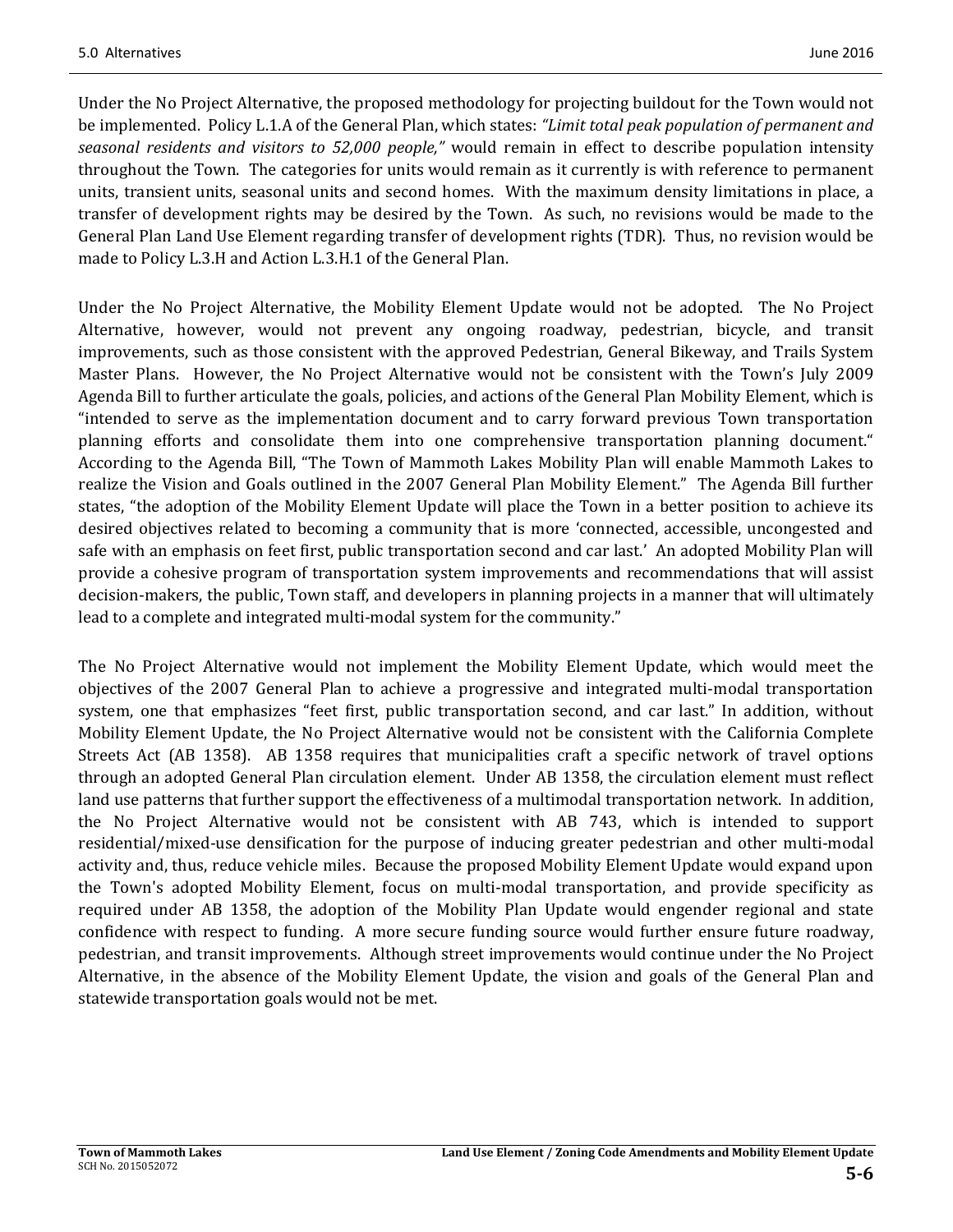## **B. ENVIRONMENTAL IMPACTS**

### **1. Aesthetics/Visual Resources**

### **a. Scenic Vistas and Resources**

Under the No Project Alternative, development in the Town's commercial zones would continue to conform to existing zoning and height regulations. Under both the No Project Alternative and the Project, the Code would limit buildings in the Downtown (D) zone to a maximum height of 55 feet, buildings in the Old Mammoth Road (OMR) zone to a maximum height of 45 feet, and buildings in the Mixed Lodging/Residential (MLR) zone to a maximum height of 45 feet for lots with less than 10 percent slope and 55 feet for lots with slopes 10 percent or greater. Under the Land Use Element/Zoning Code Amendments, view impacts were identified as less than significant because building heights and envelopes would be the same as under existing Code requirements. As with the Project, the No Project Alternative would not result in new blockage of ridgelines or conflict with General Plan standards that maintain panoramic views of the Sherwin Ridge or Mammoth Rock. As such, the No Project Alternative would have similar, less than significant impacts on scenic vistas.

The implementation of the Mobility Element Update's Main Street Plan, however, has the potential to narrow Main Street from approximately 200 feet to 130 feet, while locating buildings closer to the street as required under the existing Zoning Code Update (17.24.030.E). Panoramic views of Mammoth Mountain from the Main Street corridor would be incrementally narrower, although less than significant since public views would remain. Although the Project's impact on the view corridor would be less than significant, because the Main Street Plan would not be implemented under the No Project Alternative, the street corridor would not be narrowed to the same extent. As such, the No Project Alternative would avoid any potential scenic vista impacts associated with buildings fronting a narrower street corridor and would have less impact on scenic vistas from the Main Street corridor than under the Project.

### **b. Visual Character and Quality**

The No Project Alternative would result in less construction than under the Project because the increased density within the Town's commercial areas, compared to the 2007 General Plan buildout, would not occur. In addition, the No Project Alternative would not fully implement the street and trail improvements as under the Mobility Element Update. The No Project Alternative would not involve the vacation of the frontage road that parallels Main Street, installation of new landscaping, street crossing improvements, on-street bike lanes, trails, and the provision of amenities as funding becomes available contained in the Mobility Element Update. Future construction activities under both the No Project Alternative and the Project could require excavation and the use of heavy machinery, hauling, temporary stockpiling, and possible scrubbing and clearing of vegetation. These activities could cause temporary degradation of visual quality. Visual impacts could also be exacerbated if several projects were to be under construction concurrently. Although shortterm impacts would be mitigated to a less than significant level under the Project, the scope of short-term construction impacts would be incrementally less under the No Project Alterative. Therefore, the No Project Alternative would reduce the Project's visual quality short-term construction impacts.

As with the Project, the No Project Alternative would implement Zoning Code Update design requirements aimed at creating a more pedestrian oriented environment, such as a build-to-street line, placement of parking away from the street, wider public sidewalk and space for landscaping, public art, and/or pedestrian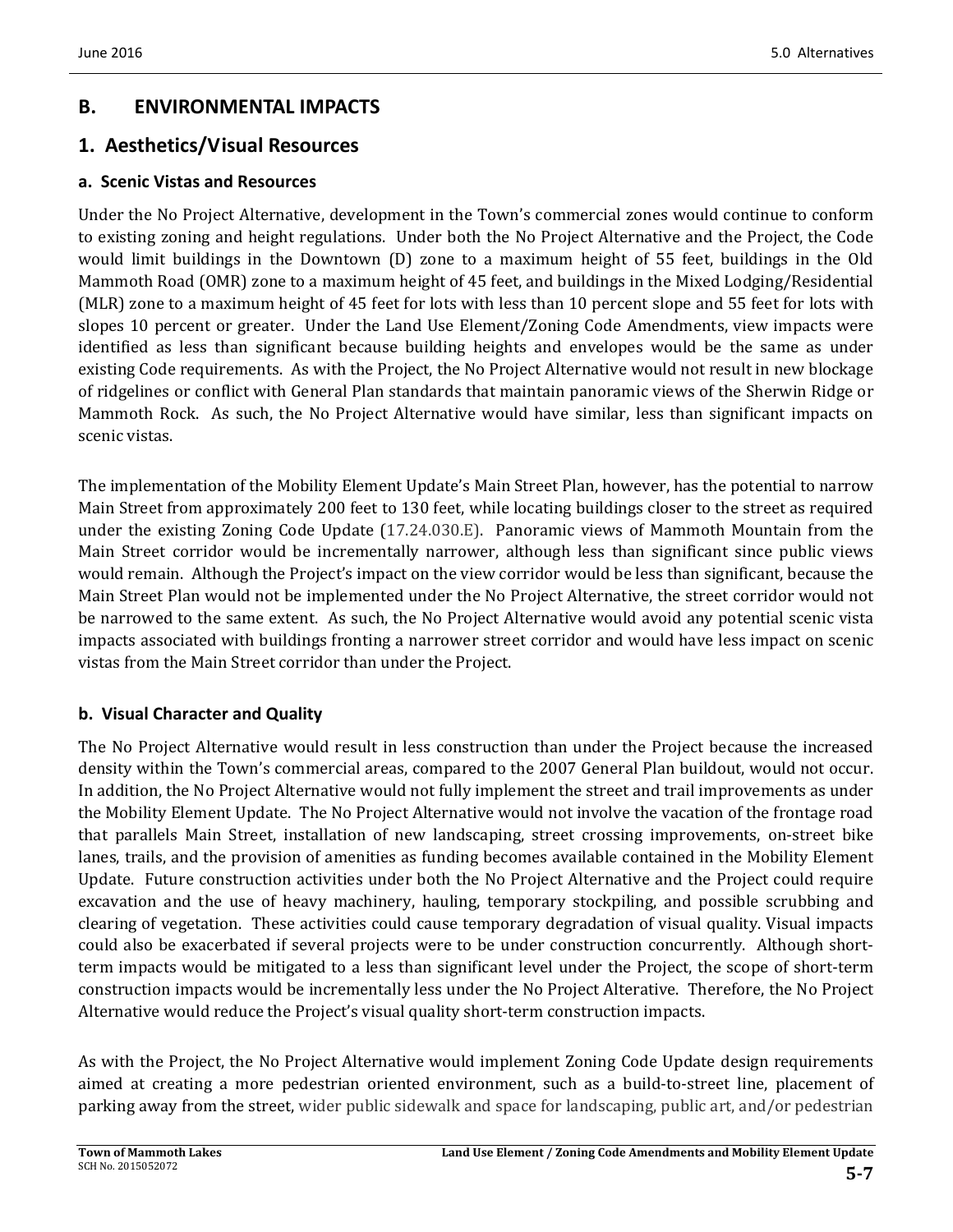amenities such as outdoor seating, design of building entrances to emphasize special architectural, roof lines or landscape treatments, and required transparency and openings along the sidewalk for commercial buildings. As such these benefits would be the same under both the No Project Alternative and the Project. In addition, both the No Project Alternative and the Project would have the same maximum building height standards. The No Project Alternative, however, would not upgrade the appearance of Main Street through the vacation of the frontage road and implementation of improvements under the Main Street Plan. As such, the No Project Alternative would contribute minimally to the improved appearance of Main Street. The No Project Alternative would also not intensify development along the commercial corridors, which would, otherwise, contribute to the aesthetic vibrancy of the streets associated with greater activity. Because the No Project Alternative would not provide aesthetic benefits to the same degree as the Project, it is considered to have a greater impact with respect to long-term visual character than under the Project. However, as with the Project, impacts under the No Project Alternative, would be deemed less than significant.

#### **c. Light and Glare**

Under the No Project Alternative, the Town of Mammoth Lakes Outdoor Lighting Ordinance, which regulates nighttime lighting, would be enforced as under existing conditions. No new street lighting associated with implementation of the Mobility Element Update would occur. Any new development under the No Project Alternative and Land Use Element/Zoning Code Amendments and Mobility Element Update would be subject to the Outdoor Lighting Ordinance and would have a less than significant impact with respect to light and glare. However, because the No Project Alternative may not entail the same extent of street improvements anticipated under the Mobility Element Update, or potentially result in additional signage and light spillage associated with denser street-front commercial development than under development that could occur under existing conditions, it is considered to have less impact with respect to light and glare. Therefore, light and glare impacts would be less under the No Project Alternative compared to the Project.

### **d. Shade/Shadow**

Under the No Project Alternative, as with the implementation of the Land Use Element/Zoning Code Amendments, code development standards such as height, setbacks, parking requirements, and lot coverage would not change. As required under the Code, maximum building height would be 55 feet in the D zone, and 45 feet in the OMR and MLR zones (with a 55-foot maximum in MLR zones with slopes greater than 10 percent). However, implementation of the Mobility Element Update would result in a reduction in the rightof-way width along Main Street, allowing for future buildings to be located approximately 35 feet closer to Main Street than under existing conditions. Under the Mobility Element Update, buildings at the new property line along Main Street would increase the amount and duration of shadows along Main Street, which could result in ice buildup. The Project includes a mitigation measure to reduce potential ice buildup through coordinated snow removal. Because the No Project Alternative would not cause additional shading respective to existing conditions, it would avoid this impact and not require mitigation.

## **2. Air Quality**

The No Project Alternative would not generate any development projects that are not anticipated under the 2007 General Plan Update buildout. However, the EIR for the 2007 General Plan Update did not evaluate individual projects, so individual projects would be subject to CEQA requirements. Construction and operation related impacts of development projects under the No Project Alternative would result in potentially significant air quality impacts with regard to air quality, especially  $PM_{10}$  and  $PM_{2.5}$ , similar to the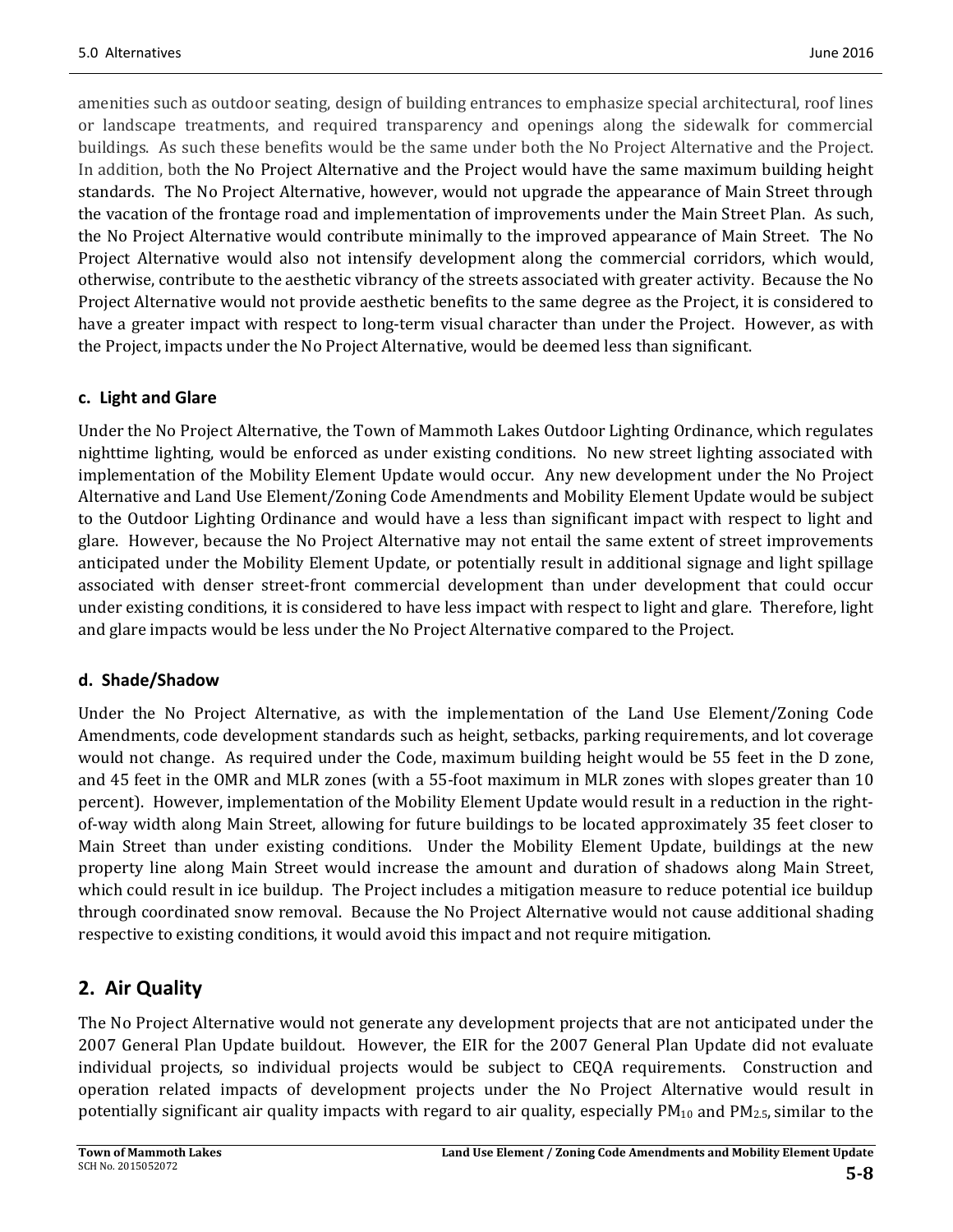Land Use Element/Zoning Code Amendments and the Land Use Element/Zoning Code Amendments with Mobility Element Update. Although implementation of the adopted mitigation measures in the Mitigation Monitoring and Reporting Program (MMRP) would reduce air quality impacts, construction and operation impacts under the No Project Alternative would still be significant and unavoidable as with the Project. Impacts related to localized CO concentrations and toxic air contaminants would be similar to the Project and would remain less than significant. Implementation of the No Project Alternative would not conflict with any applicable air quality management plans and, similar to the Project, impacts would remain less than significant. The No Project Alternative could potentially contribute substantially to an existing or projected air quality violation or result in a cumulatively considerable net increase of a criteria pollutant for which the project region is non-attainment (i.e.,  $PM_{10}$ ) under the State standards. The No Project Alternative would be similar to the Land Use Element/Zoning Code Amendments alone and the Project, which would result in significant and unavoidable impacts. The No Project would generate a greater impact than the Mobility Element Update alone which would result in less than significant  $PM_{10}$  impacts.

## **3. Forestry Resources**

The proposed Land Use Element/Zoning Code Amendments are applicable to the Town's commercial districts and would not affect forest lands. The No Project Alternative would not implement the Mobility Element Update and, as such, would not provide for the extension of new roads into forested areas to the north of Main Street. Thus, the No Project Alternative would have no impact with respect to these roadway extensions. However, the Trails System Master Plan (TSMP), which establishes standards and routes for multi-use-paths (MUPs) within Inyo National Forest lands, would be implemented under the No Project Alternative, as set forth under the TSMP. The implementation of the TSMP was determined to have a less than significant impact on forestry resources. However, because the No Project Alternative would not impact forestry resources to the north of Main Street under the Mobility Element Update, it would have incrementally less impact on forestry resources compared to the Project.

## **4. Biological Resources**

Under the Project, buildout of vacant parcels and construction of road improvements and MUPs may affect wetlands and/or other jurisdictional features through potential dredging and filling activities. In addition, Project-related construction and maintenance activities could occur within habitats that support several special-status plant and wildlife species. In such cases, the loss of wetlands and/or other jurisdictional features or habitat and individuals of special-status species as well as migratory birds would be considered potentially significant. Compliance with mitigation measures and applicable policies in the General Plan would reduce impacts to wetlands, habitat, special-status plant and wildlife species and migratory birds to a less than significant level. Under the No Project Alternative, some road and trail development would still go forward and similar impacts on biological resources would occur and need to be mitigated. However, because it is likely that the development of trails and road extensions would not occur to the same extent as under the Project, the No Project Alternative would have less impact on biological resources compared to the Project. 

## **5. Cultural Resources**

Buildings considered to be potential historical resources are located within the Land Use Element/ Zoning Code Amendments project area and several known historic resources have been recorded within or in the immediate vicinity of the Mobility Element Update area. It is possible that additional historic resources are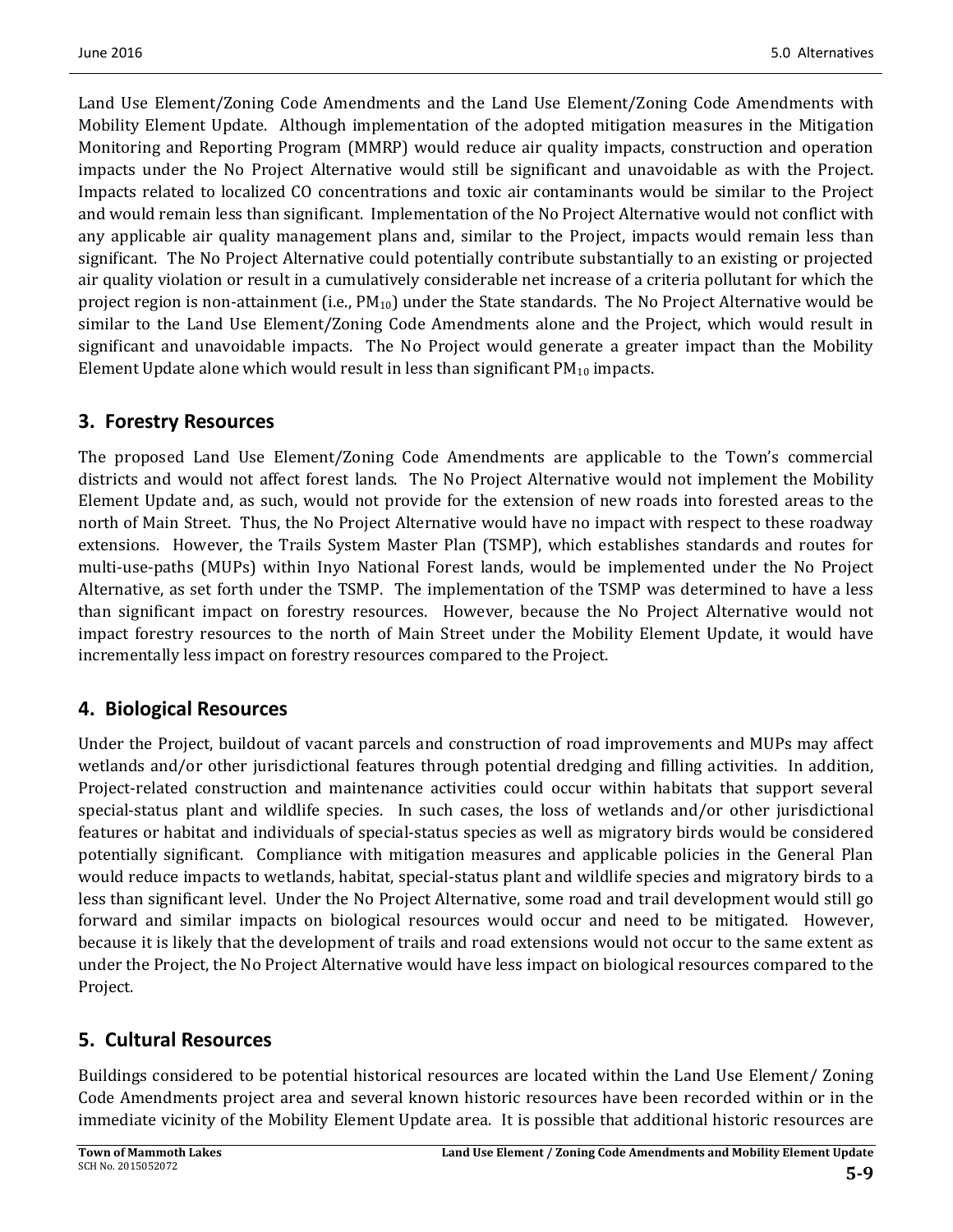present within the Project Areas that have yet to be evaluated for eligibility for listing in the local, State, and/or federal registers. In addition 86 archaeological or historical resources are located within or in the immediate vicinity of the Mobility Element Update area while six resources are located within or in the immediate vicinity of the Land Use Element/Zoning Code Amendments project area. Components of the Project that include excavations into native soils or sediments would have the potential to impact these resources or additional archaeological resources within the Project Area that have yet to be discovered. Under the Project, the implementation of the TSMP and General Plan mitigation measures applicable to cultural resources would reduce potential impacts to less than significant levels. The No Project Alternative could result in the development of vacant properties in the Town's commercial districts as well as redevelopment of some parcels. Therefore, the No Project Alternative could result in potential impacts similar to the Project. The No Project Alternative would also potentially result in trail development and some road development, which would impact cultural resources the same as under the Project. However, because it is likely that the development of trails and road extensions would not occur to the same extent as under the Project, the No Project Alternative would have incrementally less impact on cultural resources than the Project.

## **6. Greenhouse Gas Emissions GHG**

The No Project Alternative would not result in any development projects that are not anticipated under the 2007 General Plan Update buildout. However, the EIR for the 2007 General Plan Update did not evaluate individual projects and future projects would be subject to their own CEQA requirements. Construction and operation related impacts of development projects under the No Project Alternative would not generate GHG emissions, either directly or indirectly, that would result in a significant impact on the environment similar to the Project. The No Project Alternative would not conflict with any applicable plan, policy or regulation adopted for the purpose of reducing greenhouse gas emissions similar to the Project. As with the Project, GHG impacts would remain less than significant with the No Project Alternative.

## **7. Land Use**

The No Project Alternative would not conflict with applicable objectives of the Land Use Element of the General Plan, and Title 17 of the Municipal Code, or other Town plans and policies. The No Project Alternative would not result in the amendments of the Land Use Element or involve the adoption of the Mobility Element Update. However, the No Project Alternative would not implement objectives of the Land Use Element to enhance livability of districts for walking through the arrangement of land uses and development intensities (Goal L.3), to develop vital retail centers and streets (Policy L.3.B), or to provide an overall balance of uses, facilities, and services to further the town's role as a destination resort community (Goal l.5) to the same extent as the Project since the intensity of development would not be clustered in the downtown area.

The No Project Alternative would not implement the goals of the current General Plan Mobility Element to develop and implement a townwide way-finding; to improve regional transportation system; to emphasize feet first, public transportation second, and car last in planning the community transportation system while still meeting level of service standards; to encourage feet first by providing a linked year-round recreational and commuter trail system that is safe and comprehensive; to provide a year-round local public transit system that is convenient and efficient; to encourage alternative transportation and improve pedestrian mobility by developing a comprehensive parking management strategy; to maintain and improve safe and efficient movement of people, traffic, and goods in a manner consistent with the feet first initiative; or to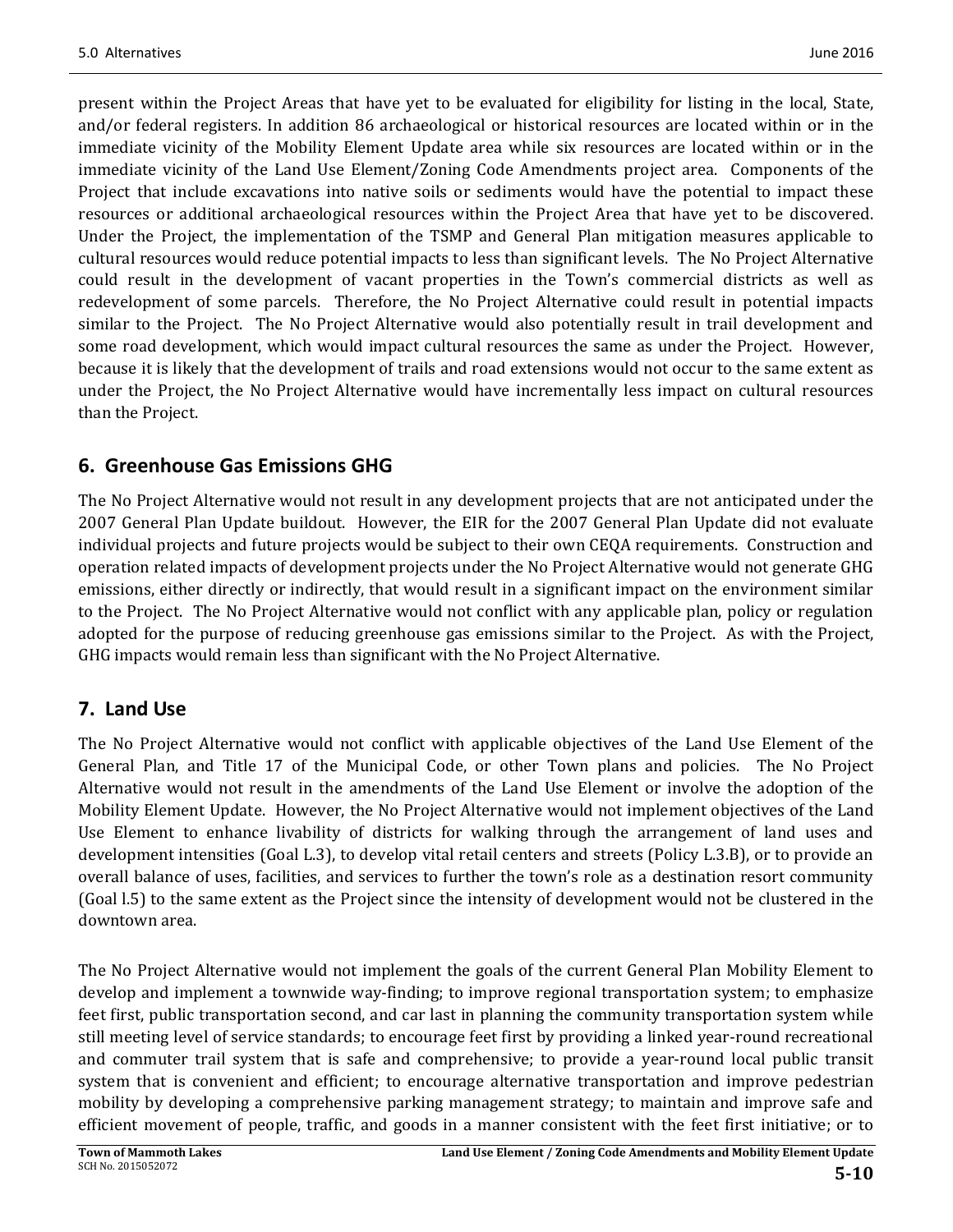enhance small town community character through the design of the transportation system to the same extent as the proposed Mobility Element Update.

In addition, the No Project Alternative would not meet the objectives of AB 1358, which requires that municipalities focus on crafting a specific network of travel options through the adoption of a General Plan circulation element that reflects land use patterns that increasingly support a multimodal transportation network. The No Project Alternative would also not be consistent with AB 743, which supports densification and multi-modal activity to reduce vehicle miles.

Therefore, because the No Project Alternative would not implement the current goals of the General Plan to the same extent as the Project or comply with AB 1358 to adopt a element that addresses specific complete street improvements and land use supporting multi-modal transportation, or AB 743 to encourage densification and multi-modal transportation to reduce vehicle miles, it is considered to have a more adverse or greater land use impact than under the Project. However, because it would not cause any direct conflicts with the General Plan, impact levels would be less than significant.

## **8. Noise**

The No Project Alternative would not generate any development projects that are not anticipated under the 2007 General Plan Update buildout. However, the EIR for the 2007 General Plan Update did not evaluate individual projects, so individual projects would be subject to CEOA requirements. Construction-related impacts of development projects under the No Project Alternative would result in less than significant noise impacts, inclusive of compliance with applicable regulations and policies and implementation measures, similar to the Land Use Element/Zoning Code Amendments and the Land Use Element/Zoning Code Amendments with Mobility Element Update, which would result in less than significant noise impacts with the implementation of mitigation measures. Operational impacts under the No Project Alternative would result in less than significant impacts, primarily due to roadway traffic noise, with the implementation of mitigation measures, similar to the Land Use Element/Zoning Code Amendments and the Land Use Element/Zoning Code Amendments with Mobility Element Update. The No Project Alternative would result in less than significant groundborne vibration and groundborne noise impacts and no mitigation would be required, similar to the Land Use Element/Zoning Code Amendments and the Land Use Element/Zoning Code Amendments with Mobility Element Update.

## **9. Population/Housing**

The No Project Alternative would not result in any direct population or housing growth over that provided under existing zoning and density estimates. Because the estimated maximum buildout over the time period addressed within the General Plan would be sufficient to accommodate projected growth under the Land Use Element/Zoning Code Amendments, the Project, which would generate a population increase of approximately 1,978 people, calculated according to the proposed methodology of persons per unit, is considered to have a less than significant impact with respect to population and housing. However, because the No Project Alternative would have no impact with respect to General Plan growth projections, it would have less impact than under the Project.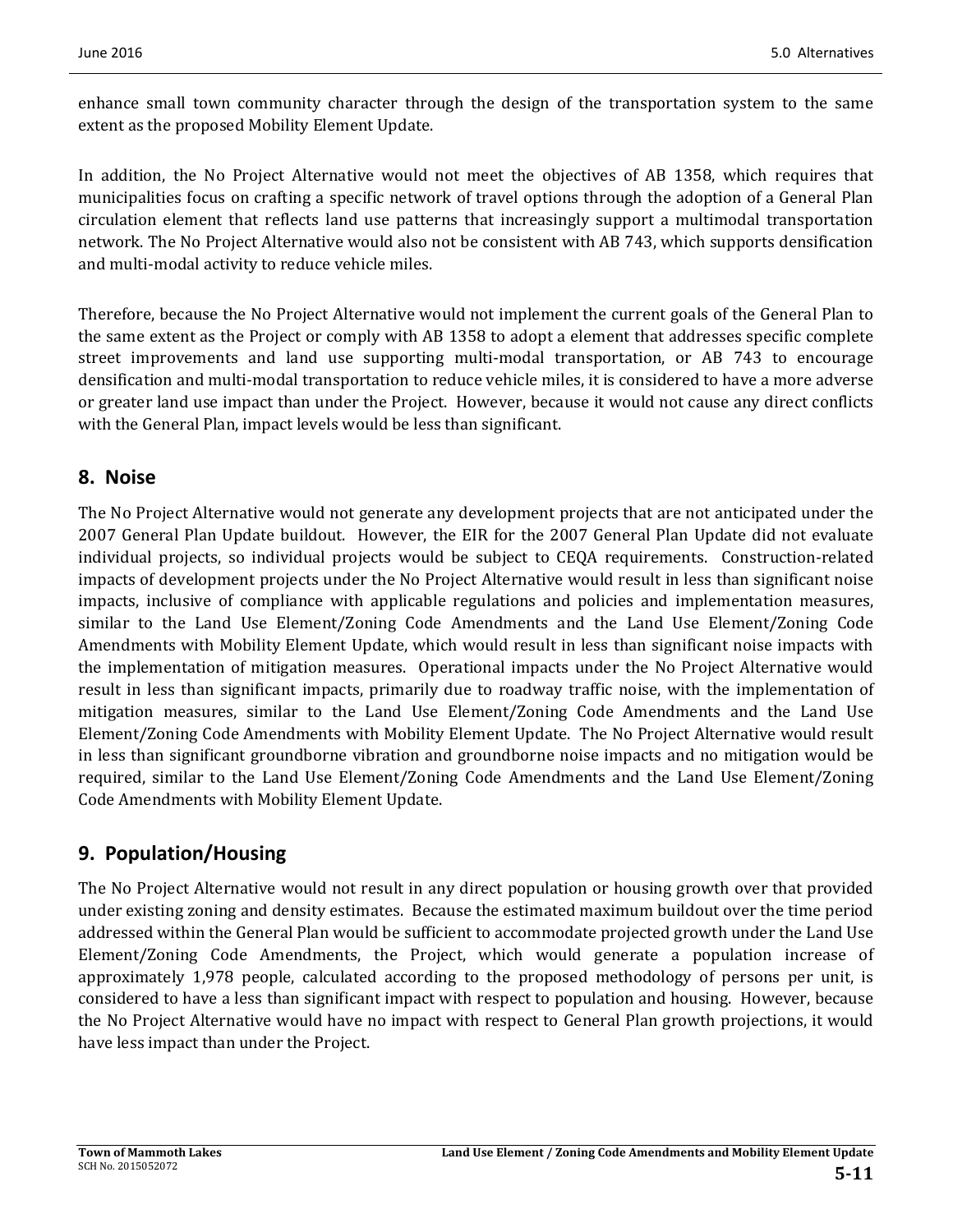### **10. Public Services**

#### **a. Fire Protection**

5.0 Alternatives June 2016

The No Project Alternative would not increase population over current projections. As such, it would have no impact with respect to service ratios related to fire services. Unlike the proposed Land Use Element/Zoning Code Amendments and Mobility Element Update, the No Project Alternative would not necessarily improve multimodal access or improve emergency access. However, because the No Project Alternative would also not include the reconfiguration of Main Street it would not cause temporary lane closures or other access issues affecting emergency response times during construction. The No Project Alternative would also not result in the Project's incremental increase in demand for fire services. Impacts related to fire services demand and emergency access during construction and operation under the Project are determined to be less than significant. However, because the No Project Alternative would not implement the Mobility Element Update, it would not provide for improved, Townwide connectivity as under the Project. Therefore, although both the No Project Alternative and the Project would result in less than significant impacts on fire services and emergency access, impacts with respect to fire emergency services would be considered greater under the No Project Alternative.

### **b. Police Protection**

The No Project Alternative would not result in greater hotel and residential densities or incremental population gain in commercial areas over current projections, or generate an incremental increase in population that could result in greater demands for police services, compared to the Project. As discussed in Section 4.10.2, Police Services, of this EIR, the Town recently approved funding and the construction of a new police facility with a planned completion date of December 2017 and Development Impact Fees (DIFs) would further ensure that potential impacts to police protection services would be reduced. As such, impacts to police services under the Land Use Element/Zoning Code Amendments and Mobility Element Update are considered to be less than significant. However, since the No Project Alternative would not result in additional population growth over current General Plan buildout and would have a less than significant impact without mitigation, it is considered to have less impact with respect to police services than under the Project. 

### **c. Schools**

The No Project Alternative would not increase residential densities within the Main Street and Old Mammoth Road neighborhoods compared to existing projections and, as such, would not introduce more people than currently anticipated to these areas. It is estimated that the Land Use Element/Zoning Code Amendments could result in an additional 136 new students than would result under the No Project Alternative. Although it is not expected that the introduction of residential densities would result in a substantial fluctuation in enrollment, and developer fees applicable at a building permit application would reduce the Project's impacts on schools to a less than significant level, the No Project Alternative would not result in greater residential densities than those anticipated under the adopted General Plan. As such, the No Project Alternative would have comparatively less impact relative to schools.

#### **d. Parks and Recreation**

The No Project Alternative would not increase demand for parks and recreational facilities over that anticipated under the General Plan buildout. The Town's Parks and Recreation Master Plan (PRMP) reflects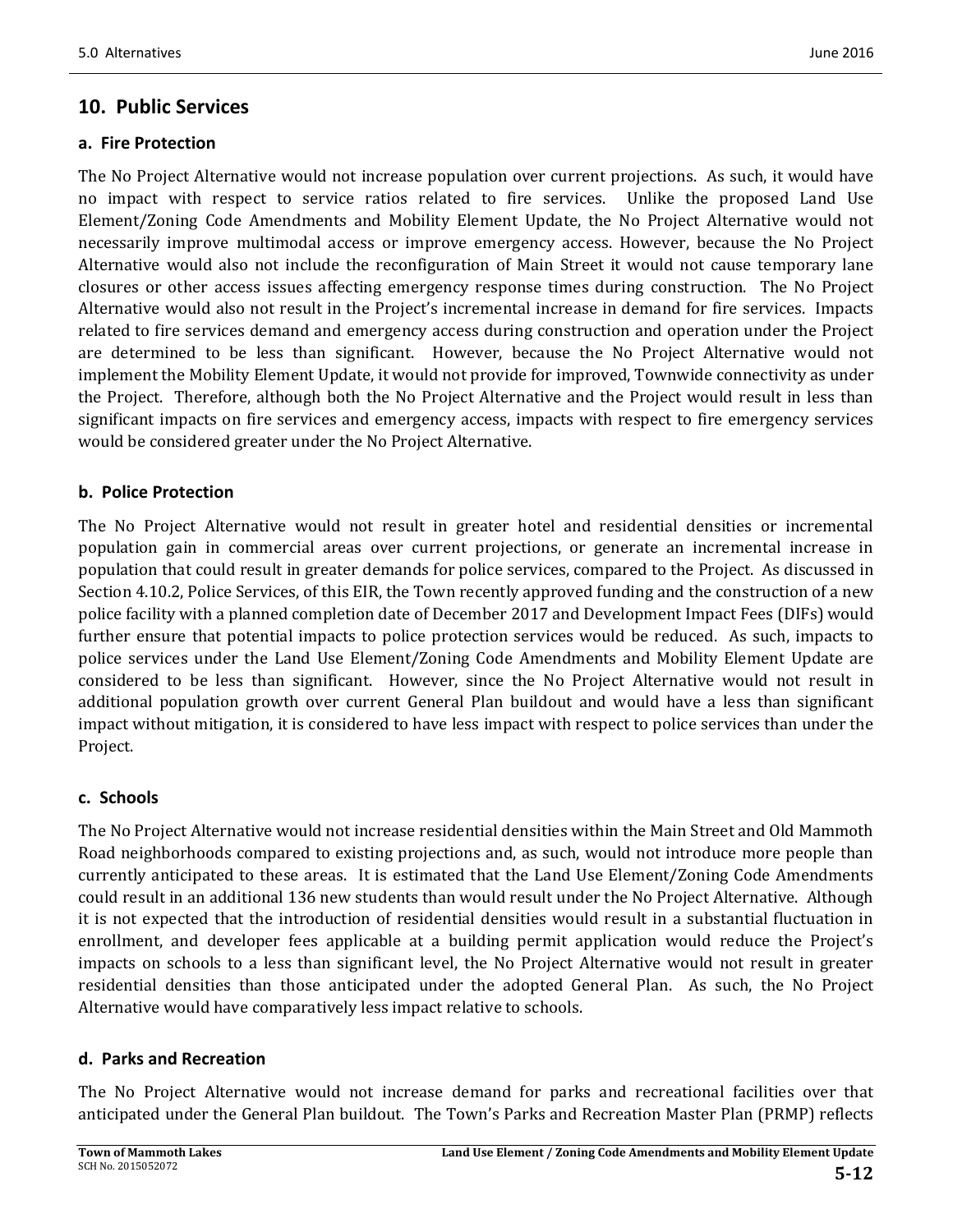the General Plan's objectives to develop more park and recreational facilities to serve the Town. The Town currently does not meet its own standard of 5 acres of local parks or 2.5 acres of regional parks per 1,000 people. Although the No Project Alternative does not provide for additional parkland other than that envisioned under the General Plan, it would not generate an incremental increases in population and, unlike the Project, would not cause a significant parks and recreational resources impact. As such, the No Project Alternative would avoid the Project's significant and unavoidable impact on parks and recreational resources. 

### **11. Transportation and Traffic**

The No Project Alternative would generate trips that are anticipated under the 2007 General Plan buildout. The No Project Alternative would not result in significant impacts that would require mitigation which would occur with the implementation of the Land Use Element/Zoning Code Amendments and/or the Mobility Element Update. Implementation of the recommended mitigation measures would reduce potentially significant LOS impacts at all affected intersections under all Project scenarios. However, because Caltrans must approve signal warrant analyses on Main Street, if not approved the potentially significant impacts at Main Street intersections under the Project (Scenarios 3 through 6) would be considered significant and unavoidable. The No Project Alternative is identical to Scenario 3 in that it represents the buildout of the 2007 General Plan with no additional growth. Scenarios 4 through 6 represent a combination of the Land Use Element/Zoning Code Amendments and Mobility Plan Update. As shown in Table 5-1, *Significant LOS Impacts ‐ Comparison of the No Project Alternative to the Project*, the No Project Alternative would avoid the Project's LOS impacts at a four study intersections. However, as with the Project, the No Project Alternative would result in significant impacts at two study intersections: Main Street/Mountain Boulevard and Old Mammoth Road/Minaret Road/Fairway Drive. Although traffic impacts would be reduced to less than significant levels with mitigation, because the mitigation measure (traffic signal) at Main Street/Mountain Boulevard must be approved by Caltrans, and approval is still unknown, this impact, as with the Project's impact is considered significant and unavoidable. Because the No Project Alternative would avoid the Project's other significant and unavoidable impacts on Main Street, it is considered to have less impact with respect to LOS than under the Project.

#### **Table 5‐1**

| Significant LOS Impacts – Comparison of the No Project Alternative to the Project |  |
|-----------------------------------------------------------------------------------|--|
|                                                                                   |  |

| No. | <b>Impacted Intersection</b>                | <b>Project</b> | <b>No Project Alternative</b> |
|-----|---------------------------------------------|----------------|-------------------------------|
|     | Main Street/Mountain Boulevard              |                |                               |
| 4   | Main Street/Post Office                     | X              |                               |
| b   | Main Street/Forest Trail                    | X              |                               |
|     | Main Street/Laurel Mountain Road            | X              |                               |
| 12  | Old Mammoth Road/Sierra Nevada Road         |                |                               |
| 19  | Old Mammoth Road/Minaret Road/Fairway Drive |                |                               |
|     |                                             |                |                               |

*Source: LSC Transportation Consultants, 2016.*

Under the No Project Alternative, the Mobility Element Update would not be adopted. The No Project Alternative, however, would not prevent any ongoing roadway, pedestrian, bicycle, and transit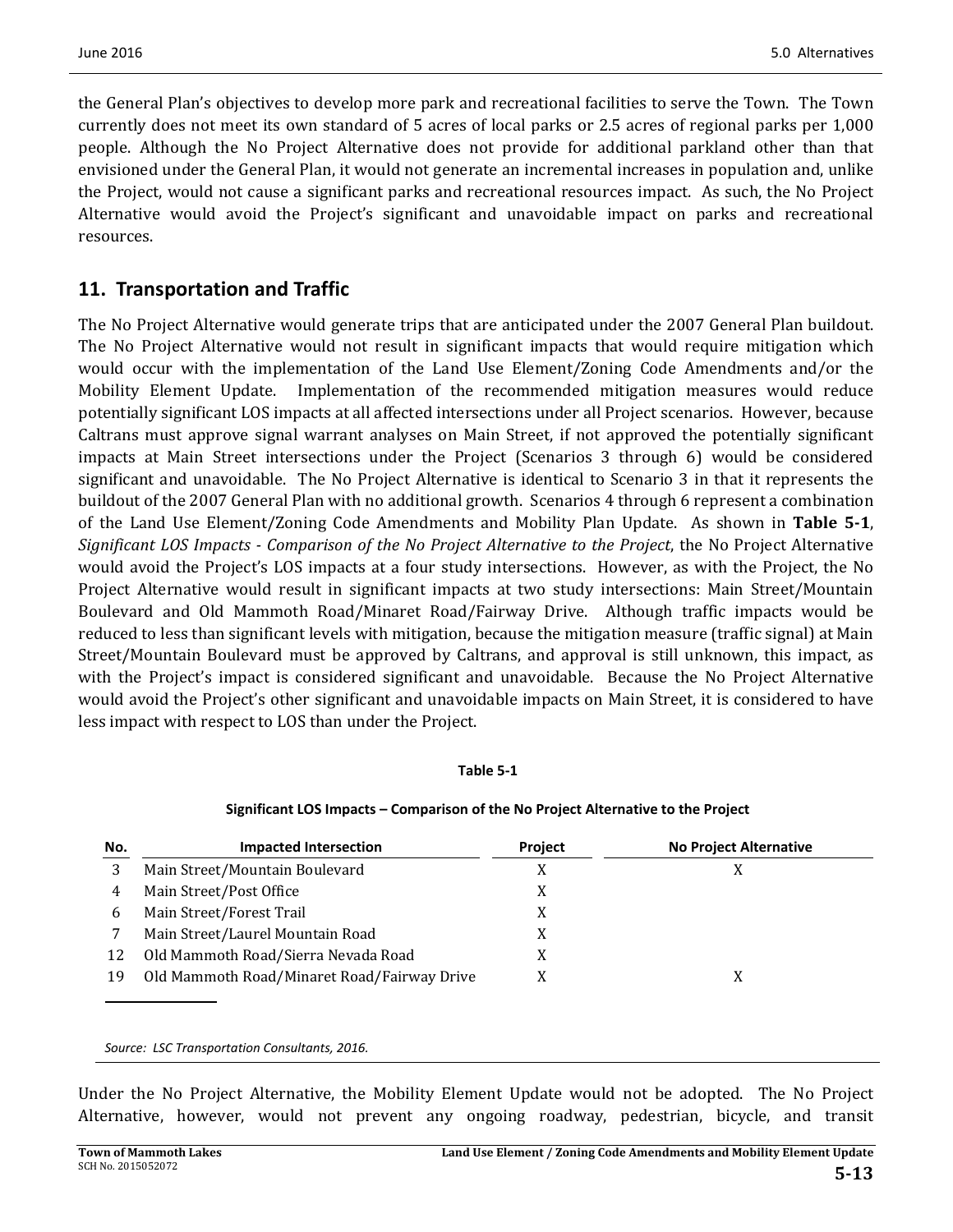improvements, such as those consistent with the approved Pedestrian, General Bikeway, and Trails System Master Plans. However, the No Project Alternative would not be consistent with the California Complete Streets Act (AB 1358), which requires that municipalities craft a specific network of travel options through an adopted General Plan circulation element. Under AB 1358, the circulation element must reflect land use patterns that further support the effectiveness of a multimodal transportation network. In addition, the No Project Alternative would not be consistent with AB 743, which is intended to support residential/mixed-use densification for the purpose of inducing greater pedestrian and other multi-modal activity and, thus, reduce vehicle miles. Because the proposed Mobility Element Update would expand upon the Town's adopted Mobility Element, focus on multi-modal transportation, and provide specificity as required under AB 1358, the adoption of the Mobility Plan Update would engender regional and state confidence with respect to funding. Because the No Project Alternative would not implement the Mobility Element Update, it would be considered to have a greater transportation impact with respect to State legislation than the Project.

## **12. Utilities**

### **a. Water Supply**

### **(1) Infrastructure**

The No Project Alternative would not result in greater hotel and residential densities or incremental population increases over current zoning designations in the Main Street and Old Mammoth Road commercial district. Under the Land Use Element/Zoning Code Amendments, more concentrated growth could occur in these areas than under the No Project Alternative, and would result in potentially significant effects relative to the capacity of local water mains. With the payment of development fees to support necessary new or upgraded water mains and other water infrastructure, impacts to water conveyance systems under the Land Use Element/Zoning Code Amendments are considered less than significant. However, the No Project Alternative would cause no new concentrations of growth compared to existing anticipated conditions and, as such, would have no new impact on water conveyance systems. Therefore, the No Project Alternative would result in less impact than under the Project.

### **(2) Water Supply**

As indicated, the No Project Alternative would not generate additional population over current General Plan buildout projections. As such, the No Project Alternative would not cause an increase in water demand relative to the Mammoth Community Water District's (MCWD's) 2010 Urban Water Management Plan (UWMP). Although the incremental increase in water demand under the Land Use Element/Zoning Code Amendments would not exceed UWMP's 2030 projections and would be less than significant, because the water demand under the No Project Alternative would be incrementally less, the No Project Alternative would have less impact on water supply than under the Project.

### **b. Wastewater**

### **(1) Infrastructure**

The No Project Alternative would not result in greater hotel and residential densities or incremental population gain in commercial areas over current projections. The Land Use Element/Zoning Code Amendments have the potential to generate an increase of approximately 1,978 people using proposed buildout methodology. The projected increase under the Project would be concentrated in the Town's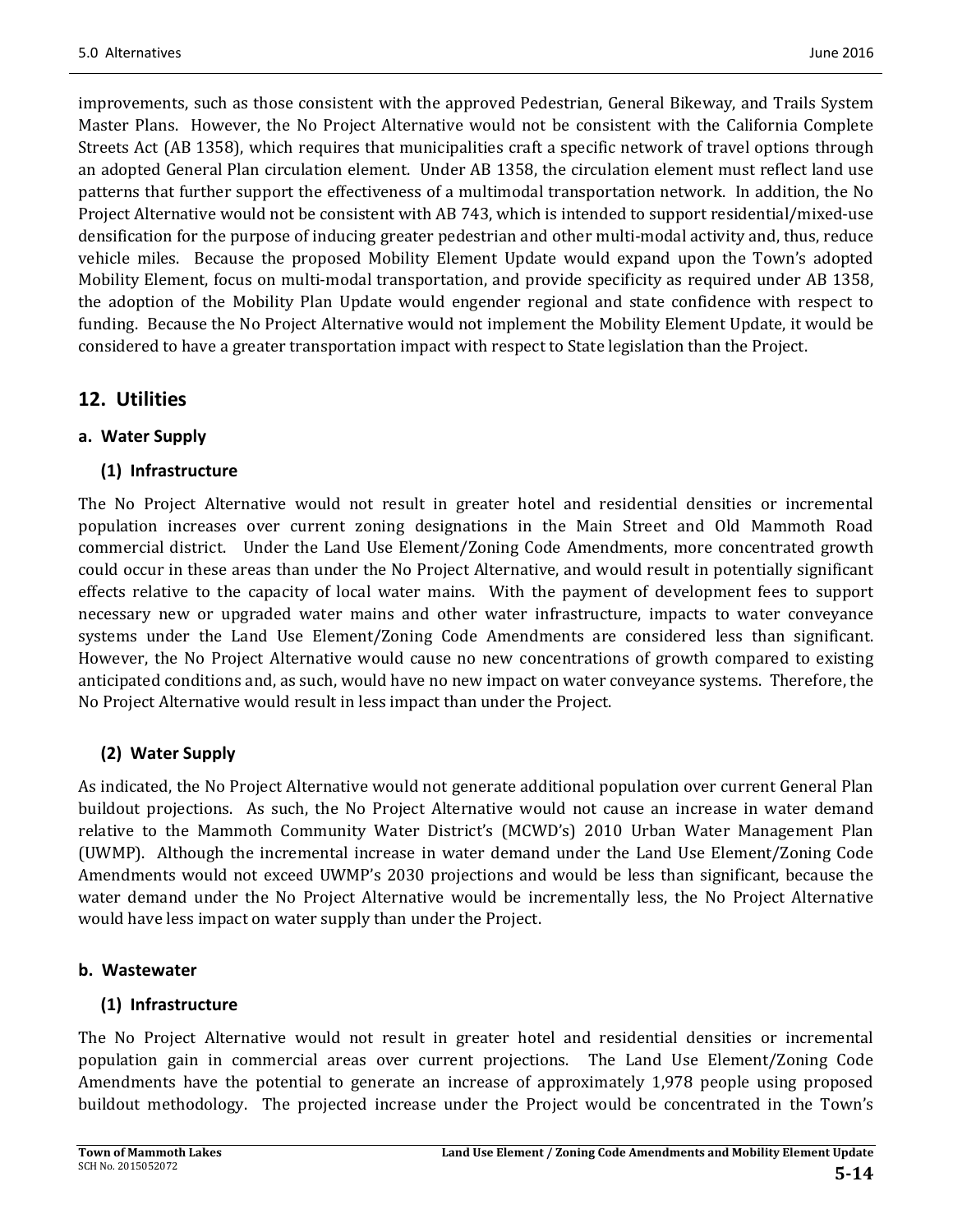commercially-designated properties in the vicinity of Main Street and Old Mammoth Road. This increase has the potential to exceed the capacity of the existing lines serving the Town's commercial districts or to adversely impact any downstream sewer line capacities or deficiencies. Under the Land Use Element/Zoning Code Amendments, impacts to sewer lines would be addressed by the Sanitary Sewer Code, under which no building permits would be issued for uses that would exceed the capacity of specific sewer lines, and through Mitigation Measure WW-1, which requires the applicant for any building permit to install improvements that would comply with Division VII of the Sewer Code. As such, impacts to sewer lines would be less than significant. However, because the No Project Alternative would not result in population concentrations in the Main Street and Old Mammoth Road commercial districts, it would have no incremental or unanticipated affect on existing lines. Therefore, impacts to sewer lines would be less under the No Project Alternative.

### **(2) Wastewater Treatment**

The No Project Alternative would not result in the incremental population increase of approximately 1,978 people that could occur with the proposed Land Use Element/Zoning Code Amendments. Under the No Project Alternative, the UWMP's projected wastewater treatment demand at buildout of 2,330 AFY would not change. The proposed Land Use Element/Zoning Code Amendments would incrementally increase wastewater treatment to approximately 2,517 AFY, which would be less than the MCWD's estimated treatment capacity of 5,488 AFY or 4.9 mgd. As such, MCWD's waste treatment facilities have sufficient capacity to accommodate the estimated growth under the proposed Land Use Element/Zoning Code Amendments. In addition, the MCWD has the authority to disallow development under the Sanitary Sewer Ordinance if capacity is not available. Although the Land Use Element/Zoning Code Amendments would have a less than significant wastewater impact, because the No Project Alternative would not result in incremental population increase over the anticipated current General Plan buildout, it would have less impact with respect to wastewater treatment than under the Project.

#### **c. Stormwater**

The No Project Alternative would not impede development in the commercial districts and under this alternative there is the potential that vacant parcels would be developed with building foundations, driveways, and other paved surfaces in the commercial districts. The Town's drainage systems were identified in the 2015 Stormwater Management Plan (SMP) as potentially deficient, and any development has the potential to affect stormwater facilities. As under the Land Use Element/Zoning Code Amendments, the No Project Alternative would reduce stormwater impacts through drainage impact fees, design measures such as landscaped buffers and infiltration devices. Unlike the Project it would not implement Mitigation Measure MM STRM-1, which would require the determination of peak surface runoff for all private projects and implementation of suitable infiltration devices. Because the No Project Alternative would not implement MM STRM-1, it would potentially have a greater impact on stormwater facilities than would occur under the Project. However, impacts would be less than significant under both the No Project Alternative and the Land Use Element/Zoning Code Amendments. The Project's Mobility Element Update also has the potential to increase surface runoff and increase flow into the Town's storm drain system. New road construction would require consistency with the Department of Public Works' Standards and all new public streets, sidewalks, and trails projects must provide drainage facilities. Mitigation measures for the Trails System Master Plan and the Town's Standards for public works projects would reduce potential adverse impacts of the Mobility Element Update on the Town's existing drainage system to a less than significant level. However, under the No Project Alternative, it is assumed that new street extensions would not be developed and, as such, effects on stormwater collection systems would be less than under the Mobility Element Update.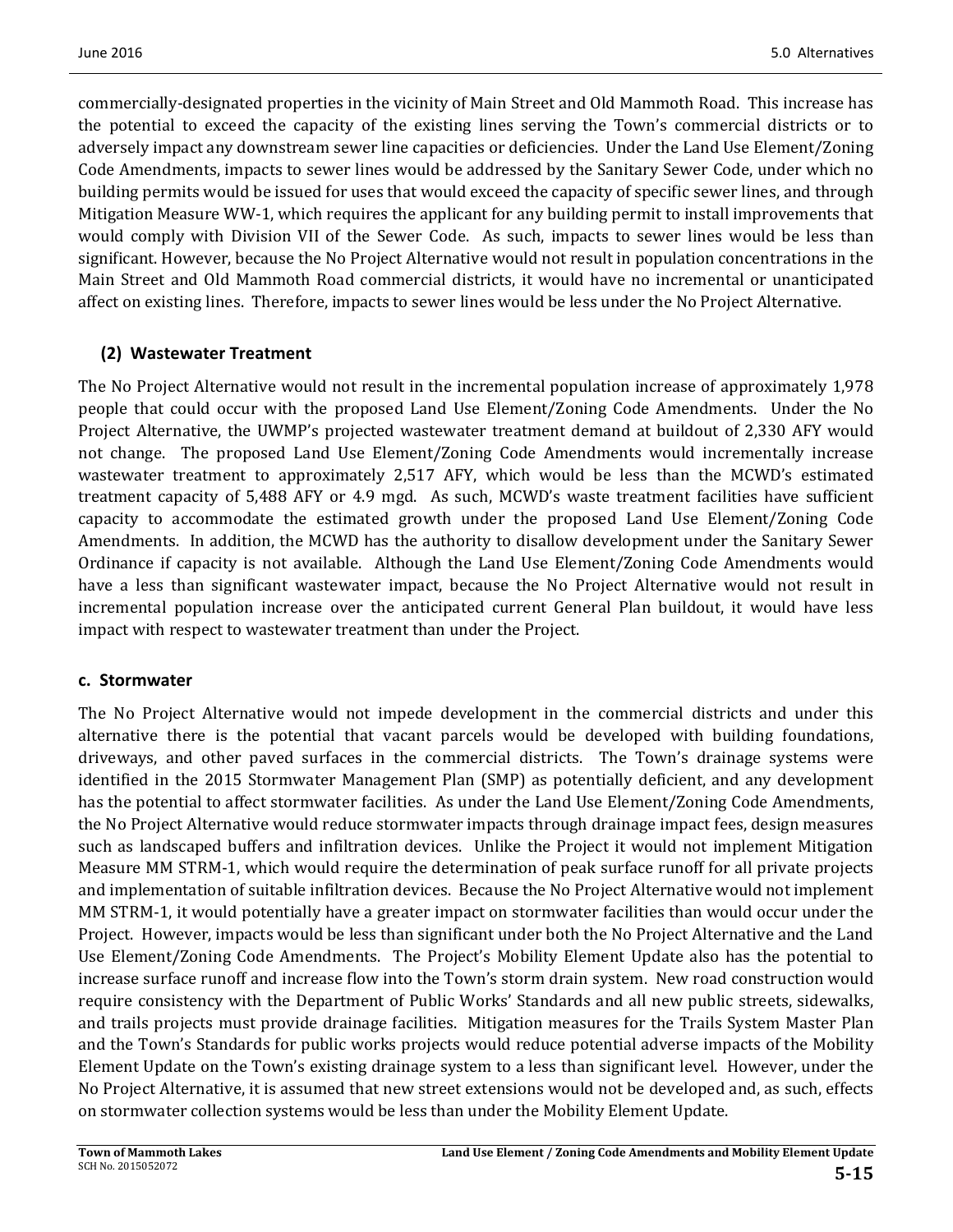#### **d. Solid Waste**

The No Project Alternative would not generate an incremental increase in solid waste that is, otherwise, expected under the Project. Compared to the Project, the No Project Alternative represents a reduction of approximately 2,387 tons of additional solid waste per year that could occur under the Land Use Element/Zoning Code Amendments. The current landfill, Benton Crossing Landfill, is scheduled for closure. However, the County is exploring options and anticipates future alternative sites. In addition, with increasing diversion techniques to reduce the waste stream and the conclusion of the County General Plan Update that determined that impacts on solid waste facilities would be less than significant, it is expected that the Project would have a less than significant impact relative to solid waste facilities. In addition, the Town will continue to operate waste collection and recycling to increase the statewide recycling rates to 75 percent by 2020. Although the Project would result in an increase in population in the Town's commercial districts, it would be consistent with applicable federal, state and local policies and regulations regarding solid waste and the geographic concentration of population could allow the efforts to increase diversion that are put into place to be more successful. Impacts under both the Project and the No Project Alternative would be less than significant. However, because the No Project Alternative would not generate a population increase over the projected General Plan buildout, it would have less impact than the Project with regard to solid waste disposal and applicable statutes and regulations related to solid waste.

## **C. RELATIONSHIP OF THE ALTERNATIVE TO PROJECT OBJECTIVES**

With the exception of the intersections of Main Street/Mountain Boulevard and Old Mammoth Road/Minaret Road/Fairway Drive, the No Project Alternative would avoid the Project's potentially significant LOS impacts. Although LOS impacts would be mitigated to less than significant levels, as with the Project, the LOS impact at Main Street and Mountain Boulevard would be potentially significant and unavoidable unless signalization of the intersection is approved by Caltrans. The No Project Alternative would incrementally reduce but not avoid the Project's significant and unavoidable air quality impacts and significant and unavoidable impacts with respect to parks and recreational facilities. Under the No Project Alternative, impacts associated with forestry resources, biological resources, cultural resources, noise, fire services, police services, schools, water supply, wastewater, stormwater, and solid waste would be less than under the Project. However, because the No Project Alternative would not add to mixed-use development in the Town's pedestrianoriented areas over the growth contemplated in the General Plan buildout, it would contribute less concentrated activity, walkability, and less vibrancy to the street fronts. Therefore, it is considered to have greater visual character and land use impacts than under the Project. While the Reduced Intensity Alternative would result in less overall impact than the Project, it would not meet the Project's primary objectives. It would not provide for the Land Use Element/Zoning Code Amendment to achieve flexibility in the commercial districts through the removal of the unit/room cap. The No Project Alternative would not increase density or create a vibrant and walkable downtown area to the same extent as the Project. The No Project Alternative would not amend the Land Use Element policy and text associated with regulating population growth from a PAOT approach to an impact assessment based approach consistent with Town Council direction in 2009; delete the CBIZ and modify TDR policies and, as such, would not meet the Town's objective to streamline the planning process to encourage economic development. Because the No Project Alternative would not adopt the Mobility Element Update, it would not meet the objective to create a downtown area in which people park their vehicles once and walk throughout the area thereby reducing congestion and vehicle miles traveled to the same extent as the Project.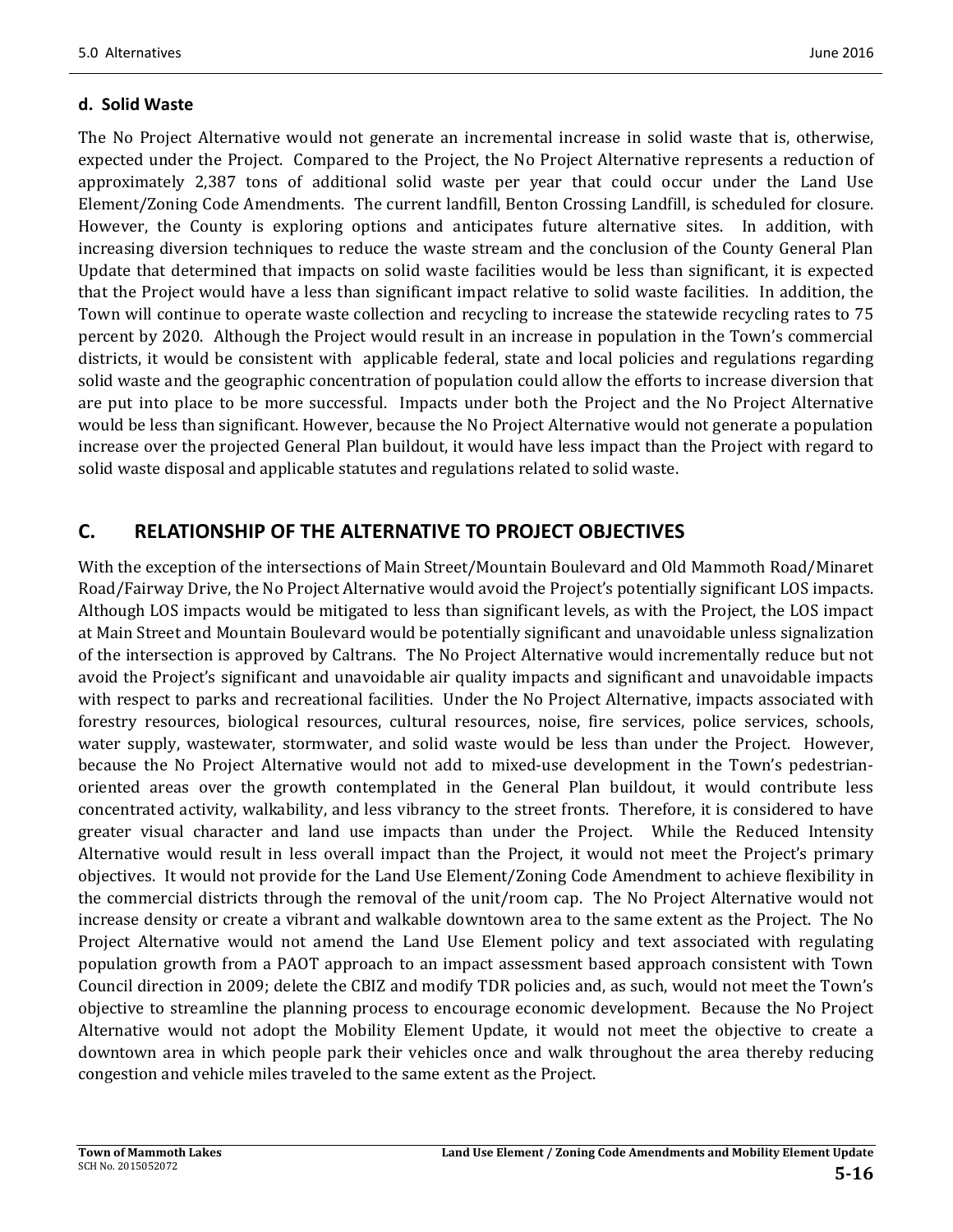# **F. ALTERNATIVES ANALYSIS 2. ALTERNATIVE 2: REDUCED INTENSITY ALTERNATIVE**

## **A. DESCRIPTION OF THE REDUCED INTENSITY ALTERNATIVE**

Under Alternative 2, Reduced Intensity Alternative, the Land Use Element/Zoning Code Amendments would result in a maximum 1.5 FAR in the commercially designated districts and the Mobility Element Update would be implemented. **Table 5‐2**, *Reduced Intensity Alternative ‐ Summary of Proposed Land Use Changes within the Commercial Designations*, summarizes the changes that could occur from the proposed change within commercially designated areas with a 1.5 FAR and the removal of the cap in rooms per acre development standards.

**Table 5‐3,** *Reduced Intensity Alternative ‐ Reduction in Uses Compared to the Project*, summarizes the reduction in residential units, lodging, and commercial square footage under the Reduced Intensity Alternatives compared to the Project.

The Reduced Intensity Alternative would result in incrementally less development than would occur under the Project. As can be seen in Table 5-3, under the Reduced Intensity Alternative, the 1.5 FAR would result in 222 residential units, which represents a reduction of approximately 114 units compared to the Project. The number of rooms that could be developed under the Reduced Intensity Alternative would be up to 213 rooms or up to 254 fewer rooms compared with the Project. The amount of commercial square footage that would be occupied by retail, service, and office uses would be 127,346 square feet or about 25,187 square feet less than under the Project. The Mobility Element Update would contain all the proposed components, including the reconfiguration of Main Street. The purpose of the Reduced Intensity Alternative is to reduce the Project's impacts associated with population increase, including significant traffic and air emissions impacts and less than significant impacts associated with public services, and utilities.

## **B. ENVIRONMENTAL IMPACTS**

## **1. Aesthetics/Visual Resources**

### **a. Scenic Vistas and Resources**

Under the Reduced Intensity Alternative, as with the Project, maximum building heights set forth under the Zoning Code Update, which limit buildings in the D zone to a maximum of 55 feet, in the OMR zone to a maximum height of 45 feet, and buildings in the MLR zone to a maximum height of 45 feet for lots with less than 10 percent slope and 55 feet for lots with slopes 10 percent or greater, would be maintained. Under the Land Use Element/Zoning Code Amendments, view impacts were identified as less than significant because building heights and envelopes would be the same as under existing Code requirements. As with the Land Use Element/Zoning Code Amendments, the Reduced Intensity Alternative would not result in new blockage of ridgelines or conflict with General Plan standards that maintain panoramic views of the Sherwin Ridge or Mammoth Rock.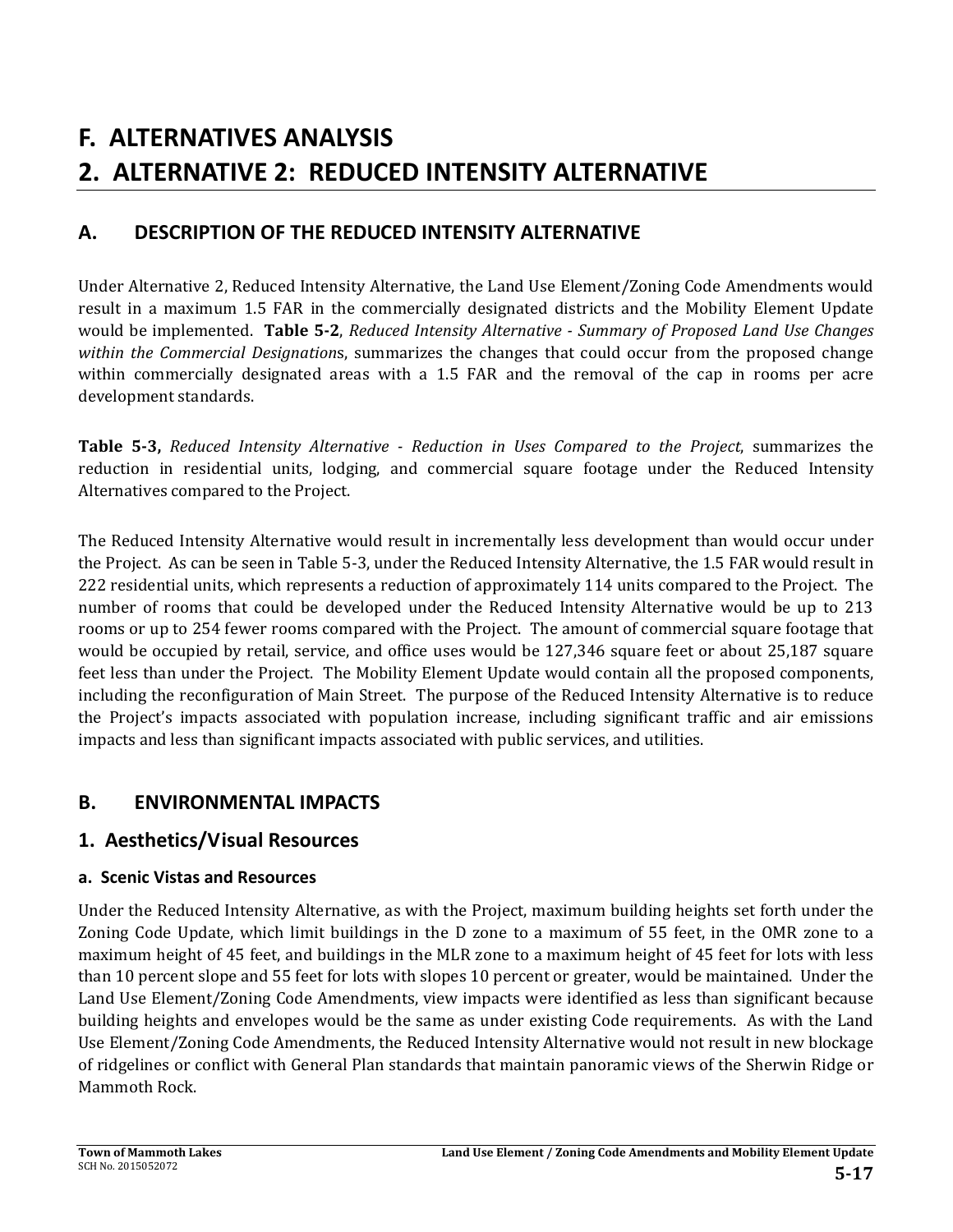#### **Table 5‐2**

#### **Reduced Intensity Alternative Summary of Proposed Land Use Changes within the Commercial Designations**

|                                                                                   | <b>Residential Units</b>  | <b>Lodging Units</b>        | <b>Commercial Floor Area</b>        |
|-----------------------------------------------------------------------------------|---------------------------|-----------------------------|-------------------------------------|
| Existing                                                                          | 757 units <sup>a</sup>    | 537 rooms <sup>b</sup>      | 1,046,978 square feet $c$           |
| Proposed 1.5 FAR Net Increase                                                     | $+265$ units <sup>d</sup> | $+666$ rooms <sup>e</sup>   | $+206,190$ square feet <sup>f</sup> |
| Projected Buildout with 1.5 FAR<br>(Existing + 1.5 FAR Buildout)                  | $1.022$ units             | 1.203 rooms                 | 1,253,168 square feet               |
| <b>Current Regulations Net Increase</b>                                           | 43 units <sup>g</sup>     | 453 to 977 roomsh           | 78,844 square feet <sup>i</sup>     |
| Projected Buildout Under Current                                                  | 800 units                 | 990 to 1,514 rooms          | $1,235,822$ square feet             |
| Regulations (Existing + Current<br>Regulations Buildout)                          |                           |                             |                                     |
| Net Change (Buildout with 1.5 FAR -<br><b>Buildout Under Current Regulations)</b> | $+222$ units              | $+213$ room to $-311$ rooms | $+127,346$ square feet              |

 $\degree$  Residential units – Includes condos, apartments, etc. This category includes all projects that were built according to the 12 units/acre

requirement.<br>Lodging units – Includes hotels, motels, B & Bs, etc. This category does not include homes or condos that are used transiently or as

second homes. Every room or unit is counted as a whole unit.<br>Commercial Square Feet – Includes square footage in a structure used for any "commercial" purpose, including retail, office, and service. "Commercial" is any use that is not Residential or Lodging. This category includes for example, post office, day care, churches, and *storage. <sup>d</sup>*

This is a net number which is the projected units minus existing units (322 projected units - 74 existing units = 248 net residential units). In addition, this includes the 17 residential units that could be developed as a result of the additional developable land from the vacation *of the Main Street frontage road (248 net units <sup>+</sup> <sup>17</sup> units <sup>=</sup> <sup>265</sup> units). <sup>e</sup>*

This is a net number which is the projected rooms minus existing rooms (707 projected rooms - 71 existing rooms = 636 net rooms). In addition, this includes the 30 rooms that could occur as a result of the additional developable land from the vacation of the Main Street

frontage road (636 net rooms + 30 rooms = 666 rooms).<br>This is a net number which is the projected square footage minus existing square footage (355,206 square feet – 170,734 square feet = 184,472 square feet). (This assumes that the existing square footage on parcels that would intensify would remain.) In addition, this includes 21,718 square feet that could occur as a result of the additional developable land from the vacation of the Main Street frontage

road (183,472 net square feet + 21,718 square feet = 206,190 square feet).<br><sup>9</sup> This is a net number which is the projected units under current regulations (12 units/acre) minus existing units (117 projected units – 74

existing units = 43 net units).<br>This is a net number which is the projected rooms under current regulations (80 rooms/acre) minus existing rooms (524 to 1,048

projected rooms – 71 existing rooms = 453 to 977 net rooms).<br>This assumes 0.25 FAR on vacant parcels that are considered for mixed use (7.24 acres, as remaining 1.01 acres are assumed to develop with residential use only). In addition, this assumes the existing non-residential square footage would be replaced at the same intensity as existing and assumes no increase of commercial square footage on parcels identified for intensification under the Reduced Intensity  $Alternate$ *.* 

*Source: Town of Mammoth Lakes and ESA PCR, 2016*

As with the Project, the Reduced Intensity Alternative would implement the Main Street Plan through the Mobility Element Update and, as such, has the potential to narrow Main Street from approximately 200 feet to 130 feet. Although panoramic views of Mammoth Mountain from the Main Street corridor would be incrementally narrower, view impacts, as under the Project, would be less than significant since public views would remain. However, the 1.5 FAR, Reduced Intensity Alternative has the potential to result in lower structures, or buildings developed to the height maximum with more open space within the parcel compared with the Project. As such, this Alternative has the potential to maintain broader views over the developed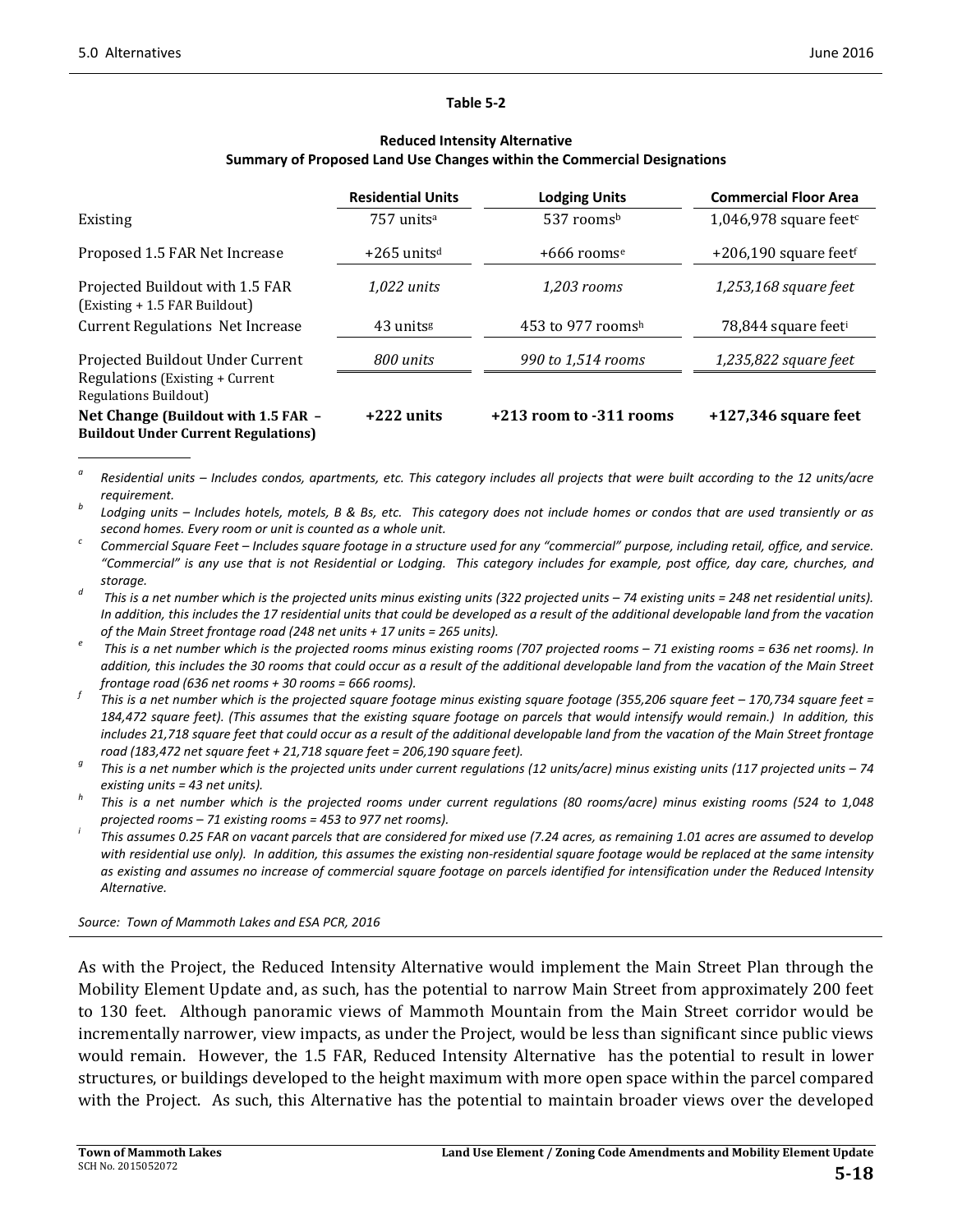#### **Table 5‐3**

| <b>Use</b>                   | <b>Land Use Element/Zoning</b><br><b>Code Amendments (2.0</b><br>FAR) | <b>Reduced Intensity</b><br>Alternative (1.5 FAR) | <b>Unit Difference</b>   | <b>Percentage Difference</b> |
|------------------------------|-----------------------------------------------------------------------|---------------------------------------------------|--------------------------|------------------------------|
| <b>Residential Units</b>     | 336 units                                                             | 222 units                                         | $-114$ units             | 33.9% reduction              |
| Lodging (Rooms)              | 467 units                                                             | 213 units                                         | $-254$ rooms             | 54.4% reduction              |
| Commercial Square<br>Footage | 152,533 square feet                                                   | 127,346 square feet                               | $-25,187$ square<br>feet | 16.5% reduction              |
| Source: ESA PCR, 2016        |                                                                       |                                                   |                          |                              |

#### **Reduced Intensity Alternative Reduction in Uses Compared to the Project**

area than under the Project. Potentially, therefore, the Reduced Intensity Alternative would have incrementally less impact on scenic vistas than under the Project.

#### **b. Visual Character and Quality**

As with the Project, the Reduced Intensity Alternative would remove the existing unit cap, create more development flexibility and, potentially, engender more building development, than under the adopted General Plan buildout. In addition to the construction of buildings, construction activity would include the removal of the frontage road along Main Street, installation of new landscaping, street crossing improvements, on-street bike lanes, trails, and the provision of amenities as funding becomes available. As with the Project, if greater construction activity occurs, future construction activities could require excavation and the use of heavy machinery, hauling, temporary stockpiling, and possible scrubbing and clearing of vegetation. These activities could cause temporary degradation of visual quality. Visual impacts could also be exacerbated if several projects were to be under construction concurrently. As with the Project, these short-term impacts would be mitigated to a less than significant level. Allowed building envelopes would be the same under both the Reduced Intensity Alternative and the Project and, as such, construction visual impacts would be similar.

As with the Project, the Reduced Intensity Alternative would not change existing development standards, policies or design standards of the Zoning Code Update, such as the provision for the placement of buildings as close to the street as possible, with parking underground, behind a building, or on the interior side or rear of the site (Sec. 17.24.030.E); improvements to property frontage to provide a wider public sidewalk and space for landscaping, public art, and/or pedestrian amenities such as outdoor seating (Sec.  $17.24.030$ ); design of building entrances to emphasize special architectural, roof lines or landscape treatments (Sec. 17.24.040.B); and required transparency and openings along the sidewalk for commercial buildings (Section 17.24.040.C) and, as such, would not lose these aesthetic benefits.

The Reduced Intensity Alternative, however, would result in approximately 16 percent less commercial floor area, approximately 34 percent fewer residential units, and approximately 54 percent fewer hotel rooms; thereby, reducing mixed-use development within the Main Street and Old Mammoth Road commercial centers. Mixed-use lends to the vibrancy and activity of the street front associated with pedestrian activity and street front commercial uses. Because the Reduced Intensity Alternative would reduce mixed-use, it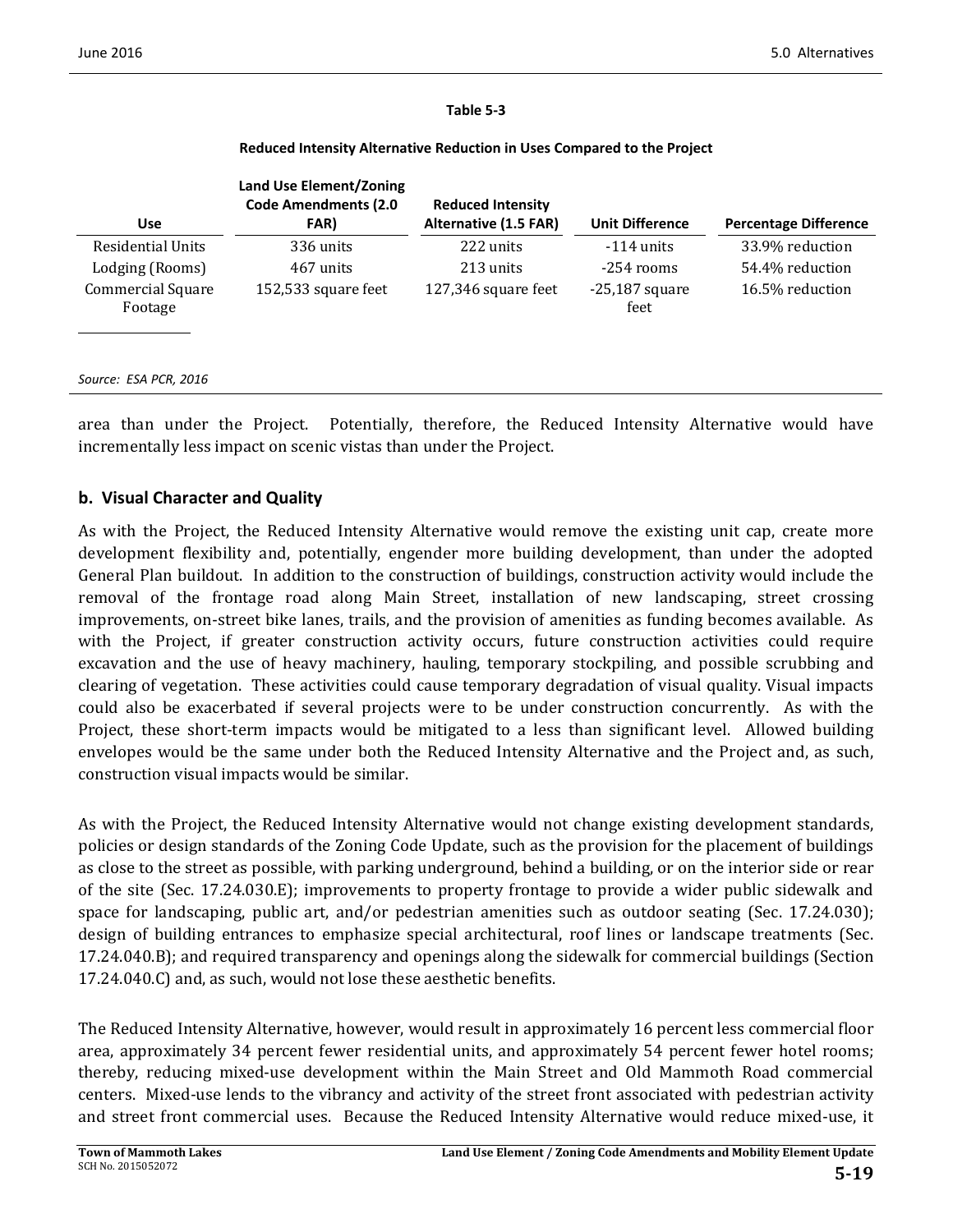could potentially reduce activity along the Town's commercial street fronts compared to the Project and, as such, is considered to have less aesthetic benefit than the Project. As with the Project, visual character and quality impacts would be less than significant; however, because the Reduced Intensity Alternative would contribute less to the mixed-use activity and vibrancy of the street front, it is considered to have a greater visual character impact than under the Project.

### **c. Light and Glare**

Under the Reduced Intensity Alternative, the Town of Mammoth Lakes Outdoor Lighting Ordinance, which regulates nighttime lighting, would be enforced as under existing conditions. New street lighting associated with implementation of the Mobility Element Update would be the same as under the Project; however, commercial development would be approximately 16.5 percent less. This could result in a small decrease in commercial signage compared to the Project. Any new development under the Land Use Element/Zoning Code Amendments and Mobility Element Update would also be subject to the Outdoor Lighting Ordinance and, as with the Project, would have a less than significant impact with respect to light and glare. However, because the Reduced Intensity Alternative would not entail the same extent of development along the Main Street and Old Mammoth Road street fronts, it would have incrementally less light and glare impact than the Project. 

### **d. Shade/Shadow**

Under the Reduced Intensity Alternative, as with the implementation of the Land Use Element/Zoning Code Amendments, Zoning Code Update development standards such as height, setbacks, parking requirements, and lot coverage would not change. As with the Project, implementation of the Mobility Element Update would result in a reduction in the right-of-way width along Main Street, allowing for future buildings to be located approximately 35 feet closer to Main Street than under existing conditions. Under the Mobility Element Update, buildings at the new property line along Main Street would increase the amount and duration of shadows along Main Street, which would potentially contribute ice buildup. This impact would be mitigated to a less than significant level under the Project and the Reduced Intensity Alternative. Because new development would occur within the same building envelope (building heights) as under the Project, impacts with respect to shade/shadow would be similar.

## **2. Air Quality**

The Reduced Intensity Alternative would result in more intensive buildout than General Plan buildout with the Mobility Element Update (Scenario 4 of the Traffic Study) and less intensive buildout than the Land Use Element/Zoning Code Amendments and the Land Use Element/Zoning Code Amendments with Mobility Element Update (Scenarios 5 and 6, respectively, of the Traffic Study). As with the Project, construction and operation under the Reduced Intensity Alternative would result in potentially significant air quality impacts with regard to air quality, especially  $PM_{10}$  and  $PM_{2.5}$ . The air quality impacts would be greater than those of the Mobility Element Update and slightly less than those of the Land Use Element/Zoning Code Amendments and the Land Use Element/Zoning Code Amendments with Mobility Element Update. Although, implementation of the recommended mitigation measures would reduce air quality impacts, construction and operation impacts under the Reduced Intensity Alternative would still be significant and unavoidable similar to the Land Use Element/Zoning Code Amendments and the Land Use Element/Zoning Code Amendments with Mobility Element Update. The Reduced Intensity Alternative would have significant and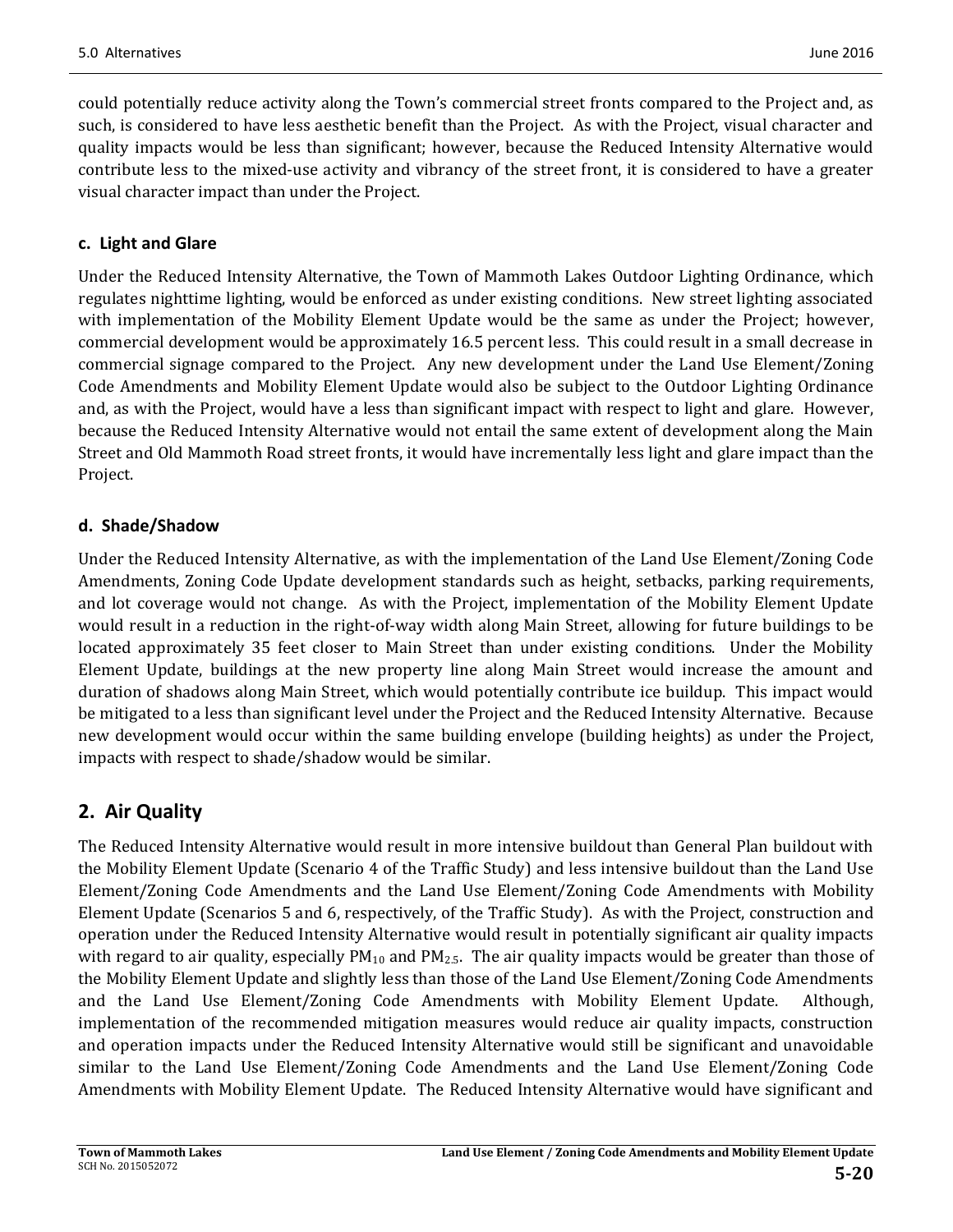unavoidable impacts which are greater than the Mobility Element Update (without the Land Use Element/Zoning Code Amendments) impacts, which are less than significant.

Impacts related to localized CO concentrations and toxic air contaminants would be similar to the Project, and would remain less than significant. As with the Project, the Reduced Intensity Alternative would not conflict with any applicable air quality management plans and impacts would remain less than significant. The Reduced Intensity Alternative could potentially contribute substantially to an existing or projected air quality violation or result in a cumulatively considerable net increase of a criteria pollutant for which the project region is in non-attainment (i.e.,  $PM_{10}$ ) under the State standards similar to the Land Use Element/Zoning Code Amendments and the Land Use Element/Zoning Code Amendments with Mobility Element Update resulting in significant and unavoidable impacts, but more than the Mobility Element Update which is less than significant.

## **3. Forestry Resources**

The reduction in intensity of development that would occur under the Reduced Intensity Alternative is applicable to the Town's commercial districts and would not affect forestry resources. As with the Project, the Reduced Intensity Alternative would implement the Mobility Element Update and the MUPs would extend into forested areas along the Mammoth Scenic Loop, multiple paths in the Shady Rest Park area, and around Lake Mary. Because these areas are heavily forested, the development of trails and the roads would result in the removal of forest trees. The final design for the proposed MUPs would comply with TSMM 4.A-3.B, which requires that healthy, native trees would be circumvented or avoided through the design of trail alignments to the extent feasible. As with the Project, implementation of the Mobility Element Update under the Reduced Intensity Alternative would also affect forestry resources on the north of Main Street. Similar mitigation measures that require circumventing or avoiding healthy, native trees through the design of roadway alignments in this area would be implemented under both the Reduced Intensity Alternative and the Project. With mitigation, the impact of the Reduced Intensity Alternative on forestry resources would be less than significant and similar to that of the Project.

## **4. Biological Resources**

Under the Reduced Intensity Alternative, the Mobility Element Update would be adopted and the same affected vacant land in the Town's commercial areas would be developed. Overall development intensity, however, would be incrementally less. As under the Project, buildout of vacant parcels and construction of road improvements and MUPs may affect wetlands and/or other jurisdictional features through potential dredging and filling activities. As with the Project, construction and maintenance activities elements are proposed within habitats that could support several special-status plant and wildlife species. In such cases, the loss of wetlands and/or other jurisdictional features or habitat and individuals of special-status species as well as migratory birds would be considered potentially significant. Compliance with mitigation measures and applicable policies in the General Plan would reduce impacts to wetlands, habitat, special-status plant and wildlife species and migratory birds to a less than significant level. With mitigation, the effect of the Reduced Intensity Alternative on biological resources would be similar to that of the Project and, as with the Project, biological resources impacts would be reduced to a less than significant level.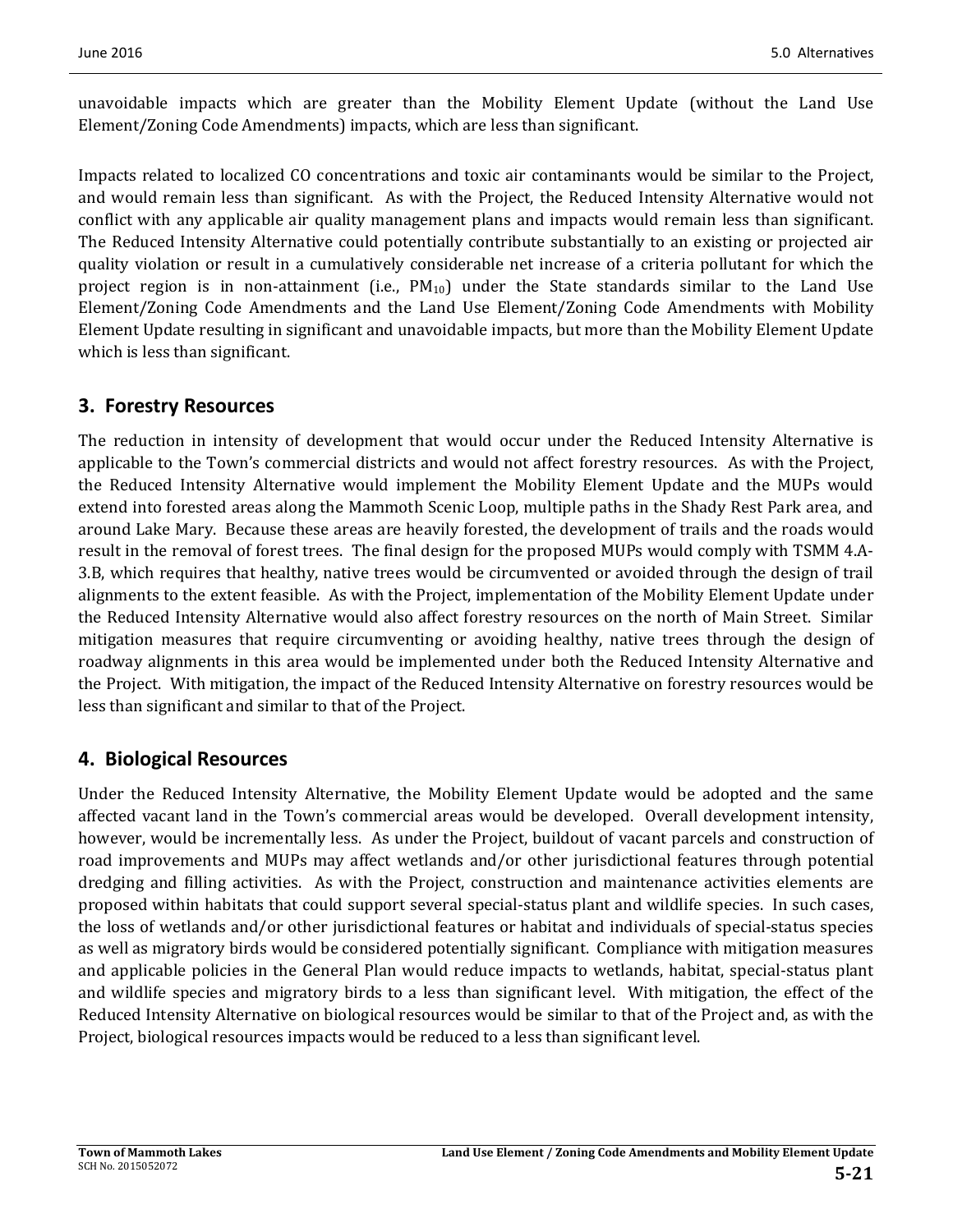## **5. Cultural Resources**

Buildings considered to be potential historical resources are located within the Land Use Element/ Zoning Code Amendments project area and several known historic resources have been recorded within or in the immediate vicinity of the Mobility Element Update area. It is possible that additional historic resources are present within the Project Areas that have yet to be evaluated for eligibility for listing in the local, State, and/or federal registers. In addition, 86 archaeological or historical resources are located within or in the immediate vicinity of the Mobility Element Update project area while six resources are located within or in the immediate vicinity of the Land Use Element/Zoning Code Amendments project area. Components of the Project that include excavations into native soils or sediments would have the potential to impact these resources or additional archaeological resources within the Project Area that have yet to be discovered. Under the Project, the implementation of the TSMP and General Plan mitigation measures applicable to cultural resources would reduce potential impacts to less than significant levels. The Reduced Intensity Alternative would apply to the same development areas as under the Project and would result in the same potentially significant impacts on cultural resources. As with the Project, impacts under the Reduced Intensity Alternative would be reduced to less than significant levels through the implementation of TSMP and General Plan mitigation measures. Therefore, impacts under both the Project and the Reduced Intensity Alternative would be similar and less than significant.

## **6. Greenhouse Gas Emissions GHG**

The Reduced Intensity Alternative would result in more intensive buildout than the adopted General Plan but less than the Land Use Element/Zoning Code Amendments would allow. Construction and operation under the Reduced Intensity Alternative would result in less than significant GHG emissions similar to those of the Project. The Reduced Intensity Alternative would not generate GHG emissions, either directly or indirectly, that would result in a significant impact on the environment similar to the Project. The Reduced Intensity Alternative would not conflict with any applicable plan, policy or regulation adopted for the purpose of reducing greenhouse gas emissions similar to the Project. As with the Project, GHG impacts would remain less than significant with the Reduced Intensity Alternative.

## **7. Land Use**

The Reduced Intensity Alternative would not conflict with applicable objectives of the Land Use Element of the General Plan, and Title 17 of the Zoning Code, or other Town plans and policies. As with the Project, the Reduced Intensity Alternative would include the Mobility Element Update and removal of the unit and room cap. As with the Project, the Reduced Intensity Alternative would implement objectives of the General Plan's Land Use Element to enhance livability of districts for walking through the arrangement of land uses and development intensities (Goal L.3), to develop vital retail centers and streets (Policy L.3.B), and to provide an overall balance of uses, facilities, and services to further the town's role as a destination resort community (Goal L.5). However, the Reduced Intensity Alternative would allow up to 1.5 FAR, compared to 2.0 FAR under the Project, and would not result in the same development intensity as under the Project. As such, it would not meet Goal L.3 that encourages development intensities in certain pedestrian areas, to the same extent as the Project.

The Reduced Intensity Alternative would implement the goals of the current General Plan Mobility Element to develop and implement town-wide way-finding; to improve the regional transportation system; to emphasize feet first, public transportation second, and car last in planning the community transportation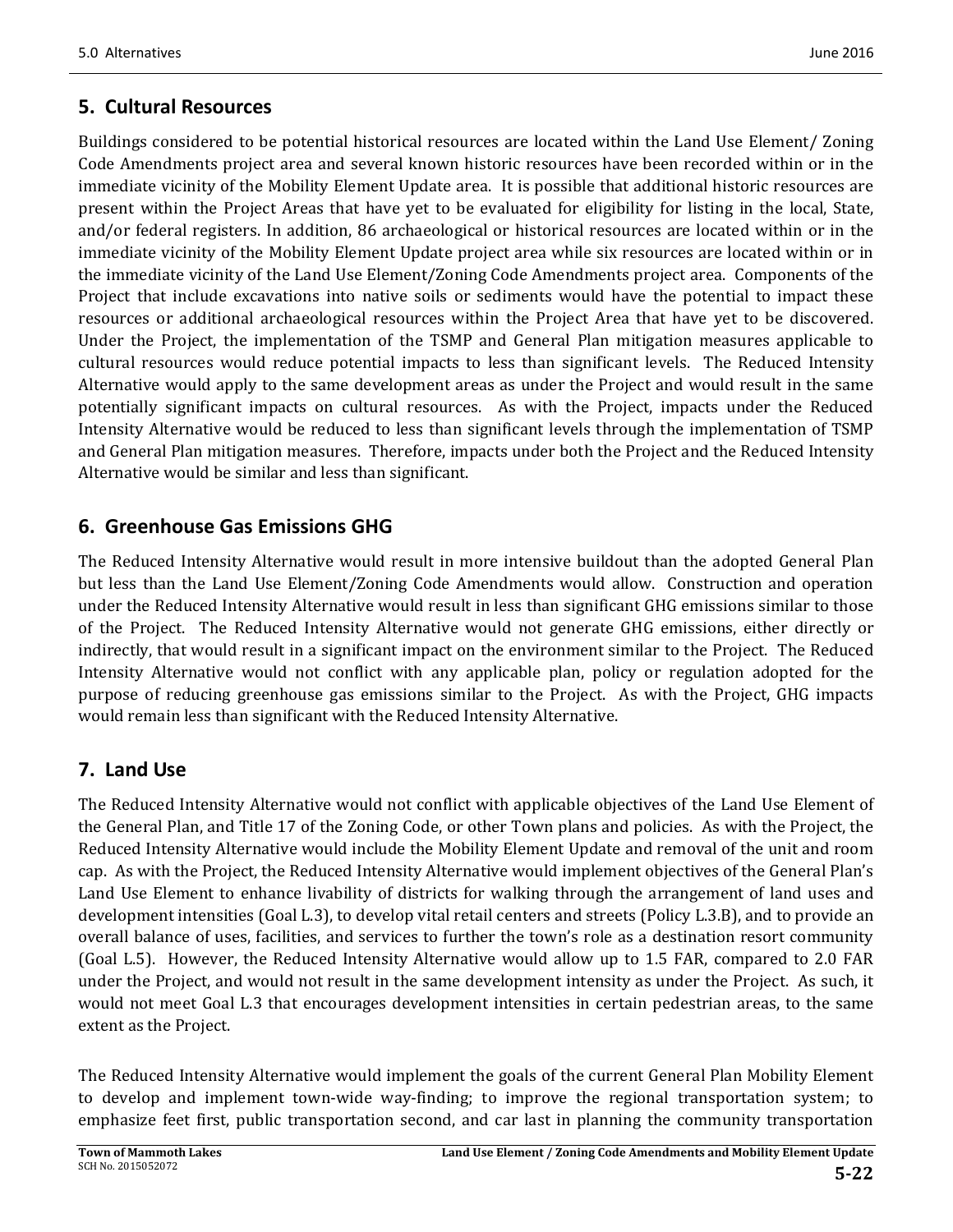system while still meeting Level of Service standards; to encourage feet first by providing a linked yearround recreational and commuter trail system that is safe and comprehensive; to provide a year-round local public transit system that is convenient and efficient; to encourage alternative transportation and improve pedestrian mobility by developing a comprehensive parking management strategy; to maintain and improve safe and efficient movement of people, traffic, and goods in a manner consistent with the feet first initiative; or to enhance small town community character through the design of the transportation system to the same extent as the proposed Mobility Element Update.

In addition, the Reduced Intensity Alternative would meet the objectives of AB 1358, which requires that municipalities focus on crafting a specific network of travel options through the adoption of General Plan circulation element that reflects land use patterns that increasingly support a multimodal transportation network. The Reduced Intensity Alternative would also be consistent with AB 743, which supports densification and multi-modal activity to reduce vehicle miles.

Because the Reduced Intensity Alternative would implement the goals of the General Plan and comply with AB 1358 to adopt a circulation element that addresses specific complete street improvements and land use supporting multi-modal transportation, and AB 743 to encourage increased residential development in proximity to services and employment (mixed use) and multi-modal transportation to reduce vehicle miles, as with the Project, the Reduced Intensity Alternative would not have a significant land use impact with respect to adopted plans and policies. However, because it would not allow for as much mixed-use as the Project, it would have less land use benefit in meeting the objectives of the General Plan and AB 743.

### **8. Noise**

Under the Reduced Intensity Alternative, construction-related noise impacts would be slightly less than those of the Land Use Element/Zoning Code Amendments and the Land Use Element/Zoning Code Amendments with Mobility Element Update given the less intensive buildout. Nonetheless, as with the Project, construction under the Reduced Intensity Alternative would result in less than significant noise impacts with implementation of mitigation measures. Operational noise impacts under the Reduced Intensity Alternative would also be slightly less than those of the Land Use Element/Zoning Code Amendments and the Land Use Element/Zoning Code Amendments with Mobility Element Update given the less intensive buildout and slightly reduced traffic levels. Similar to the Project, operation of the Reduced Intensity Alternative would result in less than significant impacts with the implementation of mitigation measures. The Reduced Intensity Alternative would result in slightly less groundborne vibration and groundborne noise impacts than the Project given the less intensive buildout, and like the Project, impacts would be less than significant and no mitigation would be required.

## **9. Population/Housing**

### **a. Population**

As shown in **Table 5‐4,** *Increment of Potential Population Increase for Alternative 2 Calculated Using PAOT and Proposed Methodology*, the Reduced Intensity Alternative would result in an incremental population increase of 1,053 people over the projected General Plan Buildout using PAOT methodology and a population increase of 1,145 people using the proposed methodology. In comparison, the Land Use Element/Zoning Code Amendments are estimated to generate a net population increase of 1,877 (calculated according to PAOT methodology) or 1,978 (calculated under the proposed buildout methodology) over the General Plan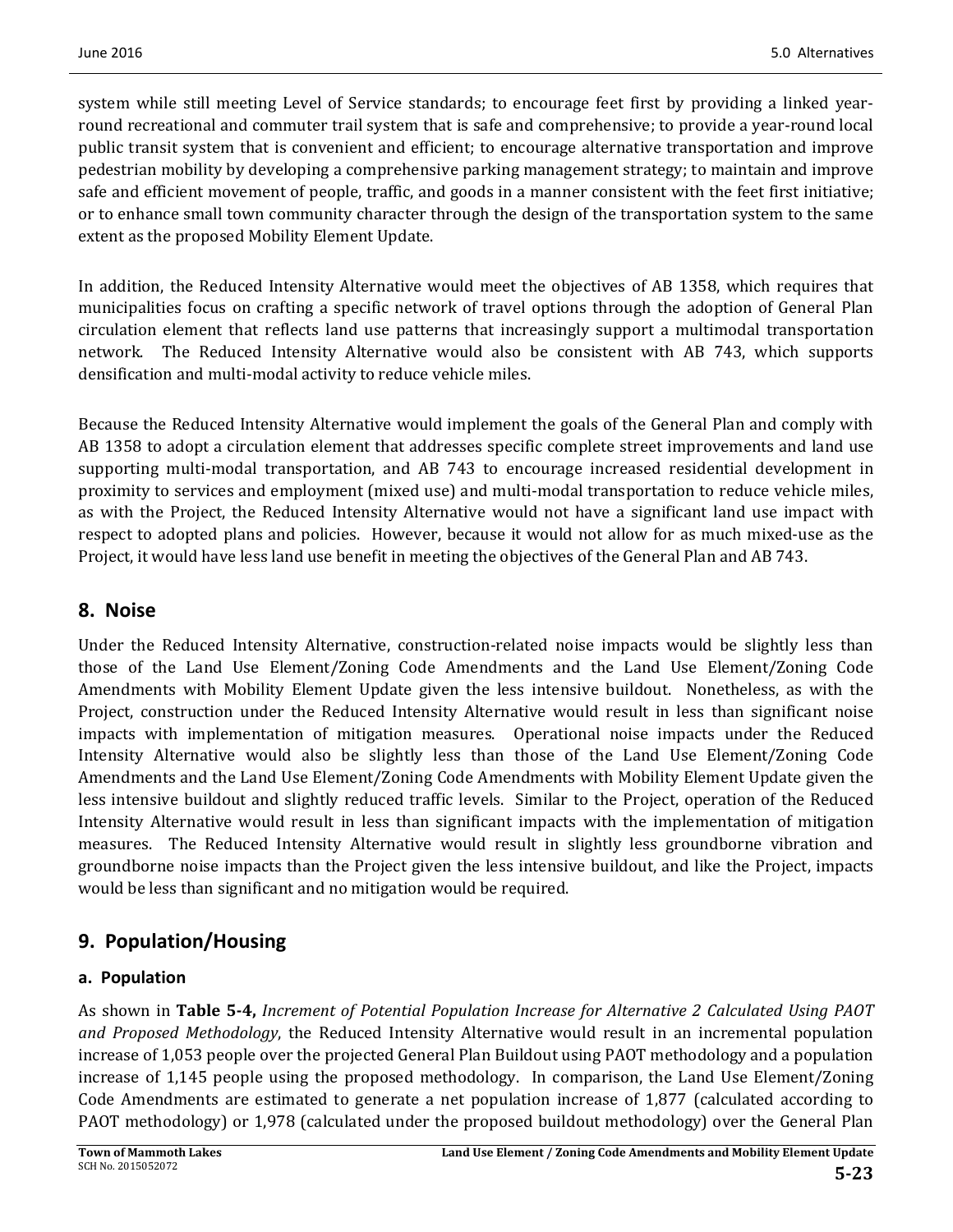#### **Table 5‐4**

|                                                        |                  |                    |                  | <b>Potential Increase in</b> |
|--------------------------------------------------------|------------------|--------------------|------------------|------------------------------|
|                                                        | Amount           | <b>Units</b>       | Factor           | <b>Population Capacity</b>   |
| <b>PAOT Methodology:</b>                               |                  |                    |                  |                              |
| Residential Units <sup>a</sup>                         |                  |                    |                  |                              |
| Permanent                                              | 167              | Units              | 2.4 <sup>b</sup> | 401                          |
| Transient                                              | 56 <sup>c</sup>  | Units              | 4                | 224                          |
| Hotel                                                  | 107 <sup>d</sup> | Rooms              | 4                | 428                          |
| Total                                                  | 330              |                    |                  | 1,053                        |
| Proposed<br>Methodology:                               |                  |                    |                  |                              |
| Combined Residential,<br>Transient, and Hotel<br>Units | 330              | <b>Total Units</b> | 3.47e            | 1,145                        |
|                                                        |                  |                    |                  |                              |

#### **Increment of Potential Population Increase for Alternative 2 Calculated Using PAOT and Proposed Methodology**

<sup>a</sup> For purposes of this analysis an assumption of 75 percent permanent and 25 percent transient was used for the multi-family

residential units based on the proportions by Traffic Analysis Zone (TAZ) in the Traffic Model.<br>
A factor of 2.4 was used based on the rate used in the 2007 General Plan.<br>
<sup>C</sup> Transient units are estimated to be approxima

The 107 hotel units represents 213 hotel rooms. Consistent with Zoning Code Section. 17.32.110.C.7, hotel rooms, studios

and 1-bedroom units are considered one-half of a unit for calculating density.<br>The household population estimate of 3.47 per unit is consistent with population assumptions used in the 2007 General Plan.

*Source: ESA PCR Services Corporation, 2016*

Buildout. Compared to the Project, the Reduced Intensity Alternative represents a reduction in incremental population growth of approximately 44 percent (PAOT methodology) and 42 percent (proposed buildout methodology). As concluded in Section 4.9, Population and Housing, of this EIR, the estimated maximum buildout over the time period addressed within the General Plan would be sufficient to accommodate projected growth under the Land Use Element/Zoning Code Amendments. As such, the Project is considered to have a less than significant impact with respect to population. The Reduced Intensity Alternative would generate a population increase that is less than under the Project and, as such, this Alternative would have less impact relative to the General Plan's population objectives than under the Project.

#### **b. Housing**

The Reduced Intensity Alternative would provide 222 housing units (including 56 transient units) compared with an estimated 336 residential units under the Project. As such, Alternative 2 would also be consistent with the objectives of the Housing Element. Impacts relative to the Town's housing goals would be less than significant under both the Project and the Reduced Intensity Alternative. However, because of the reduction in net increase, the Reduced Intensity Alternative would have relatively less impact than under the Project.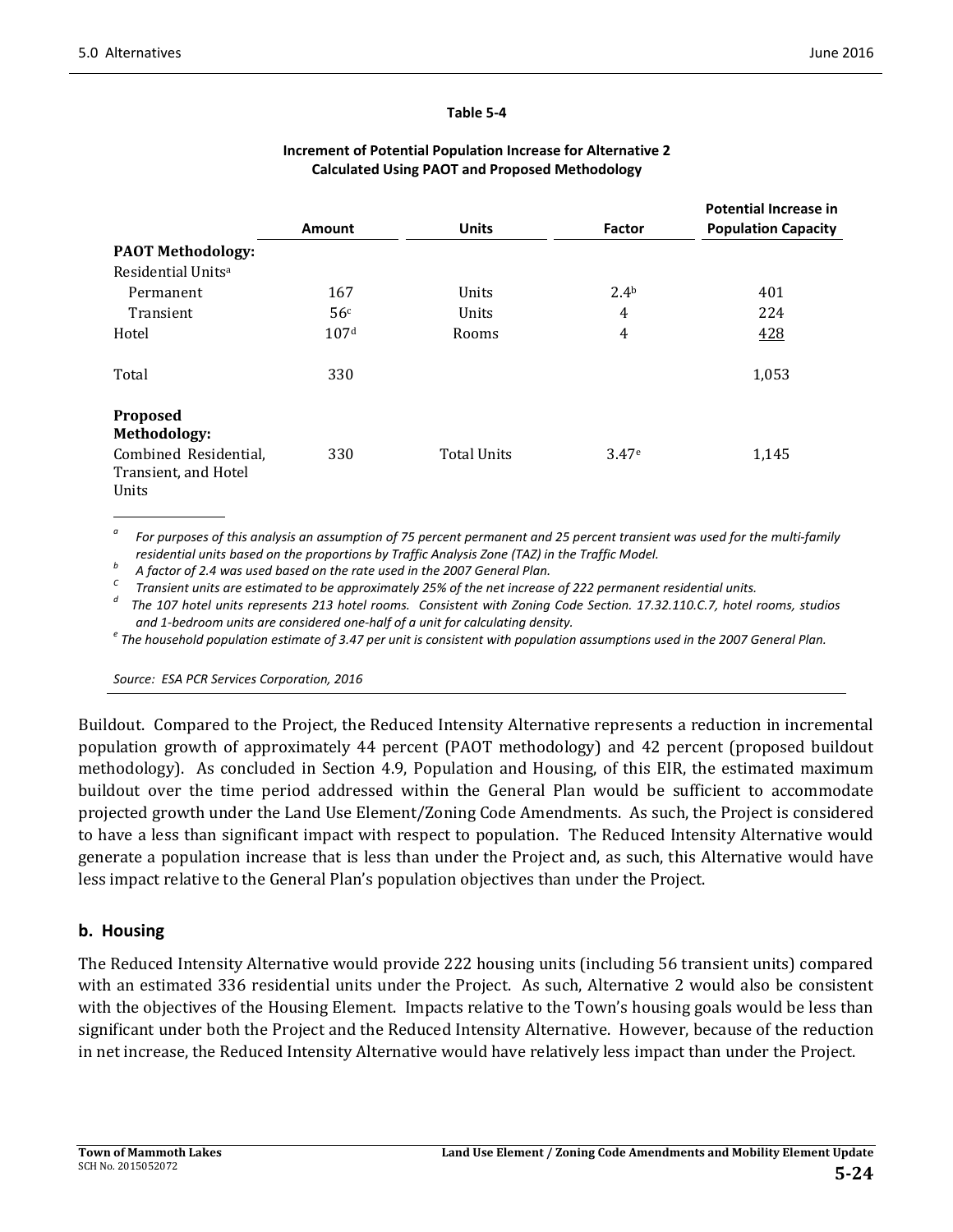## **10. Public Services**

### **a. Fire Protection**

The Reduced Intensity Alternative would incrementally increase population over current projections and would potentially impact service ratios related to fire services. The Reduced Intensity Alternative anticipates approximately 33.9 percent less growth in residential units and 54.4 percent less growth in hotel rooms and visitors than under the Project. Projected population under the Reduced Intensity Alternative  $(1,145)$  would be approximately 42 percent less than under the Project  $(1,978)$ . As with the proposed Land Use Element/Zoning Code Amendments and Mobility Element Update, the Reduced Intensity Alternative would improve multimodal access and emergency access. It would also include the vacation of frontage roads and the reconfiguration of Main Street to a four-lane cross-section with a center median and turn pockets. As under the Project, the Reduced Intensity Alternative would include construction associated with street improvements; thus causing potential lane closures or other access issues during construction that could affect emergency response times. As with the Project, long-term emergency response effects would be improved under the Mobility Element Update. The Reduced Intensity Alternative would have less impact than the Project with respect to fire protection services.

### **b. Police Protection**

The Reduced Intensity Alternative would result in increased hotel and residential densities compared to current projections, thereby resulting in greater demands for police services. As discussed in Section 4.10.2, Police Services, of this EIR, the Town recently approved funding and the construction of a new police facility with a planned completion date of December 2017 and Development Impact Fees (DIFs) would ensure that potential impacts to police protection services would be reduced. These would also apply to the Reduced Intensity Alternative which, as with the Project, would result in less than significant impacts to police services. Given the reduction in development that would occur under the Reduced Intensity Alternative relative to the Project and the resulting population increase, the Reduced Intensity Alternative would have less impact than the Project with respect to police services.

### **c. Schools**

As with the Project, the Reduced Intensity Alternative would accommodate greater residential densities within the Main Street and Old Mammoth Road neighborhoods than under existing projections. While the Land Use Element/Zoning Code Amendments could result in an additional 136 new students, the Reduced Intensity Alternative would have approximately 33.9 fewer residential units than under the Project and the projected student growth compared to the Project would be approximately 90 students more than the existing projections. However, as with the Project, the payment of development impact fees applicable at a building permit application would reduce the impacts on schools to a less than significant level. Therefore, as with the Project, impacts to schools would be less than significant. However, because the Reduced Intensity Alternative would reduce residential units compared to the Project, it would have less impact than the Project with respect to schools.

### **d. Parks and Recreation**

As with the proposed Land Use Element/General Plan Amendments, the Reduced Intensity Alternative would not provide for new parkland in the Town's commercial districts. The current PRMP reflects the General Plan's objectives to develop more park and recreational facilities to serve the Town, which does not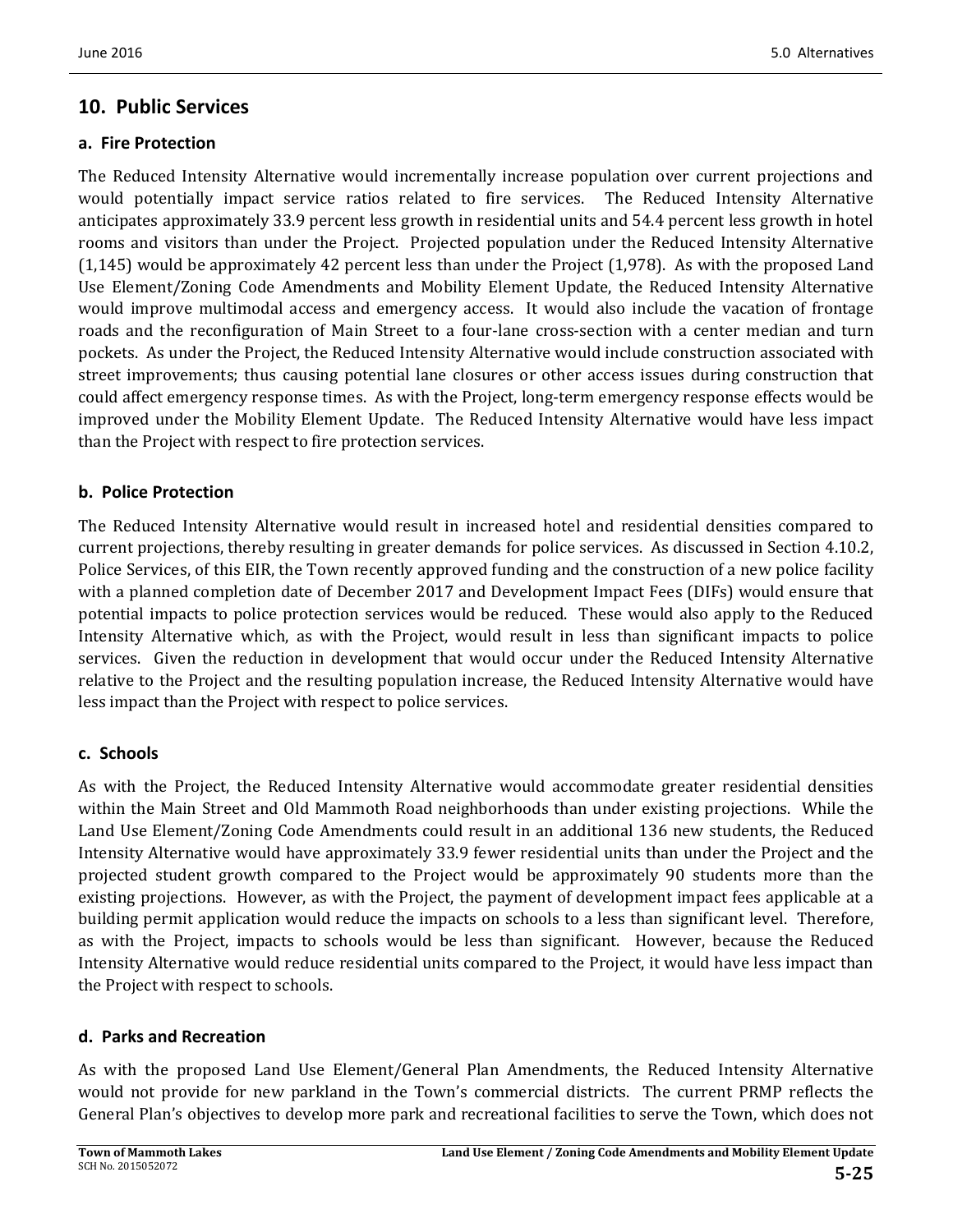meet its standard of 5 acres of local parks or 2.5 acres of regional parks per 1,000 people. The Reduced Intensity Alternative has the potential to incrementally increase the General Plan buildout population by 1,477 and, as with the Project, the Reduced Intensity Alternative would increase demand for existing neighborhood/regional parks and other recreational facilities, or result in the expansion of new recreational facilities. Although DIF, taxes and other funding mechanisms applicable to new development would reduce the impact of the Reduced Intensity Alternative on parks and recreational facilities, because the Town is currently below the LOS goal of 5 acres of parks per 1,000 residents for developed parkland, and the Reduced Intensity Alternative would further increase demand for parks and recreational facilities and exacerbate impacts to parks and recreational facilities, impacts to parks and recreation facilities are considered significant and unavoidable. However, because anticipated population gain under the Reduced Intensity Alternative  $(1,145)$  is incrementally less than under the Project  $(1,978)$ , the significant and unavoidable impact would be less than under the Project.

## **11. Transportation and Traffic**

The Reduced Intensity Alternative would generate incrementally fewer trips than the Project. As shown in **Table 5-5,** Significant LOS Impacts - Comparison of the Reduced Intensity Alternative to the Project, the Reduced Intensity Alternative would have the effect of reducing LOS impacts at the intersections of Old Mammoth Road/Sierra Nevada Road to a likely significant impact and at Old Mammoth Road/Minaret Road/Fairway Drive to a possible significant impact. The comparison in Table 5-5 indicates a greater relative reduction in LOS impacts at the Old Mammoth Road/Sierra Nevada Road intersection and the Main Street/Laurel Mountain Road compared to the Project. However, the incremental reduction is not substantial enough to reduce impacts at any of the intersections to a less than significant level. Although mitigation measures (signals) would reduce impacts to less than significant levels, signals on Main Street must be approved by Caltrans. As such, impacts on Main Street intersections would be significant and unavoidable. Although impacts would remain significant and unavoidable for Main Street intersections under the Reduced Intensity Alternative, because the Reduced Intensity Alternative would incrementally reduce traffic and LOS at two of the impacted intersections, it would have less traffic impact than under the Project. 

#### **Table 5‐5**

#### **Comparison of the Project (Scenario 6) to the Reduced Intensity Alternative Significant LOS Impacts**

| No. | <b>Impacted Intersection</b>                | <b>Project</b> | <b>Reduced Intensity Alternative</b> |
|-----|---------------------------------------------|----------------|--------------------------------------|
|     |                                             | (Scenario 6)   |                                      |
| 3   | Main Street/Mountain Boulevard              |                |                                      |
|     | Main Street/Post Office                     | $\Lambda$      | X                                    |
| b   | Main Street/Forest Trail                    |                |                                      |
|     | Main Street/Laurel Mountain Road            |                | Likely significant impact            |
| 12  | Old Mammoth Road/Sierra Nevada Road         |                | Possible significant impact          |
| 19  | Old Mammoth Road/Minaret Road/Fairway Drive |                |                                      |

*Source: LSC Transportation Consultants, 2016.*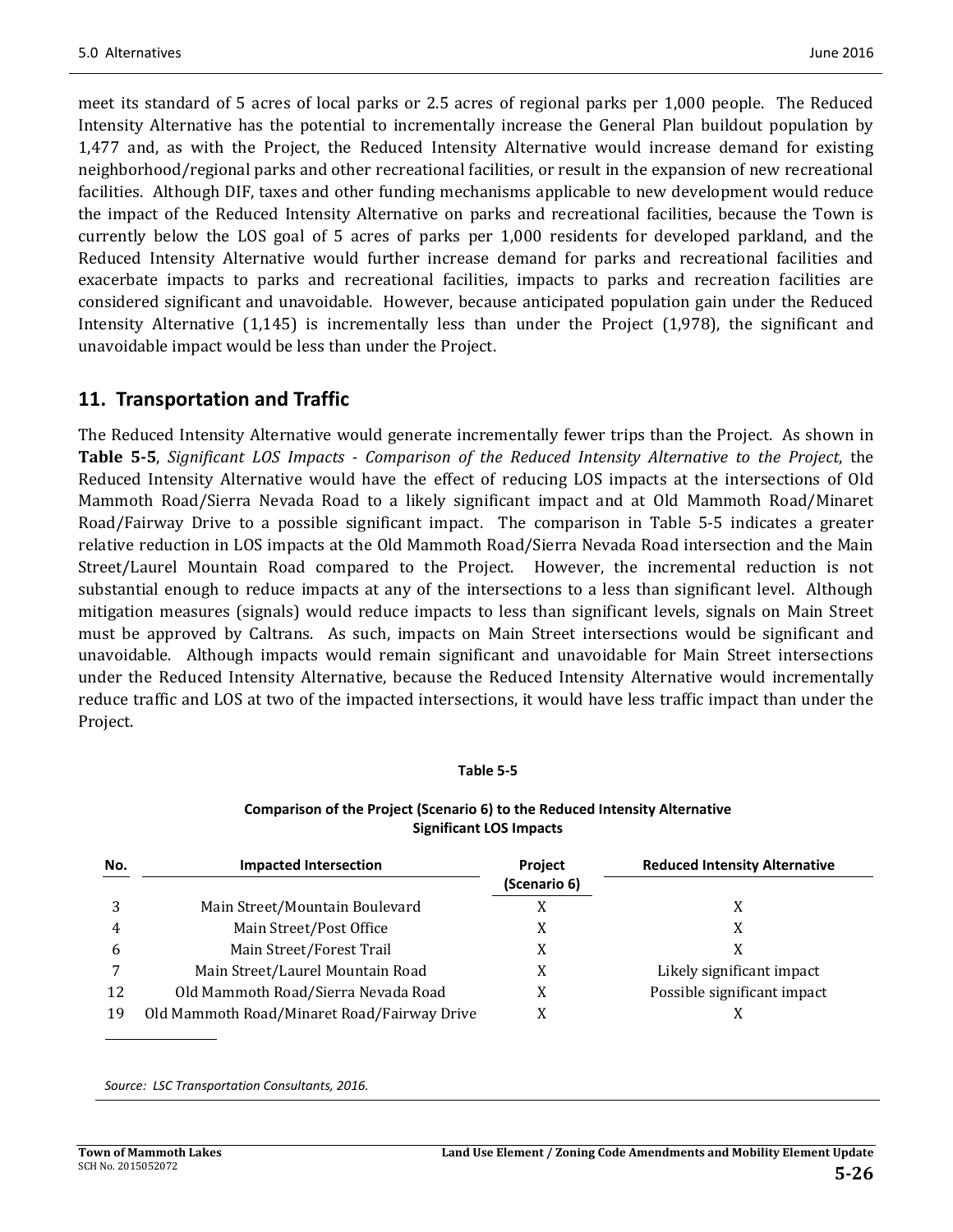As with the Project, the Reduced Intensity Alternative would be consistent with AB 1358, which requires municipalities to craft a specific network of travel options through an adopted General Plan circulation element. Under AB 1358, the circulation element must reflect land use patterns that further support the effectiveness of a multimodal transportation network. The Reduced Intensity Alternative would be consistent with AB 743, which is intended to support residential/mixed-use densification for the purpose of inducing greater pedestrian and other multi-modal activity and, thus, reduce vehicle miles travelled. However, because the Reduced Intensity Alternative would not generate densification within the Town's commercial areas to the same extent as the Project, it would be considered to have a greater impact with regard to the adopted State guidelines than the Project. As with the Project, impacts with respect to State transportation guidelines would be less than significant.

### **12. Utilities**

#### **a. Water**

### **(1) Infrastructure**

As with the Project, the Reduced Intensity Alternative could result in incremental growth in the Town's commercial districts over that considered under the General Plan buildout. As with the Project, the Alternative would impact the capacity of water mains within and beyond the Town's commercial districts. The Water Code requires adequate delivery systems and the payment of development fees, which would support necessary new or upgraded water mains and other water infrastructure. It is expected that any necessary upgraded water mains would be site-specific or related to specific development projects. The sitespecific scope of construction and the required review and approval of all water main construction projects by the MCWD would ensure that appropriate construction practices would be followed and that the construction of site-specific water mains and connections would not result in significant environmental impacts. As with the Project, it is not expected that any currently unplanned water treatment systems would be required as a result of the Reduced Intensity Alternative. The MCWD's projected water treatment capacity is consistent with buildout demand and, although existing treatment facilities and water mains may need to be upgraded through time, as with the Project, the Reduced Intensity Alternative would not require extensive construction of new lines or treatment plant in areas that are not currently served. As such, large scale or disruptive construction projects beyond regular maintenance are not anticipated. As with the Project, environmental impacts associated with construction of new delivery and treatment systems would be less than significant. However, because the Reduced Intensity Alternative would result in less concentrated growth than under the Project, impacts to water delivery lines and treatment systems are anticipated to be less.

### **(2) Water Supply**

**Table 5‐6**, *Water Demand ‐ Comparison of the Reduced Intensity Alternative to the Project*, compares the total water demand of the Project to the Reduced Intensity Alternative. Table 5-6 represents the Project and the Reduced Intensity Alternative as incremental increases of the General Plan buildout. Based on extrapolated unit factors used by the MCWD to derive the UWMP's 2030 projections, Table 5-6 indicates that the Reduced Intensity Alternative would reduce total projected demand from 4,302 AFY under the Project to 4,259 under the Reduced Intensity Alternative. The Reduced Intensity Alternative, as with the Project, would not exceed the cap of 4,387 AFY, which is the MCWD's existing maximum entitlement.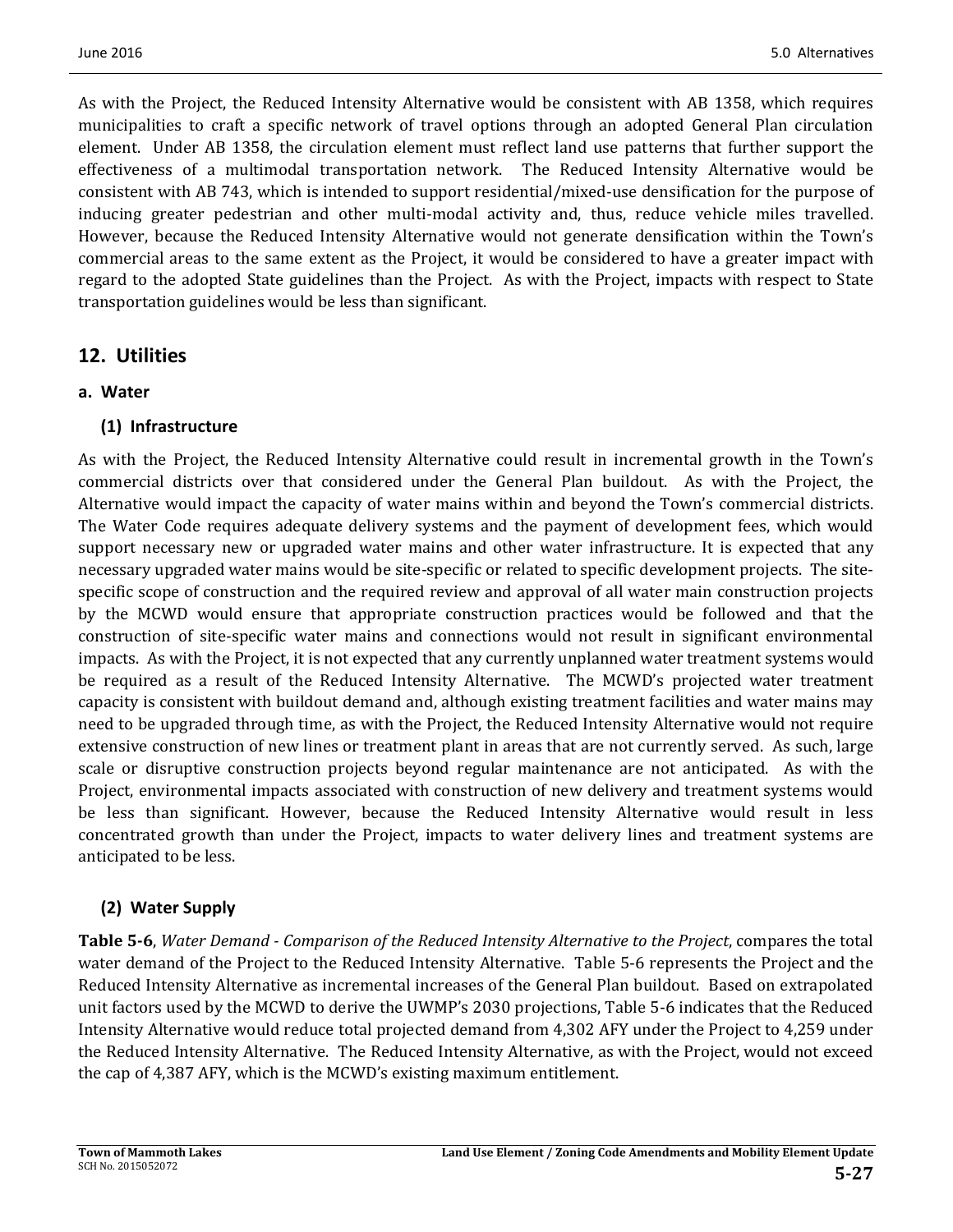#### **Table 5‐6**

| <b>AFY</b> |
|------------|
| 640        |
| 1,506      |
| 475        |
| 388        |
|            |
| 103        |
| 718        |
|            |
| 429        |
|            |
| 4.259      |
|            |

#### **Water Demand – Comparison of the Reduced Intensity Alternative to the Project**

Additional Multi-family units as a potential result of Land Use Element/Zoning Code Amendments as shown in Section 4.9, Table 4.9-5, of this Draft EIR. While the Town proposes a change from People At One Time (PAOT) and permanent/transient units, given the methodology used for water in the UWMP projected units resulting from the proposed Land Use Element/Zoning Code Amendments are broken out as permanent and transient in this table. As shown in Table 4.9-5, using the PAOT approach, 336 multifamily units

could result with 252 permanent units and 84 transient units.<br>Additional hotel rooms as a potential result of the Land Use Element/Zoning Code Amendments as shown in Section 4.9, Table 4.9-5,

of this Draft EIR.<br>Additional transient units as a potential result of the Land Use Element/Zoning Code Amendments as shown in Section 4.9, Table 4.9-5, of this Draft EIR. Please see note b above for a more detailed explanation regarding the methodology. Transient units are

categorized as a hotel/motel use under the UWMP.<br>Additional commercial floor area that could result from the proposed Land Use Element/Zoning Code Amendments as discussed in *Chapter 2, Project Description and shown in Table 2‐3 of this EIR.* 

*Source: ESA PCR, 2016*

In 2015, the MCWD experienced the most severe drought year in its history. Currently there is uncertainty about the amount and timing of aquifer recharge, including sustaining or reaching the maximum cap of 4,387 AFY. The incremental increase in the General Plan buildout under the Reduced Intensity Alternative, as with the Project, has the potential to exceed supply in times of extended drought. However, with the implementation of the General Plan Policy R.4.A and GPMM 4.11-1, which require the Town to work with MCWD to ensure that land use approvals are phased and that water supply sources are determined prior to development approvals, the Reduced Intensity Alternative, as with the Project, would not exceed water supplies. Impacts with respect to water supplies would, therefore, be less than significant under both the Project and the Reduced Intensity Alternative. However, because the Reduced Intensity Alternative would incrementally reduce demand compared to the Project, impacts with respect to water demand would be less.

### **b. Wastewater**

### **(1) Infrastructure**

The Reduced Intensity Alternative would incrementally reduce the Project's hotel and residential densities in the Town's commercial districts. Compared to the Project's population growth of approximately 1,978 over current General Plan buildout projections, the Reduced Intensity Alternative would generate an incremental population increase of approximately of 1,145 over General Plan estimates. Under both the Reduced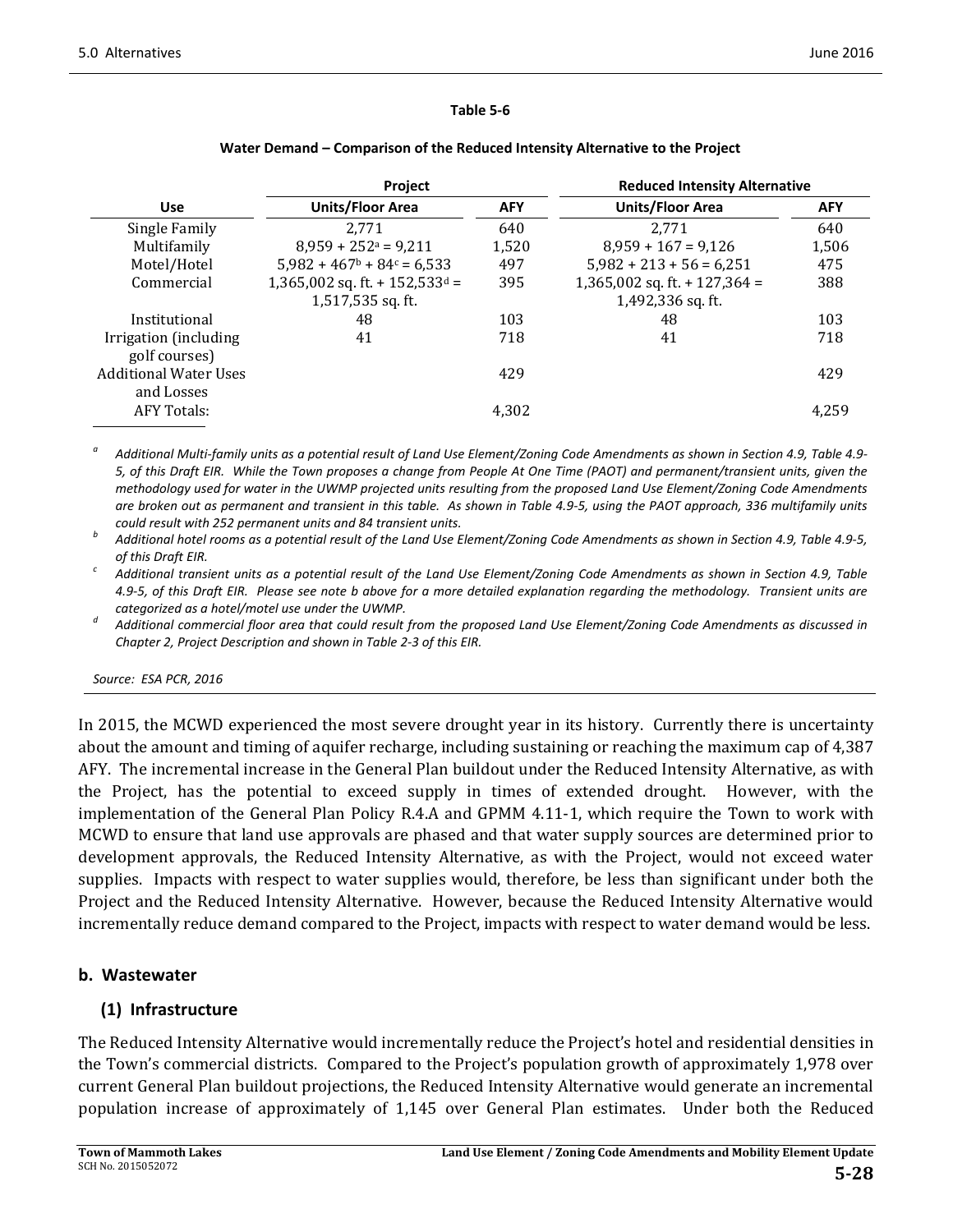Intensity Alternative and the Project, increases would occur in the Town's commercial districts. Although any increase has the potential to exceed the capacity of the existing lines serving the Town's commercial districts or to adversely impact any downstream sewer line capacities or deficiencies, the Reduced Intensity Alternative would have incrementally less impact than under the Project. As with the Project, impacts to sewer lines would be addressed by the Sanitary Sewer Code, under which no building permits would be issued for uses that would exceed the capacity of specific sewer lines, and through Mitigation Measure WW-1, which requires the applicant for any building permit to install improvements that would comply with Division VII of the Sewer Code. Under both the Project and Reduced Alternative, impacts to wastewater infrastructure would be less than significant. However, because the Reduced Intensity Alternative would incrementally reduce the Project's population gain and demand on sewer lines serving the commercial areas, impacts to sewer lines would be less than under the Project.

### **(2) Wastewater Treatment**

The Reduced Intensity Alternative would result in less development and population increase than under the proposed Land Use Element/Zoning Code Amendments. The incremental population increase of 1,145 under the Reduced Intensity Alternative would generate approximately 95,035 gpd or approximately 105 AFY. Total demand for treatment would increase from the MCWD's projected 2,330 AFY (under the General Plan buildout) to 2,435 AFY. As with the Project, the Reduced Intensity Alternative, in combination with the General Plan buildout, would generate less wastewater than the MCWD's estimated treatment capacity of 4.9 mgd or approximately 5,488 AFY. Both the Reduced Intensity Alternative and the Project (which would increase total buildout demand to approximately 2,517 AFY) would have less than significant impacts with respect to wastewater treatment. However, because the Reduced Intensity Alternative would reduce total demand compared to the Project, it would have less impact with respect to wastewater treatment than the Project. 

### **c. Stormwater**

Under the Reduced Intensity Alternative development of the Town's vacant parcels in the commercial districts would occur as with the Project. Any decrease in permeability associated with development of the Town's vacant lands resulting from development, such as building foundations, driveways, and other paved surfaces in the Main Street and Old Mammoth Road commercial districts would increase surface runoff that could affect the Town's existing drainage systems, which were identified in the 2015 Stormwater Management Plan (SMP) as potentially deficient. As with the Project, stormwater impacts under the Reduced Intensity Alternative would be reduced to a less than significant level through drainage impact fees, design measures such as landscaped buffers and infiltration devices, and MM STRM-1, which would require the determination of peak surface runoff for all private projects and implementation of suitable infiltration devices. However, the Reduced Intensity Alternative would generate incrementally less growth in the Town's commercially-zoned districts than anticipated under the Land Use Element/Zoning Code Amendments and, as such, would have less impact with respect to stormwater facilities. The Mobility Element Update under the Reduced Intensity Alternative also has the potential to increase surface runoff and increase flow into the Town's storm drain system. New road construction would require consistency with the Department of Public Works' Standards and all new public streets, sidewalks, and trails projects must provide drainage facilities. Mitigation measures for the Trails System Master Plan and the Town's Standards for public works projects would reduce potential adverse impacts of the Mobility Element Update on the Town's existing drainage system to a less than significant level. Impacts with respect to stormwater systems would be similar under both the Reduced Intensity Alternative and the Project.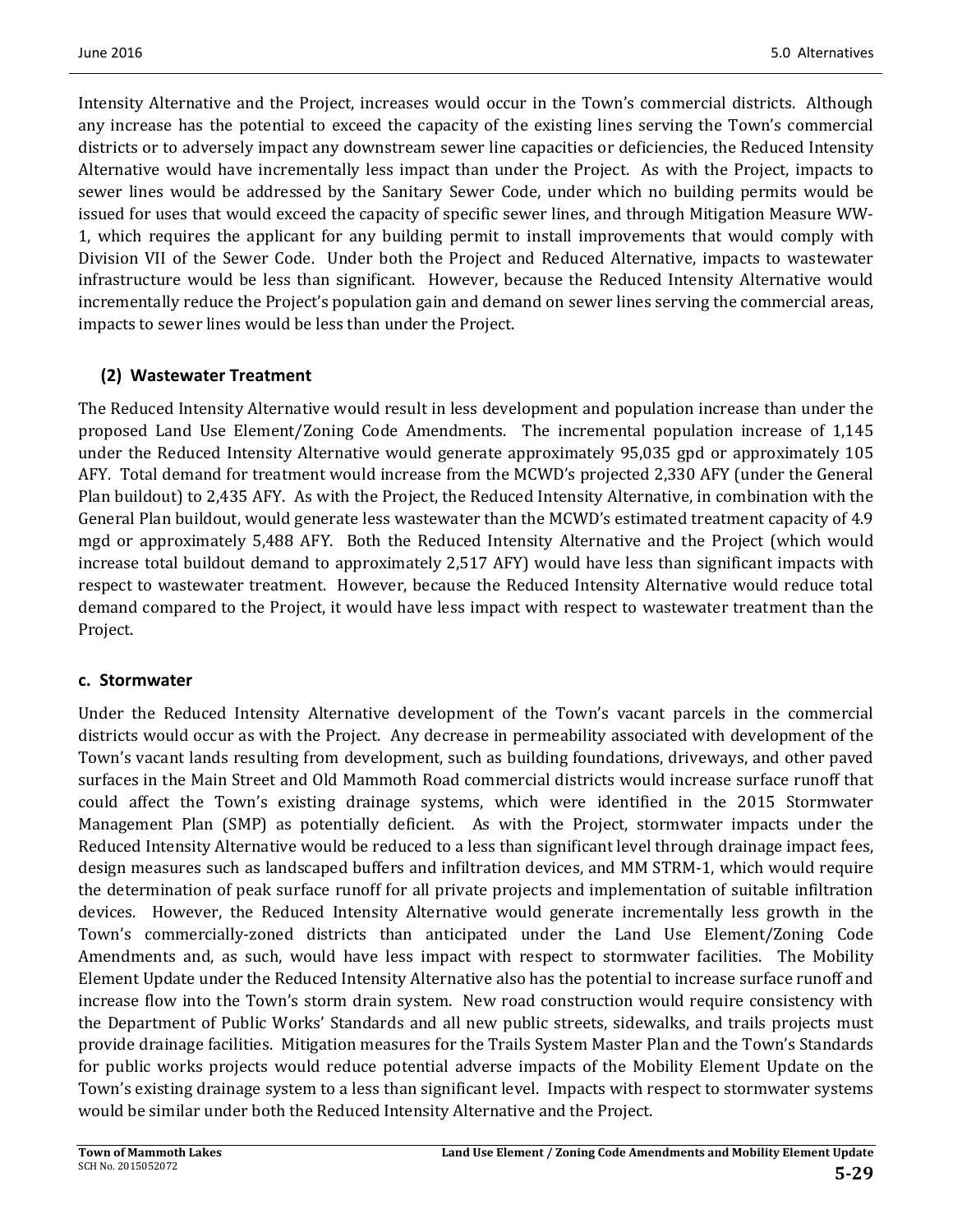### **d. Solid Waste**

The Reduced Intensity Alternative would increase the estimated population growth under the General Plan buildout and reduce the estimated increase in population envisioned under the Land Use Element/Zoning Code Amendments and total solid waste demand. The incremental increase of 222 residential units, 213 lodging units, and approximately 345 employees (associated with 127,346 square feet of retail space) over the General Plan buildout under the Reduced Intensity Alternative would result in a net increase of approximately 1,480 tons of solid waste a year. The Project would result in a net increase of approximately 2,387 tons of solid waste per year over General Plan buildout. Any increase in solid waste demand has the potential to impact existing landfill facilities. The current landfill, Benton Crossing Landfill, is scheduled for closure. However, the County is planning for three future alternative sites or potential trucking to other exiting sites. In addition, with increasing diversion techniques to reduce the waste stream and the conclusion of the County General Plan Update that impacts on solid waste facilities would be less than significant, it is expected that the Project would have a less than significant impact relative to solid waste facilities. In addition, the Town will continue to operate waste collection and recycling to increase the statewide recycling rates to 75 percent by 2020. While both the Reduced Intensity Alternative and the Project would result in an increase in population in the Town's commercial districts, neither would conflict with applicable federal, state and local policies and regulations regarding solid waste and the geographic concentration of population, which could potentially increase recycling rates. Impacts with respect to solid waste facilities under both the Reduced Intensity Alternative and the Project would be less than significant. However, because the Reduced Intensity Alternative would generate an incrementally smaller increase in solid waste than the Project, impacts to solid waste facilities under this Alternative would be less than under the Project.

## **C. RELATIONSHIP OF THE ALTERNATIVE TO PROJECT OBJECTIVES**

The Reduced Intensity Alternative would reduce but not avoid the Project's significant and unavoidable LOS traffic impact on Main Street. As with the Project, a significant and unavoidable impact would occur if Caltrans does not agree to signals and other improvements that, otherwise, serve as mitigation for LOS traffic impacts on that street. The Reduced Intensity Alternative would incrementally reduce but not avoid the Project's significant and unavoidable air quality impacts and significant and unavoidable impacts with respect to parks and recreational facilities. Because the Reduced Intensity Alternative would result in incrementally less new development, impacts associated with noise, fire services, police services, schools, water supply, wastewater, and solid waste would be less than under the Project. Impacts related to stormwater facilities associated with new land coverage, as well as forestry, biological, and cultural resources would be similar to the Project. As with the Project, impacts associated with services and these resources would be less than significant, or mitigated to less than significant levels. Because the Reduced Intensity Alternative would incrementally reduce mixed-use development in the Town's pedestrian-oriented areas compared to the Project, it would contribute less mixed-use activity and create less vibrancy of the street fronts and, as such, it is considered to have greater visual character and land use impacts than under the Project. While the Reduced Intensity Alternative would incrementally reduce most of the Project's less than significant impacts, it would not meet the Project's primary objectives to the same degree. The Reduced Intensity Alternative would remove the unit cap, but result in less overall density. Therefore, the Reduced Density Alternative would not contribute to meeting the Town's objective to create a vibrant and walkable downtown area to the same extent as the Project. The Reduced Intensity Alternative has to potential to generate less development activity than the Land Use Element/Zoning Code Amendments and, as such, somewhat less potential for implementation of the Town's objectives. The Reduced Intensity Alternative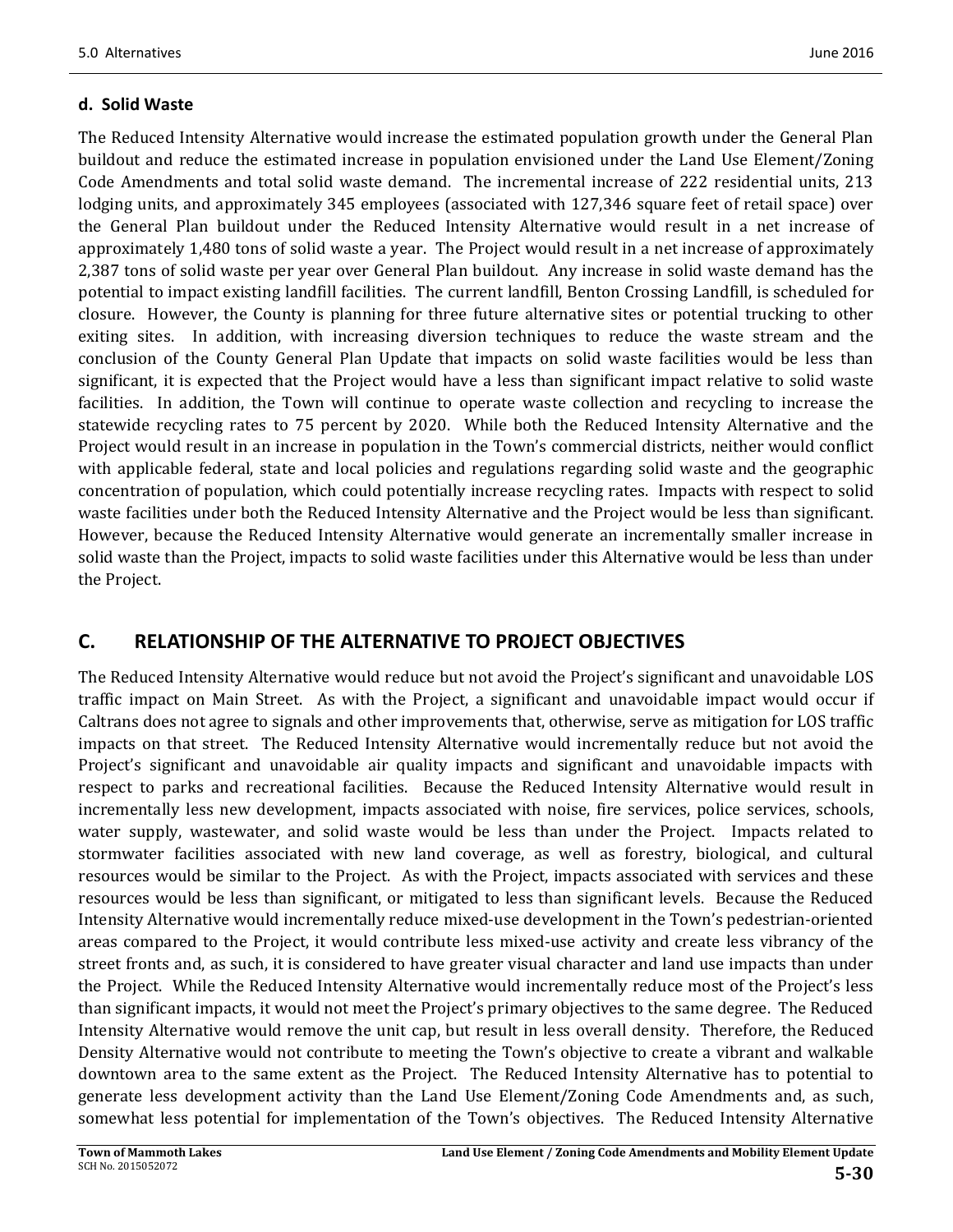would meet the objectives of the Project to amend the Land Use Element policy and text associated with regulating population growth from a PAOT approach to an impacts assessment based approach. It would meet the Town's objectives to delete the CBIZ and modify TDR policies and, as such, would meet the Town's objective to streamline the planning process to encourage economic development. Because the Reduced Intensity Alternative would adopt the Mobility Element Update, as with the Project, it would meet the objective to create a downtown area in which people park their vehicles once and walk throughout the area thereby reducing congestion and vehicle miles traveled. In addition, because the Reduced Intensity Alternative would adopt the Mobility Element Update, it would meet the Town's objective to achieve a progressive and comprehensive multimodal transportation system that is connected, accessible, and safe.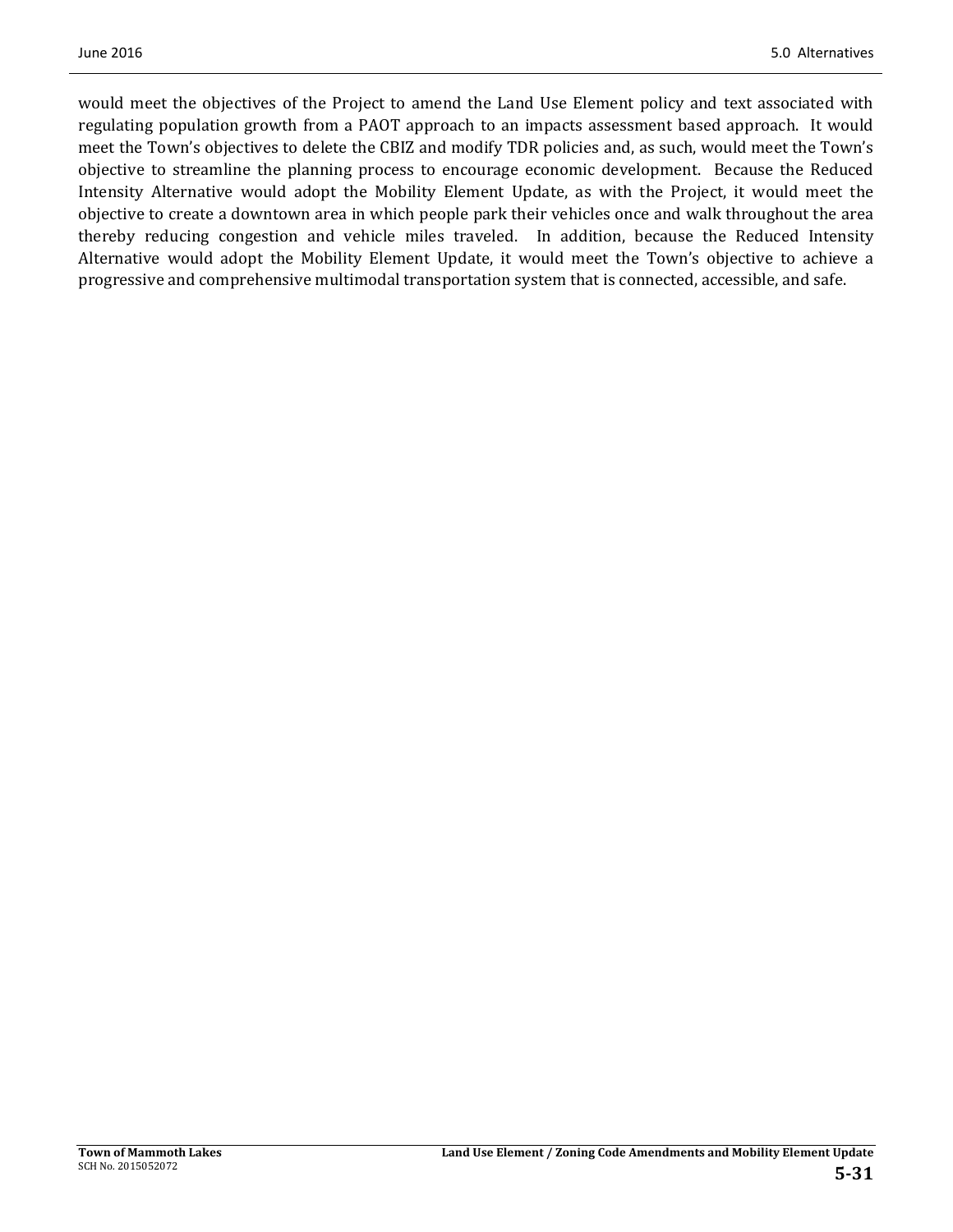# **F. ALTERNATIVES ANALYSIS 3. ALTERNATIVE 3: MOBILITY ELEMENT UPDATE WITHOUT THE MAIN STREET RECONFIGURATION**

### **A. DESCRIPTION OF THE ALTERNATIVE**

Alternative 3, Mobility Update without the Main Street Reconfiguration, would include the Land Use Element/Zoning Code Amendments, in particular the removal of the unit and room cap and provision for a 2.0 FAR, as well as the components of the Mobility Element Update, with the exception of the Main Street Plan. The Main Street Plan would not be implemented, the existing frontage road along Main Street would not be vacated, and approximately 2.6 acres of land created by the vacation would not be available for future development. Without the street vacation, Alternative 3 would result in a reduction of potential future development of 23 residential units, 40 lodging units, and 28,957 square feet of commercial floor area within the vacated area, as estimated under the Project. Changes to the street front and streetscape anticipated under the Main Street Plan would also not occur. Without the vacation of the approximately 24-foot-wide frontage road and street-oriented parking, buildings along Main Street's commercial stretch would remain in existing locations and would not be redeveloped along SR 203 and parking would not be moved to the back and sides of commercial or mixed-use buildings. Some portions of the Main Street Plan would be implemented, but it would be limited to certain improvements, including parallel parking, detached bicycle lanes, landscaped median, turning lanes, and sidewalks adjacent to building fronts. Other pedestrian enhancements, such as the Main Street Plan's recommended additional streets and street-like private drives between Sierra Park Road and Manzanita Road, parallel to and in some cases interconnecting with Main Street, could be constructed. The vacation of the frontage road would not occur under Alternative 3. As such, **Table 5‐7**, *Mobility Element Update Without the Main Street Reconfiguration Alternative (Alternative 3) ‐ Reduction in Uses Compared to the Project*, shows the potential scope of development compared to the Project. Although overall development would be incrementally less than under the Project, overall intensity would be greater than under Alternative 2, the Reduced Intensity Alternative. As shown in Table 5-7, incremental reductions in commercial floor areas would be greater compared to the Project than residential and hotel room reductions.

#### **Table 5‐7**

#### **Mobility Element Update Without the Main Street Plan Reconfiguration Alternative (Alternative 3) Reduction in Uses Compared to the Project**

|                                     | <b>Land Use Element/Zoning</b><br><b>Code Amendments (2.0</b> |                      |                          |                              |
|-------------------------------------|---------------------------------------------------------------|----------------------|--------------------------|------------------------------|
| <b>Use</b>                          | FAR)                                                          | <b>Alternative 3</b> | <b>Unit Difference</b>   | <b>Percentage Difference</b> |
| <b>Residential Units</b>            | 336 units                                                     | 313 units            | $-23$ units              | 6.8% reduction               |
| Lodging (Rooms)                     | 467 units                                                     | 427 units            | -40 rooms                | 8.5% reduction               |
| <b>Commercial Square</b><br>Footage | 152,533 square feet                                           | 127,567 square feet  | $-28,957$ square<br>feet | 18.9% reduction              |

#### *Source: ESA PCR, 2016*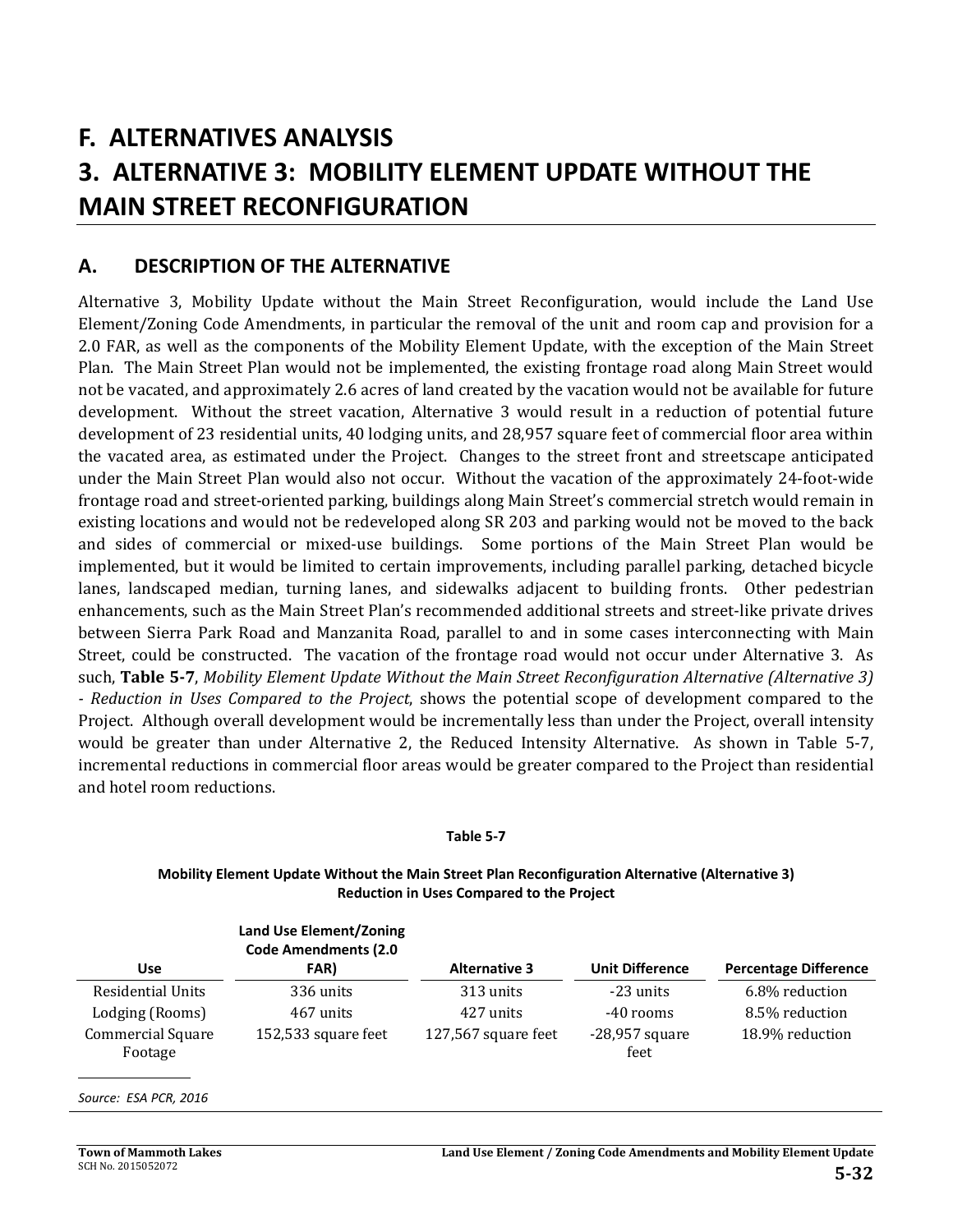## **B. ENVIRONMENTAL IMPACTS**

### **1. Aesthetics/Visual Resources**

#### **a. Scenic Vistas and Resources**

Under Alternative 3, as with the Project, maximum building heights set forth under the Zoning Code Update would be maintained. Under the Land Use Element/Zoning Code Amendments, view impacts were identified as less than significant because building heights and envelopes would be the same as under existing Code requirements. However, the Mobility Element Update, which has the potential to narrow Main Street from approximately 200 feet to 130 feet, while moving buildings closer to the street front under the existing Zoning Code Update, could have an impact on views through the narrowing of the Main Street view corridor. Panoramic views of Mammoth Mountain from the Main Street corridor would be incrementally narrower, although less than significant since public views would remain. Although the Project's impact on the view corridor would be less than significant, because Alternative 3 would not implement the Main Street Plan, the street corridor would not be narrowed and impacts relative to public views through the Main Street corridor would be avoided. Therefore, Alternative 3 would have less impact on scenic vistas than the Project.

### **b. Visual Character and Quality**

Alternative 3, as with the Project, would entail more construction activity than under the projected General Plan buildout. Construction activities include the removal of the frontage road along Main Street, installation of new landscaping, street crossing improvements, and other improvements. Future construction activities could require excavation and the use of heavy machinery, hauling, temporary stockpiling, and possible scrubbing and clearing of vegetation. These activities could cause temporary degradation of visual quality. Under the Project, these short-term impacts would be mitigated to a less than significant level. However, because Alternative 3 would avoid short-term construction impacts associated with the realignment and landscaping of Main Street, it would have incrementally less visual quality impact with respect to short-term construction. 

As with the Project, Alternative 3 would not change existing development standards, policies or design standards of the Zoning Code Update, such as provision for the placement of buildings as close to the street as possible, with parking underground, behind a building, or on the interior side or rear of the site (Sec. 17.24.030.E); improvements to property frontage to provide a wider public sidewalk and space for landscaping, public art, and/or pedestrian amenities such as outdoor seating (Sec. 17.24.030); design of building entrances to emphasize special architectural, roof lines or landscape treatments (Sec. 17.24.040.B); and required transparency and openings along the sidewalk for commercial buildings (Section 17.24.040.C) and, as such, would not lose these aesthetic benefits. Alternative 3, however, would not upgrade the appearance of Main Street through the realignment and implementation of design standards under the Main Street Plan. As such, because Alternative 3 would not contribute to the improved appearance of Main Street, it is considered to have greater long-term visual quality impact than the Project.

### **c. Light and Glare**

Under Alternative 3, the Town of Mammoth Lakes Outdoor Lighting Ordinance, which regulates nighttime lighting, would be enforced as under existing conditions. New street lighting associated with implementation of the Mobility Element Update would be the same as under the Project; however, commercial development would be approximately 18.9 percent less along Main Street. This could result in a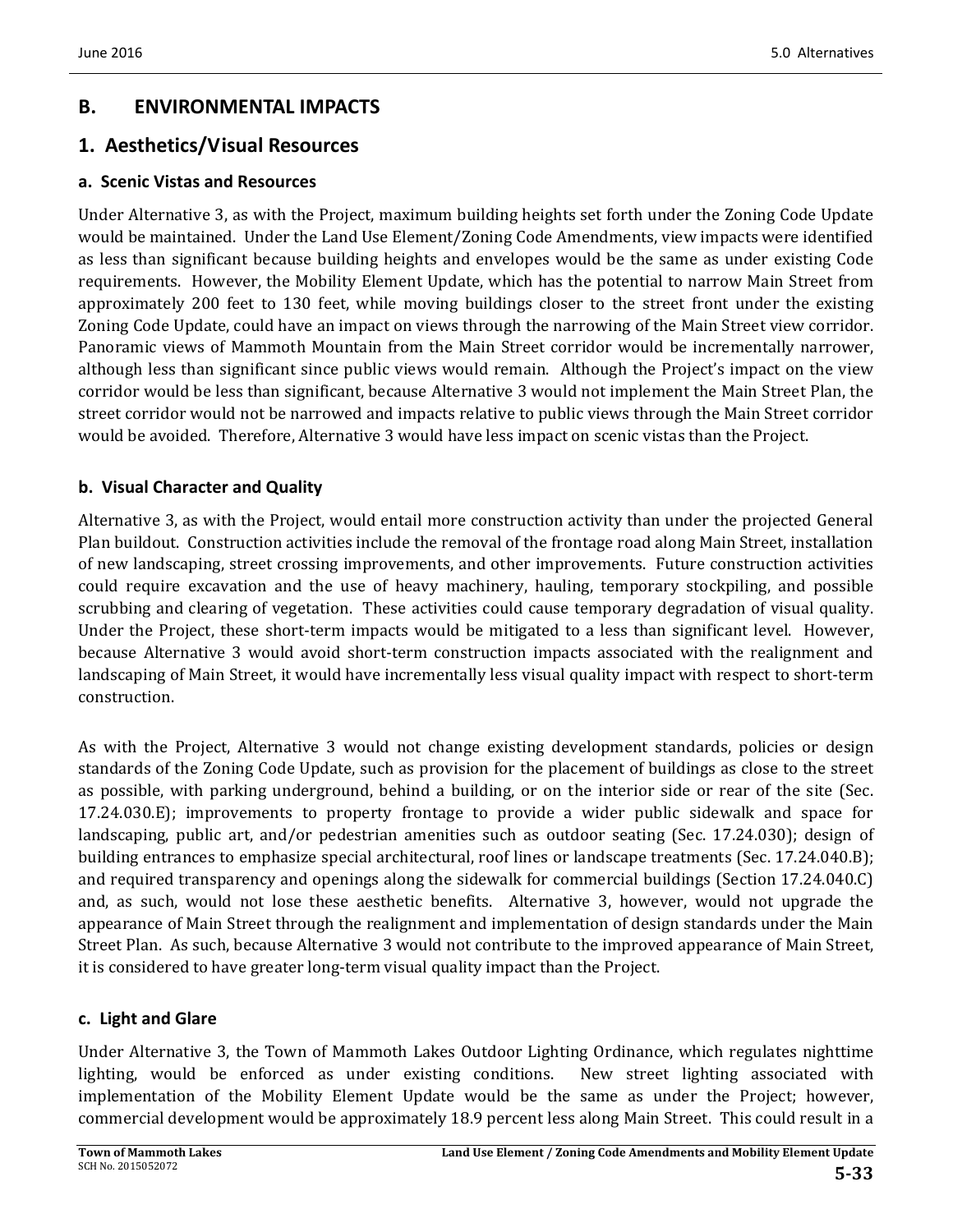decrease in commercial signage along Main Street compared to the Project. Any new development under the Land Use Element/Zoning Code Amendments and Mobility Element Update would also be subject to the Outdoor Lighting Ordinance and would have a less than significant impact with respect to light and glare. However, because the Reduced Intensity Alternative would not entail the same extent of development along Main Street, it would have incrementally less light and glare impact than under the Project.

### **d. Shade/Shadow**

Under Alternative 3, as with the implementation of the Land Use Element/Zoning Code Amendments, Code development standards such as height, setbacks, parking requirements, and lot coverage would not change. Therefore, impacts related to shade are not anticipated under either Alternative 3 or the Project. However, implementation of the Main Street Plan under the Mobility Element Update would result in a reduction in the right-of-way width along Main Street, allowing for future buildings to be located approximately 35 feet closer to Main Street than under existing conditions. Therefore, under the Mobility Element Update, buildings at the new property line along Main Street would increase the amount and duration of shadows along the roadway. Because Alternative 3 would not create a narrower building corridor along Main Street it would potentially reduce the Project's shade/shadow impacts along Main Street. Although shading impacts would be less than significant under both the Project and Alternative 3, shading impacts would be less under Alternative 3.

## **2. Air Quality**

Alternative 3 would result in more intensive buildout than the Mobility Element Update alone, slightly less development compared with the Land Use Element/Zoning Code Amendments alone, and less development than the Land Use Element/Zoning Code Amendments with Mobility Element Update. Construction and operation under Alternative 3 would result in potentially significant air quality impacts with regard to air quality, especially  $PM_{10}$  and  $PM_{2.5}$ . The air quality impacts would be slightly greater than the Mobility Element Update and slightly less than the Land Use Element/Zoning Code Amendments with Mobility Element Update. Although implementation of the recommended mitigation measures would reduce air quality impacts, construction and operation impacts under Alternative 3 would still be significant and unavoidable similar to the Land Use Element/Zoning Code Amendments and the Land Use Element/Zoning Code Amendments with Mobility Element Update. Alternative 3 would have significant and unavoidable impacts which would be greater than impacts associated with the Mobility Element Update alone, which would be less than significant. Impacts related to localized CO concentrations and toxic air contaminants would be similar to the Project and would remain less than significant. Implementation of Alternative 3 would not conflict with any applicable air quality management plans similar to the Project, and impacts would remain less than significant. Alternative 3 could potentially contribute substantially to an existing or projected air quality violation or result in a cumulatively considerable net increase of a criteria pollutant for which the project region is non-attainment (i.e.,  $PM_{10}$ ) under the State standards similar to the Project (Land Use Element/Zoning Code Amendments and Mobility Element Update) or the Land Use Element/Zoning Code Amendments alone. These scenarios would result in significant and unavoidable air quality impacts. However, Alternative 3 would result in greater air quality impacts than under the Mobility Element Update alone scenario, which would be less than significant.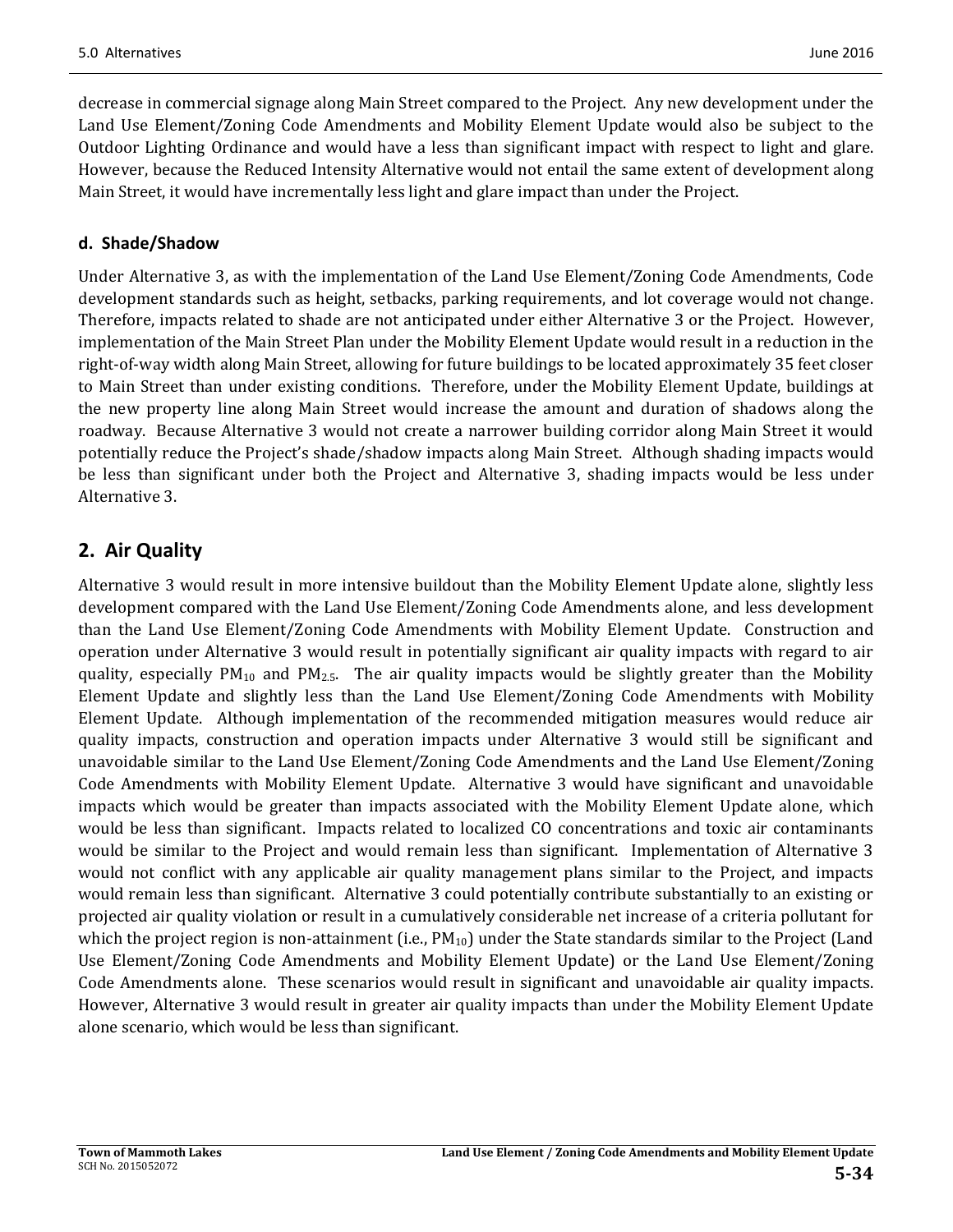## **3. Forestry Resources**

Buildout of the Land Use Element/Zoning Code Amendments under Alternative 3 would occur within the Town's commercial districts and would not affect forestry resources. Alternative 3, however, would implement the Mobility Element Update and, as with the Project, MUPs under the Mobility Element's TSMP would extend into forested areas along the Mammoth Scenic Loop, multiple paths in the Shady Rest Park area, and around Lake Mary. Because these areas are heavily forested, the development of trails and the roads would result in the removal of forest trees. The final design for the proposed MUPs would comply with TS 4.A-3.B, which requires that healthy, native trees would be circumvented or avoided through the design of trail alignments to the extent feasible. As with the Project, implementation of the Mobility Element Update under Alternative 3 would affect forestry resources to the north of Main Street. Similar mitigation measures that require circumventing or avoiding healthy, native trees through the design of roadway alignments in this area would be implemented under both Alternative 3 and the Project. With mitigation, the impact of Alternative 3 on forestry resources would be less than significant and similar to that of the Project.

## **4. Biological Resources**

Under Alternative 3, the Mobility Element Update would be adopted with the exclusion of the Main Street Plan. The existing frontage road along Main Street would not be vacated, and 2.6 acres of land created by the vacation would not be available for future development. The Land Use Element/Zone Change Amendments would be implemented. However, because, the Main Street Plan would not be implemented, 2.6-acres of vacated street front along Main Street would not be available for development. The right-of-way that would be vacated along Main Street is generally disturbed. However, some of the land supports trees associated with the Eastern Sierra conifer forest community. As discussed in Section 4.4, Biological Resources, of this EIR, the Project's buildout of vacant parcels and construction of road improvements and MUPs may affect wetlands and/or other jurisdictional features through potential dredging and filling activities. Construction and maintenance activities elements are proposed within habitats that could support several special-status plant and wildlife species. Under the Project, compliance with mitigation measures and applicable policies in the General Plan would reduce impacts to wetlands, habitat, special-status plant and wildlife species and migratory birds would reduce impacts to a less than significant level. Avoiding the development of vacated land along Main Street area under Alternative 3 would incrementally reduce potential biological resources impacts with respect to conifer trees along Main Street and any potential wetland features in that area. Alternative 3 could, therefore, represent a minor reduction in impacts with respect to biological resources compared to the Project. Under both Alternative 3 and the Project, impacts on biological resources would be reduced to less than significant levels.

## **5. Cultural Resources**

Buildings considered to be potential historical resources are located within the Land Use Element/ Zoning Code Amendments project area and several known historic resources have been recorded within or in the immediate vicinity of the Mobility Element Update area. It is possible that additional historic resources are present within the Project Areas that have yet to be evaluated for eligibility for listing in the local, State, and/or federal registers. In addition, 86 archaeological or historical resources are located within or in the immediate vicinity of the Mobility Element Update project area while six resources are located within or in the immediate vicinity of the Land Use Element/Zoning Code Amendments project area. Components of the Project that include excavations into native soils or sediments would have the potential to impact these resources or additional archaeological resources within the Project Area that have yet to be discovered.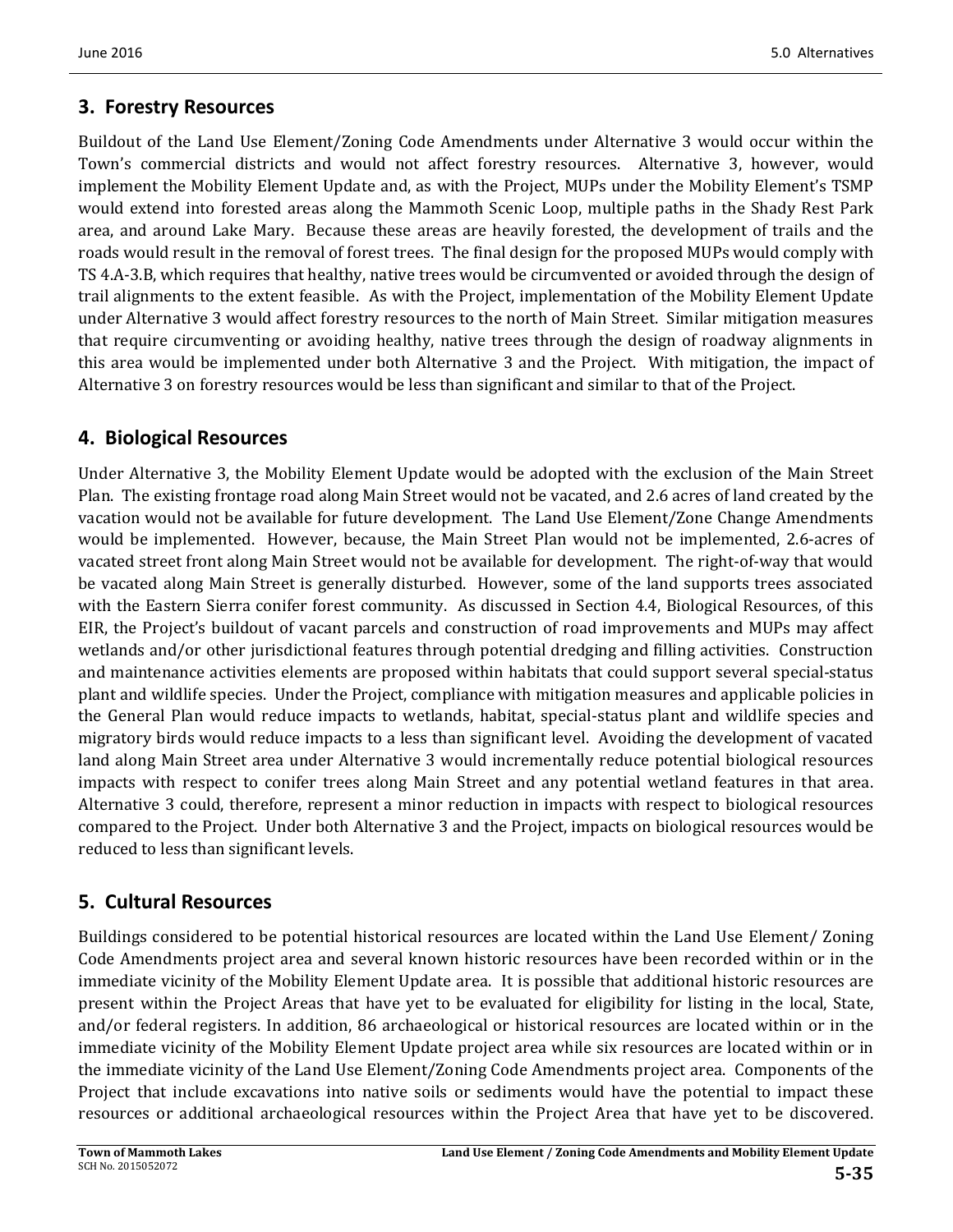Under the Project, the implementation of the TSMP and General Plan mitigation measures applicable to cultural resources would reduce potential impacts to less than significant levels. Alternative 3 would apply to the same development areas as under the Project, with the exception of the Main Street realignment areas. These areas are currently undeveloped and construction in these areas would not involve built historical resources. However, the potential exists for buried historical or archaeological resources to be impacts during construction. Because Alternative 3 would not involve construction impacts within the vacated frontage road areas, it would have incrementally less impact than under the Project with respect to buried and historical resources. As with the Project, impacts under Alternative 3 would be reduced to less than significant levels through the implementation of TSMP and General Plan mitigation measures. However, impacts under Alternative 3 would be incrementally less.

## **6. Greenhouse Gas Emissions GHG**

Alternative 3 would result in more intensive buildout than the Mobility Element Update, slightly less intensity of development than the Land Use Element/Zoning Code Amendments and less intensity buildout than the Land Use Element/Zoning Code Amendments with Mobility Element Update. Construction and operation under Alternative 3 would result in less than significant GHG emissions similar to those of the Project. The Mobility Element Update Without the Implementation of the Main Street Plan Alternative would not generate GHG emissions, either directly or indirectly, that would result in a significant impact on the environment similar to the Project. The Mobility Element Update Without the Implementation of the Main Street Plan Alternative would not conflict with any applicable plan, policy or regulation adopted for the purpose of reducing greenhouse gas emissions similar to the Project. As with the Project, GHG impacts would remain less than significant with the Mobility Element Update Without the Implementation of the Main Street Plan Alternative.

## **7. Land Use**

Alternative 3 would not conflict with applicable objectives the Land Use Element of the General Plan, and Title 17 of the Zoning Code, or other Town plans and policies. As with the Project, Alternative 3 would adopt the Mobility Element Update and require the Land Use Element/Zoning Code Amendments to allow for the 2.0 FAR, with no unit cap. As with the Project, Alternative 3 would implement objectives of the General Plan's Land Use Element to enhance livability of districts for walking through the arrangement of land uses and development intensities (Goal L.3), to develop vital retail centers and streets (Policy L.3.B), and to provide an overall balance of uses, facilities, and services to further the town's role as a destination resort community (Goal l.5). However, because it would not provide for the implementation of the Main Street Plan, which specifically meets these goals in the Main Street commercial zones, it would not meet these goals to the same extent as the Project.

Alternative 3 would implement the goals of the current General Plan Circulation Element to develop and implement a townwide way-finding; to improve regional transportation system; to emphasize feet first, public transportation second, and car last in planning the community transportation system; to encourage feet first by providing a linked year-round recreational and commuter trail system that is safe and comprehensive; to provide a year-round local public transit system that is convenient and efficient; to encourage alternative transportation and improve pedestrian mobility by developing a comprehensive parking management strategy; to maintain and improve safe and efficient movement of people, traffic, and goods in a manner consistent with the feet first initiative; or to enhance small town community character through the design of the transportation system to the same extent as the proposed Mobility Element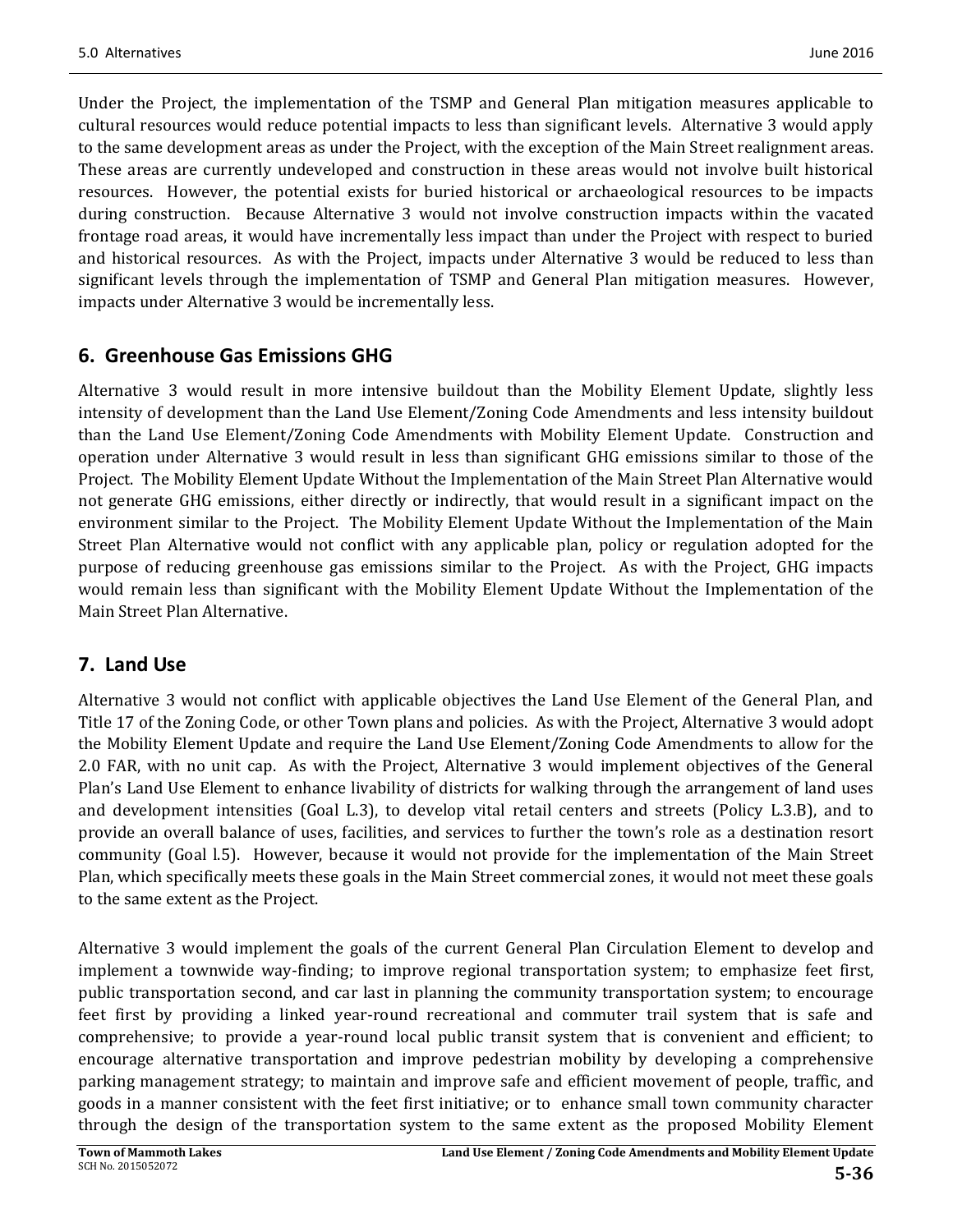Update. However, because it would not provide for the implementation of the Main Street Plan, it would not meet goals to enhance pedestrian activity along Main Street or to support alternative transportation to the same extent as the Project. In addition, Alternative 3 would reduce the land available for mixed-use along Main Street and, as such, not meet the goals of AB 743 in providing mixed-use development (the physical proximity of residential and commercial uses to reduce vehicle miles travelled) to the same extent as the Project. 

As with the Project, impacts related to adopted plans and policies would be less than significant. However, because Alternative 3 would not support the development of the Main Street area to the same extent as the Project, it would have greater land use impact than under the Project regarding consistency with adopted plans and policies.

## **8. Noise**

Under Alternative 3, construction-related noise impacts would be slightly less than those of the Land Use Element/Zoning Code Amendments and the Land Use Element/Zoning Code Amendments with Mobility Element Update given that less land area would be available for development along Main Street resulting in less intensive buildout. Nonetheless, as with the Project, construction under the Reduced Intensity Alternative would result in less than significant noise impacts with implementation of mitigation measures. Operational noise impacts under the Reduced Intensity Alternative would also be slightly less than those of the Land Use Element/Zoning Code Amendments and the Land Use Element/Zoning Code Amendments with Mobility Element Update given the less intensive buildout and reduced traffic levels. Similar to the Project, operation of Alternative 3 would result in less than significant impacts with the implementation of mitigation measures. Alternative 3 would result in slightly less groundborne vibration and groundborne noise impacts than the Project given the less intensive buildout, and like the Project, impacts would be less than significant and no mitigation would be required.

## **9. Population/Housing**

### **a. Population**

Because Alternative 3 would not incorporate the Main Street realignment, the availability of 2.6 acres of land that would result from the vacation of the frontage roads would not occur. Alternative 3 would reduce the Project by approximately 23 residential units and 40 lodging units that could have otherwise developed within the area. As shown in **Table 5‐8,** *Increment of Potential Population Increase for Alternative 3,* Alternative 3 would result in a potential incremental population increase of  $1,7,32$  over the projected General Plan Buildout using the PAOT methodology and 1,829 using the proposed buildout methodology. The Land Use Element/Zoning Code Amendments are estimated to generate a net population increase of 1,877 (calculated according to PAOT methodology of persons per unit) or 1,978 (calculated under the new methodology of persons per unit) over the General Plan Buildout. Compared to the Project, Alternative 3 represents a reduction in incremental population growth of approximately 7.7 percent under the PAOT methodology and 7.5 percent under the proposed buildout methodology. As concluded in Section 4.9, Population and Housing, of this EIR, the estimated maximum buildout over the time period addressed within the General Plan would be sufficient to accommodate projected growth under the Land Use Element/Zoning Code Amendments. As such, the Project is considered to have a less than significant impact with respect to population. Alternative 3 would generate incrementally less increase than under the Project and, as such, Alternative 3 would have less impact on the General Plan's population objectives than under the Project.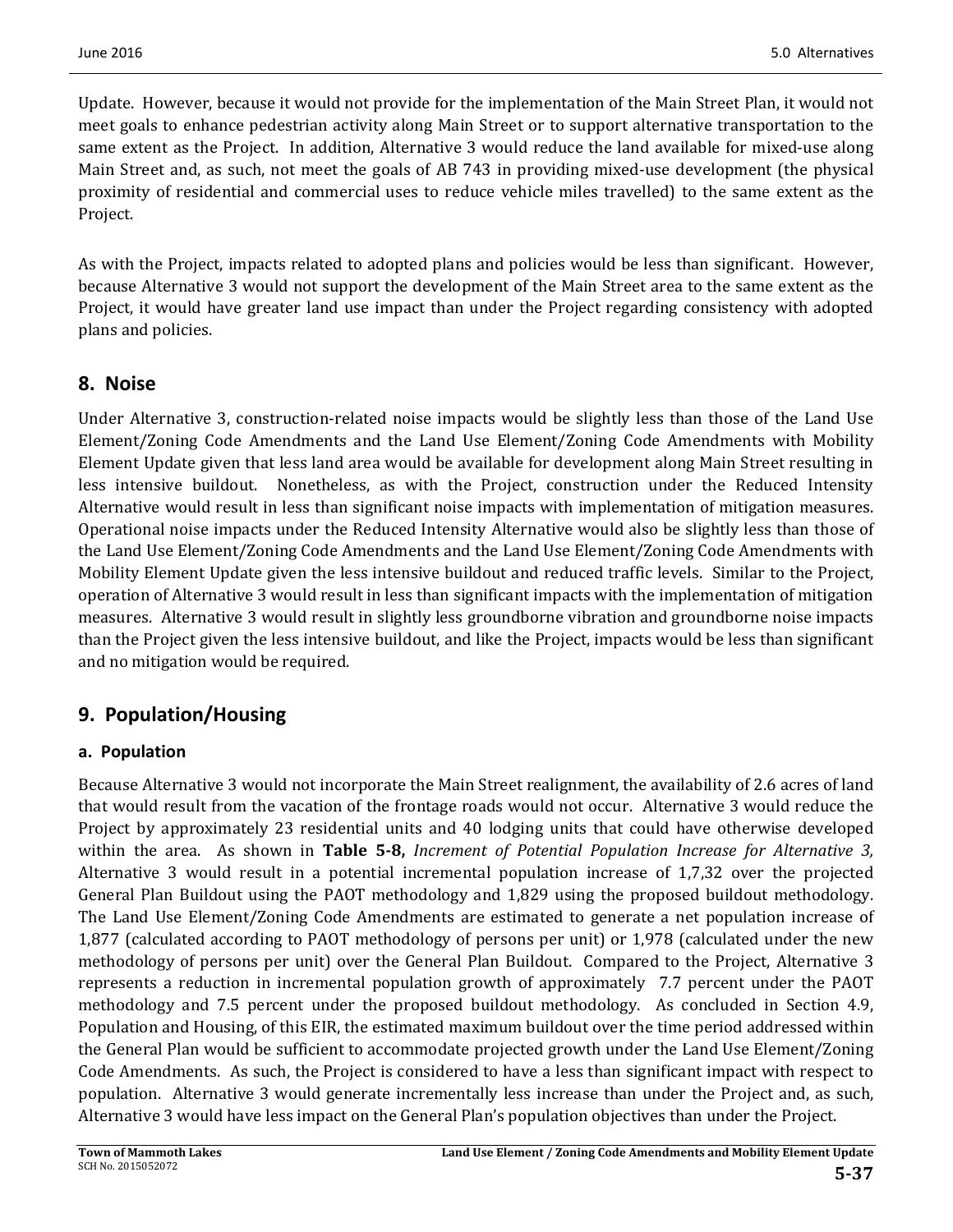#### **Table 5‐8**

|                                |                  |                    |                  | <b>Potential Increase in</b> |
|--------------------------------|------------------|--------------------|------------------|------------------------------|
|                                | Amount           | <b>Units</b>       | Factor           | <b>Population Capacity</b>   |
| <b>PAOT Methodology:</b>       |                  |                    |                  |                              |
| Residential Units <sup>a</sup> |                  |                    |                  |                              |
| Permanent                      | 235              | Units              | 2.4 <sup>b</sup> | 564                          |
| Transient                      | 78 <sup>c</sup>  | Units              | 4                | 312                          |
| Hotel                          | 214 <sup>d</sup> | Rooms              | 4                | 856                          |
| Total                          | 527              |                    |                  | 1,732 PAOT                   |
| Proposed                       |                  |                    |                  |                              |
| Methodology:                   |                  |                    |                  |                              |
| Combined Residential,          | 527              | <b>Total Units</b> | 3.47             | 1,829 People                 |
| Transient, and Hotel           |                  |                    |                  |                              |
| Units                          |                  |                    |                  |                              |

#### **Increment of Potential Population Increase for Alternative 3 Calculated According to PAOT and Proposed Methodology**

For purposes of this analysis an assumption of 75 percent permanent and 25 percent transient was used for the multifamily residential units based on the proportions by Traffic Analysis Zone (TAZ) in the Traffic Model.<br>
A factor of 2.4 was used based on the rate used in the 2007 General Plan.<br>
<sup>6</sup> Transient units are estimated to be ap

The 214 hotel units represents 427 hotel rooms. Consistent with Zoning Code Section. 17.32.110.C.7, hotel rooms, studios

and 1-bedroom units are considered one-half of a unit for calculating density.<br>The household population estimate of 3.47 is consistent with population assumptions used in the 2007 General Plan.

*Source: ESA PCR Services Corporation, 2016*

#### **b. Housing**

The Project would support an increase in the potential supply of housing in commercial districts by an estimated 336 residential units and would not adversely affect the expected supply of housing for the Town or objectives of the General Plan Housing Element. Alternative 3 would provide 235 housing units (including 78 transient units) and, as such, would also be consistent with the objectives of the Housing Element. Impacts relative to the Town's housing goals would be less than significant under both the Project and Alternative 3. However, because of the reduction in net increase, Alternative 3 would have relatively less impact than under the Project.

### **10. Public Services**

#### **a. Fire Protection**

As with the proposed Land Use Element/Zoning Code Amendments and Mobility Element Update, Alternative 3 would improve multimodal access and emergency access. However, Alternative 3 would not include the vacation of Main Street frontage roads but some improvements to Main Street would occur, such as conversion to a four-lane cross-section with a center median and turn pockets in some locations. Alternative 3 would not require as much in the way of construction, landscaping, and other improvements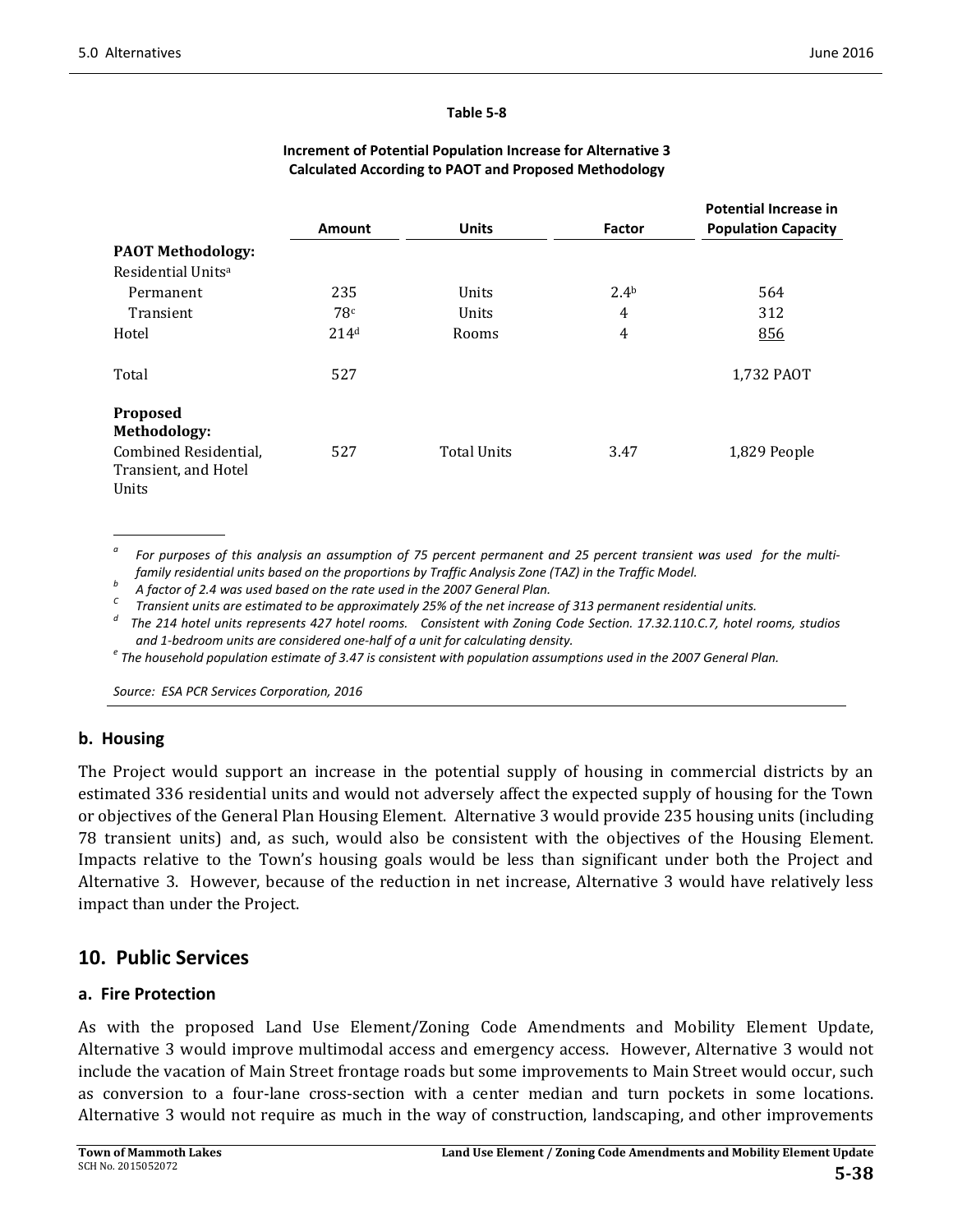during the reconfiguration that would occur under the Project, potentially resulting in lane closures. As such, Alternative 3 would have fewer short-term construction impacts on Main Street relative to emergency access than the Project. As with the Project, long-term emergency response effects would be less than significant. Alternative 3 would result in an incremental increase in population over current projections and would potentially impact service ratios related to fire services. Alternative 3 anticipates approximately 6.8 percent less growth in residential units and 8.5 percent less growth in hotel room and visitors than under the Project. Projected population under Alternative 3 would be approximately 8 percent less than under the Project. As with the Project, impacts on fire service ratios would be considered less than significant. However, because Alternative 3 would generate incrementally less growth than the Project, it would have less impact than the Project relative to fire service personnel/population ratios.

### **b. Police Protection**

Alternative 3 would result in increased hotel and residential densities compared to current projections, which would result in greater demands for police services. As discussed in Section 4.10.2, Police Services, of this EIR, the Town recently approved funding and the construction of a new police facility with a planned completion date of December 2017 and Development Impact Fees (DIFs) would ensure that potential impacts to police protection services would be reduced to less than significant levels. These would also apply to the Alternative 3, which as with the Project, would result in less than significant impacts to police services. However, because Alternative 3 anticipates approximately 6.8 percent less growth in residential units and 8.5 percent less growth in hotel rooms and visitors than under the Project, with approximately 8 percent less population increase than under the Project, it would have incrementally less impact than the Project relative to police services.

### **c. Schools**

As with the Project, Alternative 3 would accommodate greater residential densities within the Main Street and Old Mammoth Road neighborhoods than under existing projections. It is estimated that the Land Use Element/Zoning Code Amendments could result in an additional 136 new students, which is not considered a substantial fluctuation in enrollment. In addition, developer fees applicable at a building permit application would reduce the Project's impacts on schools to a less than significant level. As with the Project, the incremental increase in residential units under Alternative 3 would generate additional students. However, because the Alternative 3 would have approximately 6.8 fewer residential units than under the Project, projected student growth compared to the Project would be approximately 6.8 percent less (approximately 127 students over existing projections). As with the Project, impacts to schools would be less than significant. However, because Alternative 3 would reduce residential units compared to the Project, it would have less impact than the Project with respect to schools.

### **d. Parks and Recreation**

As with the proposed Land Use Element/General Plan Amendments, Alternative 3 would not provide for new parkland in the Town's commercial districts. The current PRMP reflects the General Plan's objectives to develop more park and recreational facilities to serve the Town, which does not meet its standard of 5 acres of local parks or 2.5 acres of regional parks per 1,000 people. Alternative 3 has the potential to incrementally increase the General Plan buildout population by 2,584 and, as with the Project, Alternative 3 would increase demand for existing neighborhood/regional parks and other recreational facilities, or result in the expansion of new recreational facilities. Although DIF, taxes and other funding mechanisms applicable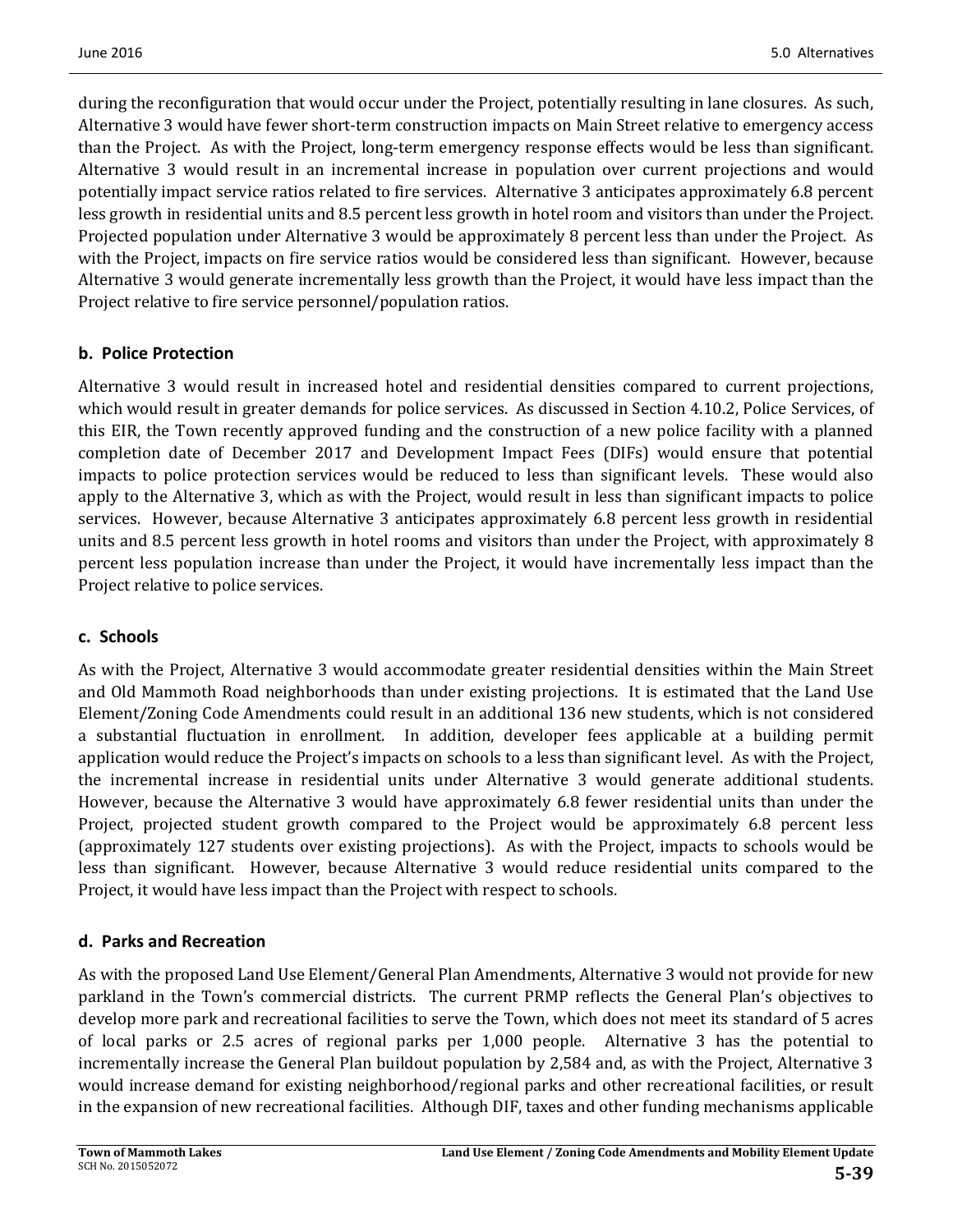to new development would reduce the impact of the Reduced Intensity Alternative on parks and recreational facilities, because the Town is currently below the LOS goal of 5 acres of parks per 1,000 residents for developed parkland, and Alternative 3 would further increase demand for parks and recreational facilities and exacerbate impacts to parks and recreational facilities, impacts to parks and recreation facilities are considered significant and unavoidable. However, because anticipated population gain under the Reduced Intensity Alternative  $(1,145)$  is incrementally less than under the Project  $(1,978)$ , the significant and unavoidable impact would less than under the Project.

## **11. Transportation and Traffic**

Because less total land area would be available for development along Main Street, Alternative 3 would generate incrementally fewer trips than the Project. As shown in **Table 5‐9**, *Comparison of the Project to Alternative 3 ‐ Significant LOS Impacts,* Alternative 3 would have the effect of reducing LOS impacts at the intersection of Main Street/Mountain Boulevard to a likely significant level. Alternative 3 would increase traffic levels at the intersections of Main Street/Center Street and Old Mammoth Road/Tavern Road to potentially significant levels not experienced under the Project. Table 5-9 indicates that LOS impacts would increase under this Alternative. Although mitigation measures (signals) would reduce impacts to less than significant levels, signals on Main Street must be approved by Caltrans. As with the Project LOS impacts would remain significant and unavoidable at Main Street intersections. In addition, impacts at two additional intersections would increase. Therefore, impacts under Alternative 3 would be greater than under the Project.

#### **Table 5‐9**

**Comparison of the Project (Scenario 6) to Alternative 3**

|                       | <b>Significant LOS Impacts</b> |                 |
|-----------------------|--------------------------------|-----------------|
| Impacted Intersection | <b>Project</b>                 | <b>Alternat</b> |
|                       |                                |                 |

| No. | <b>Impacted Intersection</b>                | Project | <b>Alternative 3</b> |
|-----|---------------------------------------------|---------|----------------------|
| 3   | Main Street/Mountain Boulevard              | X       | Remain an impact     |
| 4   | Main Street/Post Office                     | X       | X                    |
|     | Main Street/Center Street                   |         | Possible new impact  |
| b   | Main Street/Forest Trail                    | X       | X                    |
|     | Main Street/Laurel Mountain Road            | X       | X                    |
| 11  | Old Mammoth Road/Tavern Road                |         | Possible new impact  |
| 12  | Old Mammoth Road/Sierra Nevada Road         | X       | X                    |
| 19  | Old Mammoth Road/Minaret Road/Fairway Drive | X       | X                    |
|     |                                             |         |                      |

*Source: LSC Transportation Consultants, 2016.*

As with the Project, Alternative 3 would be consistent with AB 1358, which requires municipalities to craft a specific network of travel options through an adopted General Plan circulation element and requires that land use patterns support the effectiveness of a multimodal transportation network. The elimination of the Main Street Plan under Alternative 3, however, would not provide the same pedestrian improvements along Main Street as under the Project and, as such, Alternative 3 would not support AB 1358 to the same extent as the Project. As with the Project, Alternative 3 would be consistent with AB 743, which is intended to support residential/mixed-use densification for the purpose of inducing greater pedestrian and other multi-modal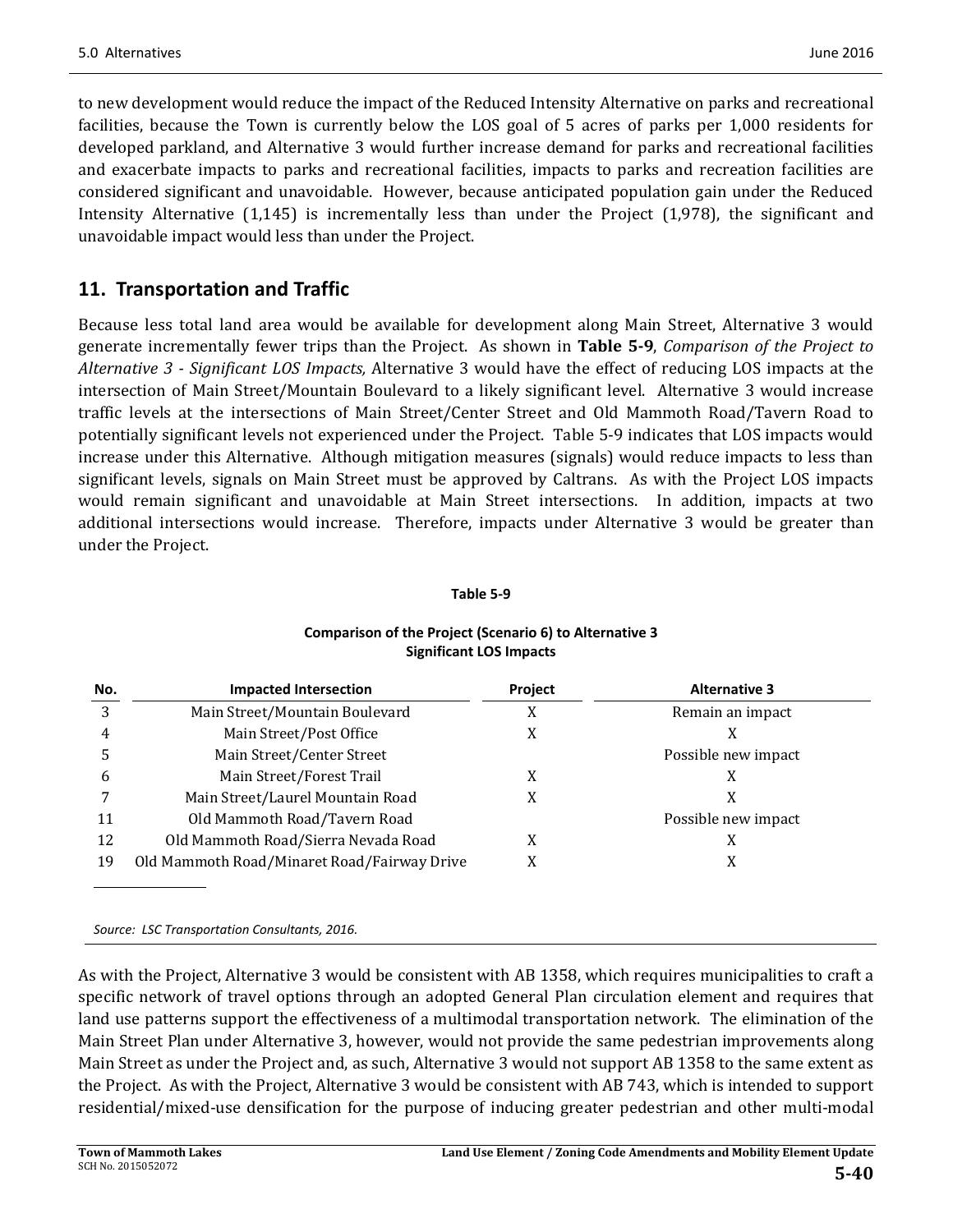activity and, thus, reduce vehicle miles travelled. However, because Alternative 3 would generate incrementally less development and densification in the Town's commercial areas than the Project, it would be considered to have a greater impact with regard to these adopted State guidelines. As with the Project, impacts with respect to State transportation guidelines would be less than significant

## **12. Utilities**

### **a. Water**

### **(1) Infrastructure**

Alternative 3 would result in incremental growth in the Town's commercial districts compared to the General Plan buildout and, as with the Project, impact the capacity of water mains within and beyond the Town's commercial districts. The Water Code requires adequate delivery systems and the payment of development fees, which would support necessary new or upgraded water mains and other water infrastructure. It is expected that any necessary upgraded water mains would be site-specific or related to specific development projects. The site-specific scope of construction and the required review and approval of all water main construction projects by the MCWD would ensure that appropriate construction practices, including dust and erosion control and other requirements of the Town of Mammoth Lakes Municipal Code Title 15 would be followed and that the construction of site-specific water mains and connections would not result in significant environmental impacts. As with the Project, it is not expected that any currently unplanned water treatment systems would be required as a result of the Alternative 3. The MCWD's projected water treatment capacity is consistent with buildout demand and, although existing treatment facilities and water mains may need to be upgraded through time, as with the Project, Alternative 3 would not require extensive construction of new lines or treatment plant in areas that are not currently served. As such, large scale or disruptive construction projects beyond regular maintenance are not anticipated. As with the Project, environmental impacts associated with construction of new delivery and treatment systems would be less than significant. However, because Alternative 3 would result in approximately 6.8 percent fewer residential units, 8.5 percent fewer lodging units, and 18.9 less commercial floor area concentrated in the Main Street area than under the Project, impacts to water infrastructure and treatment systems in that area are anticipated to be incrementally less.

## **(2) Water Supply**

**Table 5‐10**, *Water Demand ‐ Comparison of the Alternative 3 to the Project*, compares the total water demand of the Project to Alternative 3. The table represents the Project and the Reduced Intensity Alternative as incremental increases of the General Plan buildout. Based on extrapolated unit factors used by the MCWD to derive the UWMP's 2030 projections, Table 5-10 indicates that Alternative 3 would reduce total projected demand to 4,288 compared with 4,302 AFY under the Project. Alternative 3, as with the Project, would not exceed the cap of 4,387 AFY, which is the MCWD's existing maximum entitlement.

In 2015, the MCWD experienced the most severe drought year in its history. Currently there is uncertainty about the amount and timing of aquifer recharge, including sustaining or reaching the maximum cap of 4,387 AFY. Alternative 3, as with the Project, has the potential to exceed supply in times of extended drought. However, with the implementation of GPMM 4.11-1, which requires the Town to work with MCWD to ensure that land use approvals are phased and that water supply sources are determined prior to development approvals, as well as General Plan Policy R.4.A, which requires the Town to work with MCWD to ensure that land use approvals are phased so that the development of necessary water supply sources is established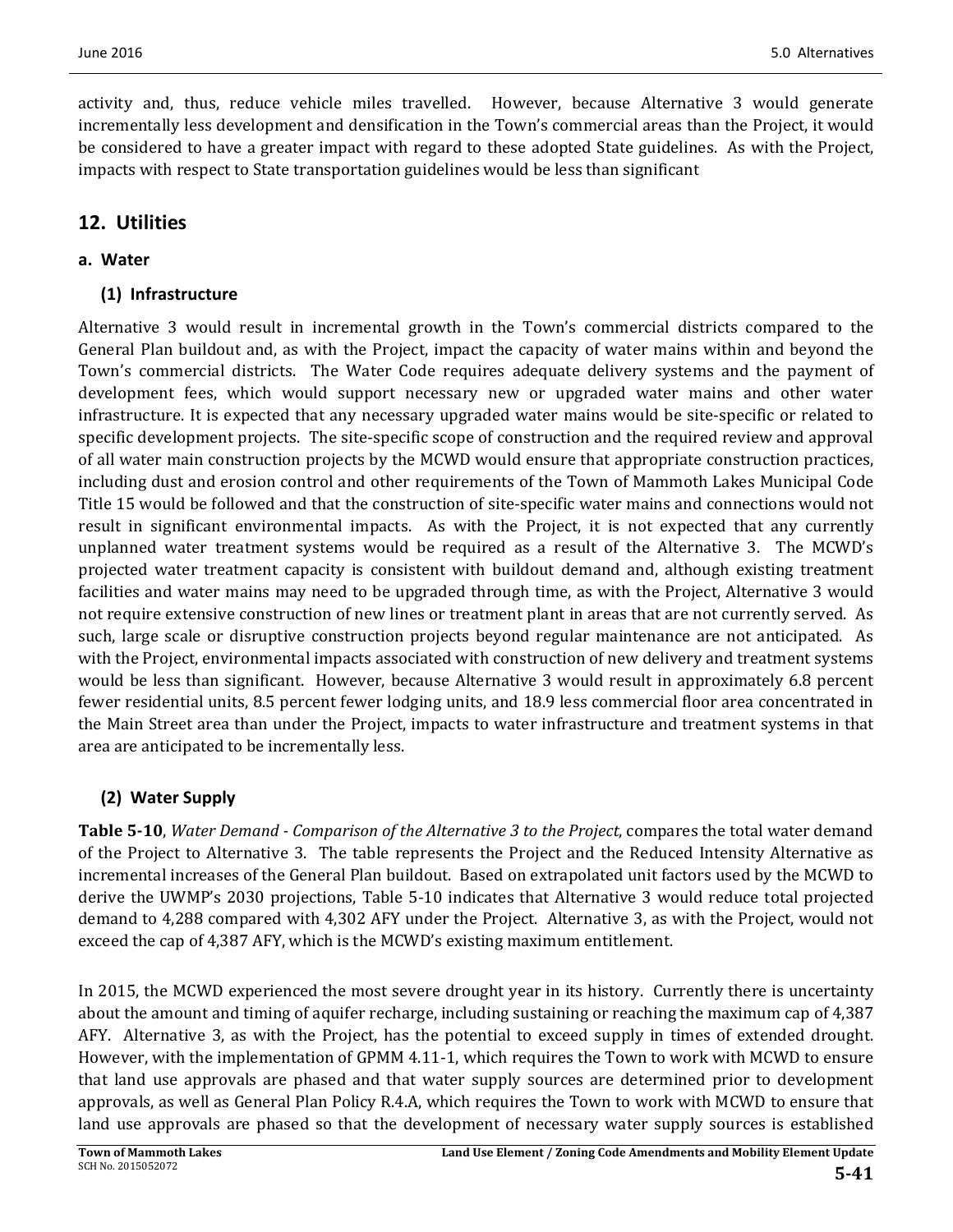#### **Table 5‐10**

|                              | <b>Project</b>                                       |            | <b>Reduced Intensity Alternative</b> |            |
|------------------------------|------------------------------------------------------|------------|--------------------------------------|------------|
| <b>Use</b>                   | <b>Units/Floor Area</b>                              | <b>AFY</b> | Units/Floor Area                     | <b>AFY</b> |
| Single Family                | 2.771                                                | 640        | 2.771                                | 640        |
| Multifamily                  | $8,959 + 252 = 9,211$                                | 1.520      | $8,959 + 235 = 9,194$                | 1,517      |
| Motel/Hotel                  | $5,982 + 467$ <sup>b</sup> + 84 <sup>c</sup> = 6,533 | 497        | $5,982 + 427 + 78 = 6,487$           | 493        |
| Commercial                   | $1,365,002$ sq. ft. + 152,533 <sup>d</sup> =         | 395        | 1,365,002 sq. ft. + 127,567 =        | 388        |
|                              | 1,517,535 sq. ft.                                    |            | 1,492,569 sq. ft.                    |            |
| Institutional                | 48                                                   | 103        | 48                                   | 103        |
| Irrigation (including golf)  | 41                                                   | 718        | 41                                   | 718        |
| courses)                     |                                                      |            |                                      |            |
| <b>Additional Water Uses</b> |                                                      | 429        |                                      | 429        |
| and Losses                   |                                                      |            |                                      |            |
| <b>AFY Totals:</b>           |                                                      | 4,302      |                                      | 4.288      |
|                              |                                                      |            |                                      |            |

#### **Water Demand – Comparison of Alternative 3 to the Project**

Additional Multi-family units as a potential result of Land Use Element/Zoning Code Amendments as shown in Section 4.9, Table 4.9-5, of this Draft EIR. While the Town proposes a change from People At One Time (PAOT) and permanent/transient units, given the methodology used for water in the UWMP projected units resulting from the proposed Land Use Element/Zoning Code Amendments are broken out as permanent and transient in this table. As shown in Table 4.9-5, using the PAOT approach, 336

multifamily units could result with 252 permanent units and 84 transient units.<br>Additional hotel rooms as a potential result of the Land Use Element/Zoning Code Amendments as shown in Section 4.9, Table 4.9-

5, of this Draft EIR.<br>Additional transient units as a potential result of the Land Use Element/Zoning Code Amendments as shown in Section 4.9, Table 4.9-5, of this Draft EIR. Please see note b above for a more detailed explanation regarding the methodology. Transient units are

categorized as a hotel/motel use under the UWMP.<br>Additional commercial floor area that could result from the proposed Land Use Element/Zoning Code Amendments as discussed in *Chapter 2, Project Description and shown in Table 2‐3 of this EIR.* 

Source: ESA PCR, 2016. AFY is derived by multiplying units and floor areas by factors used in Table 2.12-7 of this EIR and Tables ES-4 *and ES‐5 of the UWMP.*

prior to development approval, Alternative 3, as with the Project, would not exceed water supplies. Impacts with respect to water supplies would, therefore, be less than significant under both the Project and the Alternative 3. However, because the Alternative 3 would incrementally reduce demand compared to the Project, impacts with respect to water supply would be less.

### **b. Wastewater**

#### **(1) Infrastructure**

Alternative 3 would incrementally reduce the Project's hotel and residential densities in the Town's commercial districts. Compared to the Project's population growth of approximately 1,978 over current General Plan buildout projections, Alternative 3 would generate an incremental population increase of approximately of 1,829 over General Plan estimates. Although any increase has the potential to exceed the capacity of the existing lines serving the Town's commercial districts or to adversely impact any downstream sewer line capacities or deficiencies, Alternative 3 would have incrementally less impact than under the Project. As with the Project, impacts to sewer lines would be addressed by the Sanitary Sewer Code, under which no building permits would be issued for uses that would exceed the capacity of specific sewer lines, and through Mitigation Measure WW-1, which requires the applicant for any building permit to install improvements that would comply with Division VII of the Sewer Code. Under both the Project and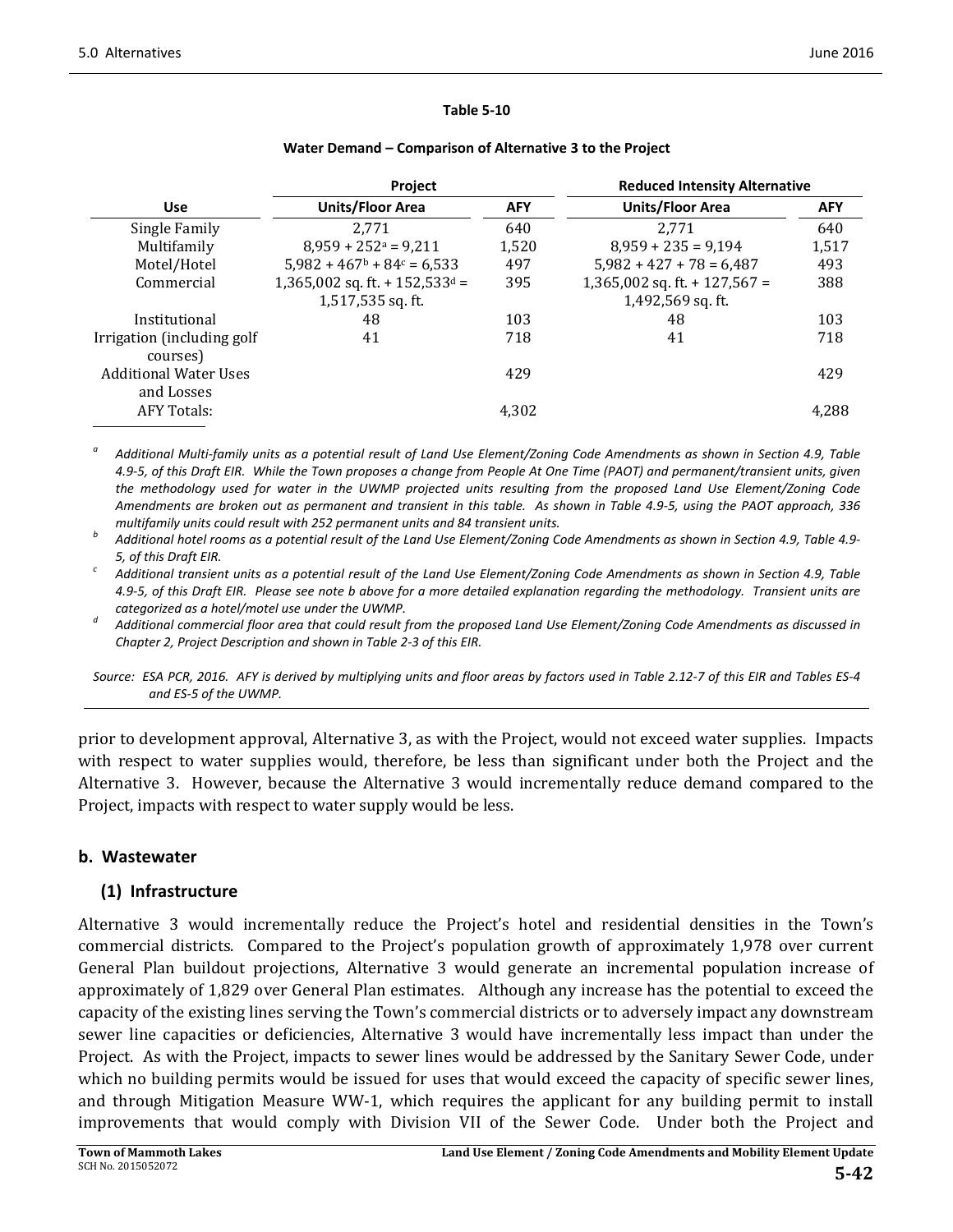Alternative 3, impacts to wastewater infrastructure would be less than significant. However, because Alternative 3 would incrementally reduce the Project's population gain and demand on sewer lines serving the commercial areas, impacts to sewer lines would be less than under the Project.

#### **(2) Treatment Capacity**

Alternative 3 would result in less development and population increase than under the proposed Land Use Element/Zoning Code Amendments. The incremental population increase of 1,829 people compared to General Plan buildout that could occur under Alternative 3 would generate approximately 157,294 gpd or approximately 173 AFY. Total demand for treatment would increase from the MCWD's projected 2,330 AFY under General Plan buildout to 2,503 AFY. As with the Project, the Alternative 3 would generate less wastewater than the MCWD's estimated treatment capacity of 4.9 mgd or approximately 5,488 AFY. Both the Alternative 3 and the Project (which would increase demand to approximately 2,517 AFY) would have less than significant impacts with respect to wastewater treatment. However, because Alternative 3 would reduce total demand compared to the Project, it would have less impact with respect to wastewater treatment than the Project.

#### **c. Stormwater**

Under Alternative 3 development of the Town's vacant parcels in the commercial districts would occur. However, implementation of Alternative 3 would potentially result in less total development along Main Street than could potentially occur under the Project with the implementation of the Main Street Plan. Any decrease in permeability associated with development of the Town's vacant lands, such as building foundations, driveways, and other paved surfaces in the Main Street and Old Mammoth Road commercial districts would increase surface runoff that could affect the Town's existing drainage systems, which were identified in the 2015 Stormwater Management Plan (SMP) as potentially deficient. As with the Project, stormwater impacts under Alternative 3 would be reduced to a less than significant level through drainage impact fees, design measures such as landscaped buffers and infiltration devices, and MM STRM-1, which would require the determination of peak surface runoff for all private projects and implementation of suitable infiltration devices. Alternative 3 would generate incrementally less growth in the Town's commercially-zoned districts than anticipated under the Land Use Element/Zoning Code Amendments and, as such, would have less impact with respect to stormwater facilities. The Mobility Element Update also has the potential to increase surface runoff and increase flow into the Town's storm drain system. New road construction would require consistency with the Department of Public Works' Standards and all new public streets, sidewalks, and trails projects must provide drainage facilities. Mitigation measures for the Trails System Master Plan and the Town's Standards for public works projects would reduce potential adverse impacts of the Mobility Element Update on the Town's existing drainage system to a less than significant level. However, under Alternative 3, street and drainage improvements would not be developed on Main Street and effects on stormwater collection systems would be greater than under the Project.

#### **d. Solid Waste**

Alternative 3 would increase the estimated population growth under the General Plan buildout but to a lesser extent than the Project. The incremental increase of 313 residential units, 427 lodging units, and approximately 346 employees (associated with 127,567 square feet of retail space) over the General Plan buildout under Alternative 3 would result in a net increase of approximately 1,993 tons of solid waste a year. The Project would result in a net increase of approximately 2,387 tons of solid waste per year over General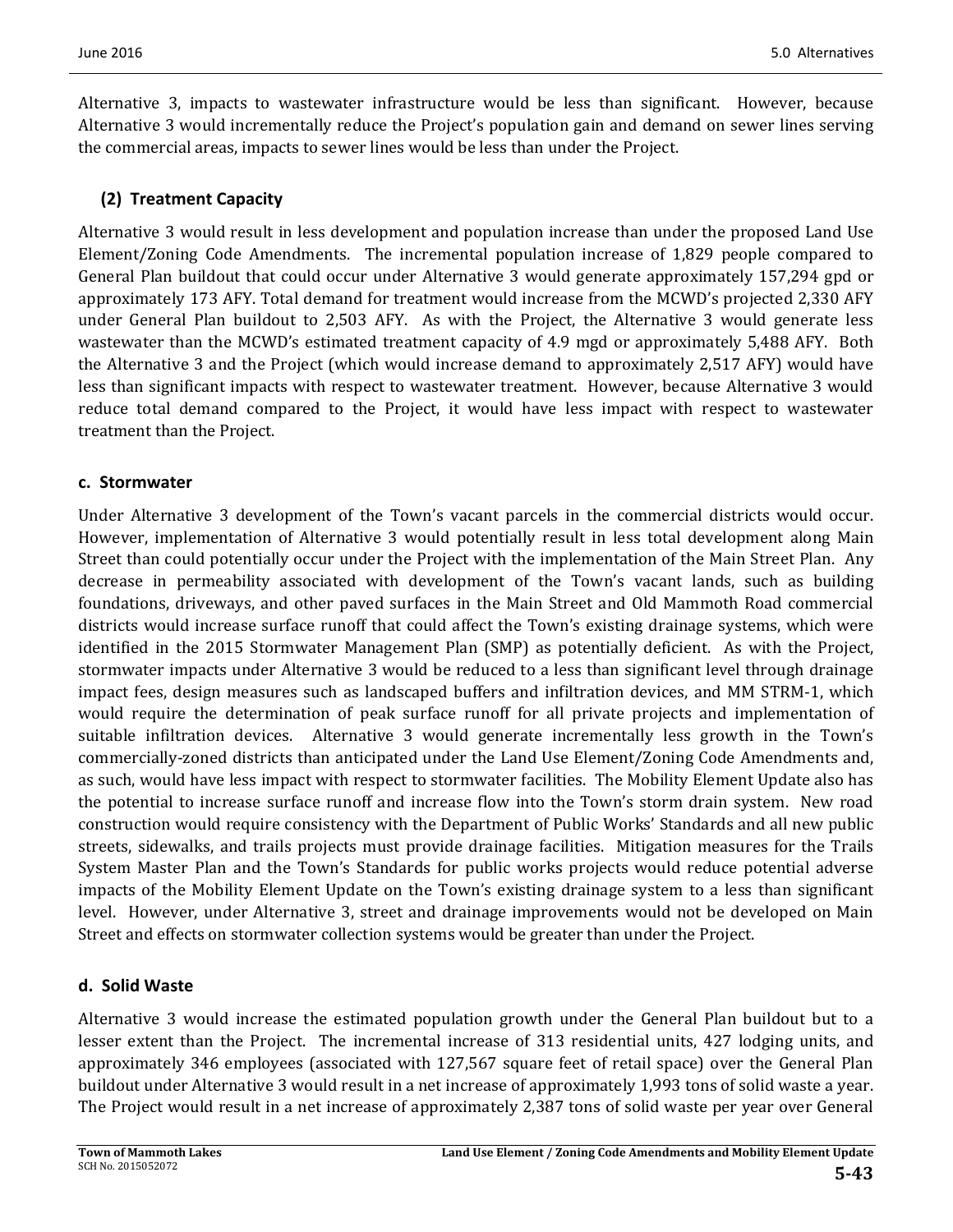Plan buildout. Any increase in solid waste demand has the potential to impact existing landfill facilities. The current landfill, Benton Crossing Landfill, is scheduled for closure. However, the County is planning for three future alternative sites and potential trucking to alternative landfill sites. In addition, with increasing diversion techniques to reduce the waste stream and the conclusion of the County General Plan Update that impacts on solid waste facilities would be less than significant, it is expected that the Project would have a less than significant impact relative to solid waste facilities. In addition, the Town will continue to operate waste collection and recycling to increase the statewide recycling rates to 75 percent by 2020. While both Alternative 3 and the Project would result in an increase in population in the Town's commercial districts, neither would conflict with applicable federal, state and local policies and regulations regarding solid waste. Impacts under both Alternative 3 and the Project would be less than significant. However, because Alternative 3 would generate an incrementally smaller increase in solid waste than the Project, impacts to solid waste facilities under this Alternative would be less than under the Project.

## **C. RELATIONSHIP OF THE ALTERNATIVE TO PROJECT OBJECTIVES**

Alternative 3 would increase the Project's significant and unavoidable LOS traffic impacts on Main Street by possibly creating a new significant impact at Main Street and Center Street. As with the Project, a significant and unavoidable impact would occur if Caltrans does not agree to signals and other improvements that, otherwise, serve as mitigation for LOS traffic impacts on that street. Alternative 3 would also possibly cause a new significant LOS impact at Old Mammoth Road and Tavern Road. It would also incrementally reduce but not avoid the Project's significant and unavoidable air quality impacts and significant and unavoidable impacts with respect to parks and recreational facilities. Because Alternative 3 would result in slightly less new development, impacts associated with noise, fire services, police services, schools, water supply, wastewater, and solid waste would be slightly less under Alternative 3. Because improvements would not occur within the vacated frontage road, impacts related to biological, and cultural resources would be slightly less than under the Project. As with the Project, impacts associated with services would be less than significant, or mitigated to less than significant levels. Impacts related to forestry resources would be the same as under the Project. However, without curb and gutter, and other improvements along Main Street, Alternative 3 would have greater impact with respect to stormwater. Alternative 3 would incrementally reduce the Project's less than significant aesthetic impact related to construction, light and glare and shading, but would increase the Project's less than significant impact related to visual character. Alternative 3 would implement the Mobility Element Update; however, with the exclusion of the Main Street Plan, Alternative 3 would not contribute to the Town's land use objective to create a vibrant and walkable downtown area to the same extent as the Project. In addition, while Alternative 3 would slightly reduce several of the Project's less than significant impacts, it would not meet the Project's primary objectives to the same degree (see Table 5-12, below). Alternative 3 would meet the objectives of the Project to amend the Land Use Element policy and text associated with regulating population growth from a PAOT approach to an impact assessment based approach. The Alternative would meet the Town's objectives to delete the CBIZ and modify TDR policies and, as such, would meet the Town's objective to streamline the planning process to encourage economic development. Because Alternative 3 would adopt the Mobility Element Update, as with the Project, it would meet the objective to create a downtown area in which people park their vehicles once and walk throughout the area thereby reducing congestion and vehicle miles traveled. In addition, as with the Project, through the adoption of the Mobility Element Update, Alternative 3 would meet the Town's objective to achieve a progressive and comprehensive multimodal transportation system that is connected, accessible, and safe.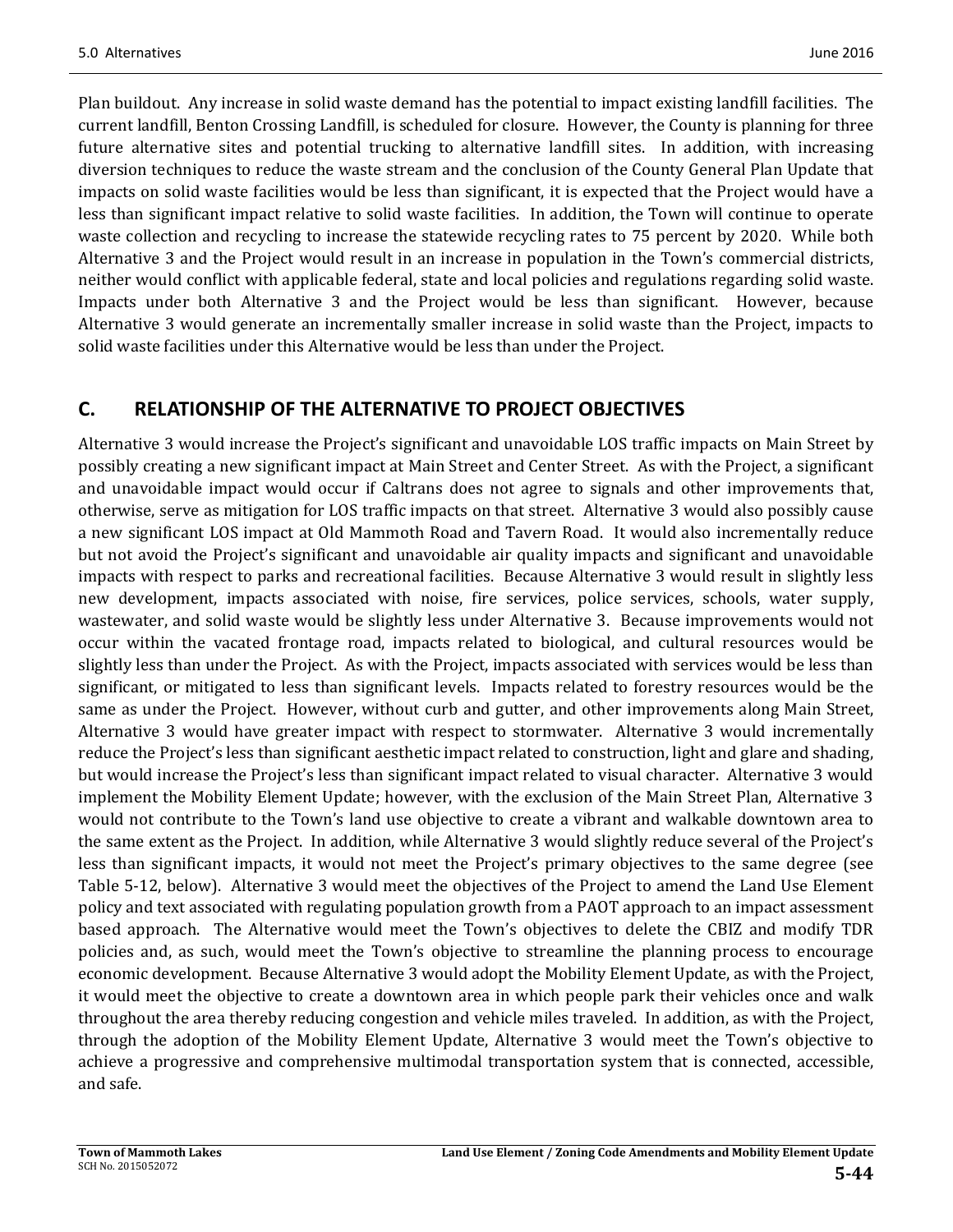# **G. ENVIRONMENTALLY SUPERIOR ALTERNATIVE**

Section 15126.6(e)(2) of the State *CEQA Guidelines* indicates that an analysis of alternatives to a proposed project shall identify an environmentally superior alternative among the alternatives evaluated in an EIR and that if the No Project Alternative is the environmentally superior alternative, the EIR shall identify another environmentally superior alternative among the remaining. With respect to identifying an Environmentally Superior Alternative among those analyzed in this Draft EIR, the range of feasible Alternatives includes the No Project Alternative (Alternative 1), Reduced Intensity Alternative (Alternative 2), and the Mobility Element Without the Main Street Reconfiguration Alternative (Alternative 3).

A comparative summary of the environmental impacts anticipated under each Alternative to the environmental impacts associated with the Project is provided in **Table 5‐11**, *Comparison of Impacts Associated with the Alternatives and Impacts of the Project*, below, based on the detailed evaluation of the potential impacts associated with each Alternative provided in the previous sections. Pursuant to Section 15126.6(c) of the State *CEQA Guidelines*, the analysis below addresses the ability of the Alternatives to "avoid or substantially lessen one or more of the significant effects" of the Project.

As discussed above, and as shown in Table 5-11, the No Project Alternative is considered the overall environmentally superior Alternative as it would incrementally reduce the Project's significant and unavoidable traffic, air quality and parks and recreation impacts. However, these impacts would remain significant and unavoidable.<sup>5</sup> It should be noted however, that although some adverse impacts would be avoided under the No Project Alternative, several primary beneficial aspects of the Project with respect to the objectives of the General Plan would not be achieved. The No Project Alternative would not implement, for instance, objectives of the Land Use Element to enhance livability of districts for walking through the arrangement of land uses and development intensities  $(GoaL.3)$ ; or to provide an overall balance of uses, facilities, and services to further the town's role as a destination resort community (Goal l.5) to the same extent as the Project. The No Project Alternative would not achieve the visual character benefits of the Project. As indicated above, the No Project Alternative would not meet the Project objectives. The extent to which the remaining Project Alternatives would meet the Project's Objectives is summarized in Table 5-12, *Comparison of Alternatives ‐ Ability to Meet Project Objectives*. 

Based on Table 5-12, the Reduced Intensity Alternative would partially meet the objectives of the Project and also incrementally reduce the Project's less than significant impacts related to air quality, noise, public services and utilities. It would also incrementally reduce the Project's significant and unavoidable impact related to air quality and parks and recreational facilities. However, it would not reduce these impacts to less than significant levels. Although it would not implement the objectives of the General Plan to the same extent as the Project, because it involves less development than Alternative 3, it would be the environmentally superior to that Alternative. Therefore, in accordance with the State CEQA Guidelines requirement to identify an environmentally superior alternative other than the No Project Alternative, a

<u> 1989 - Johann Stein, fransk politiker (d. 1989)</u>

*<sup>5</sup>* The No Project Alternative is the same as the 2007 General Plan buildout which would result in significant and unavoidable air quality and recreation impacts. The 2007 General Plan EIR concluded that traffic impacts would be mitigated to less than significant levels. While the current Traffic Impact Analysis, which is based on an updated Town Traffic Model, concludes that significant impacts could be mitigated to less than significant levels, because CalTrans approval would be required to implement the mitigation measures on Main Street and such approval is uncertain, this EIR concludes that traffic impacts would be considered significant and  $unavoidable.$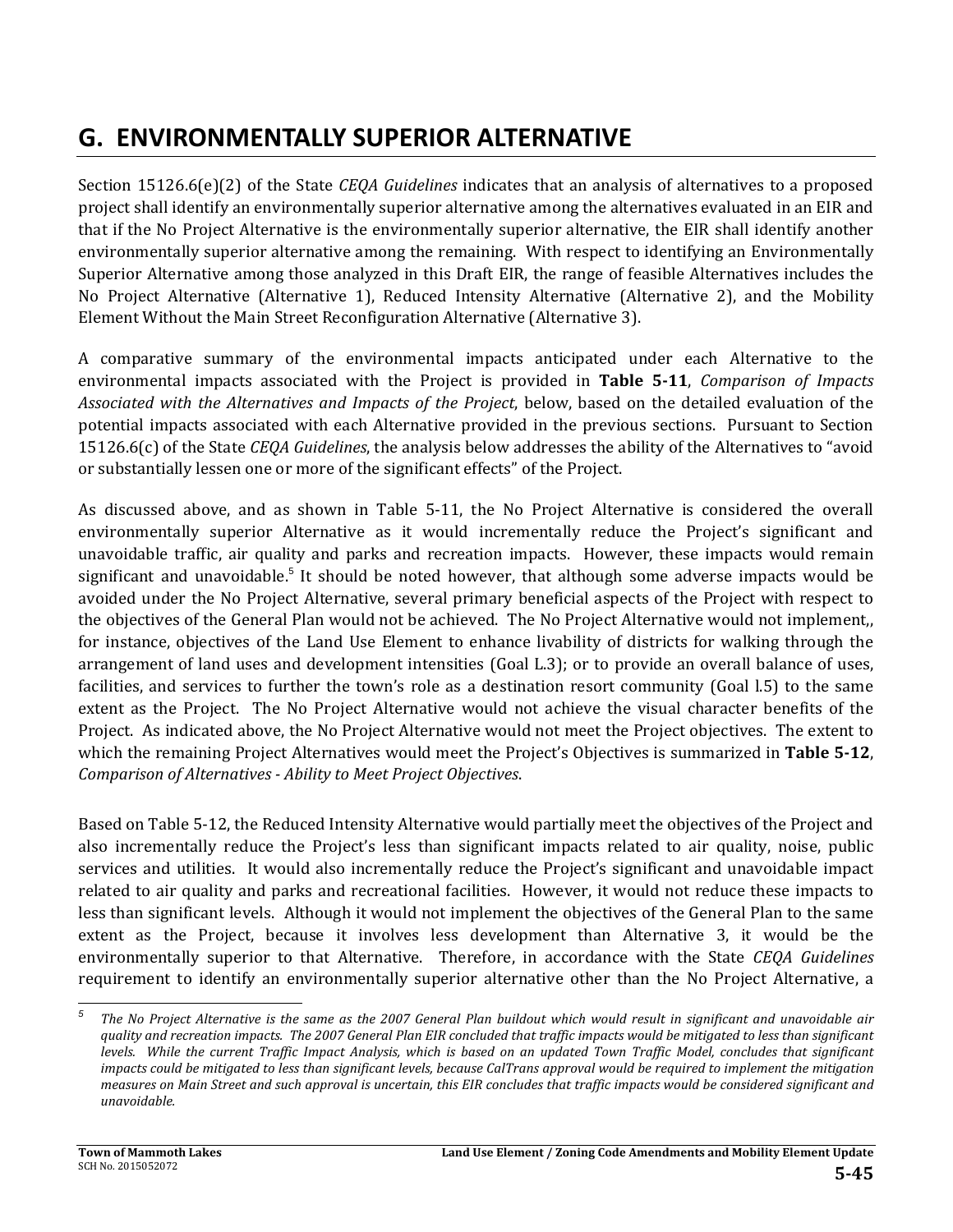comparative evaluation of the remaining alternatives indicates that the Reduced Intensity Alternative would be the environmentally superior alternative.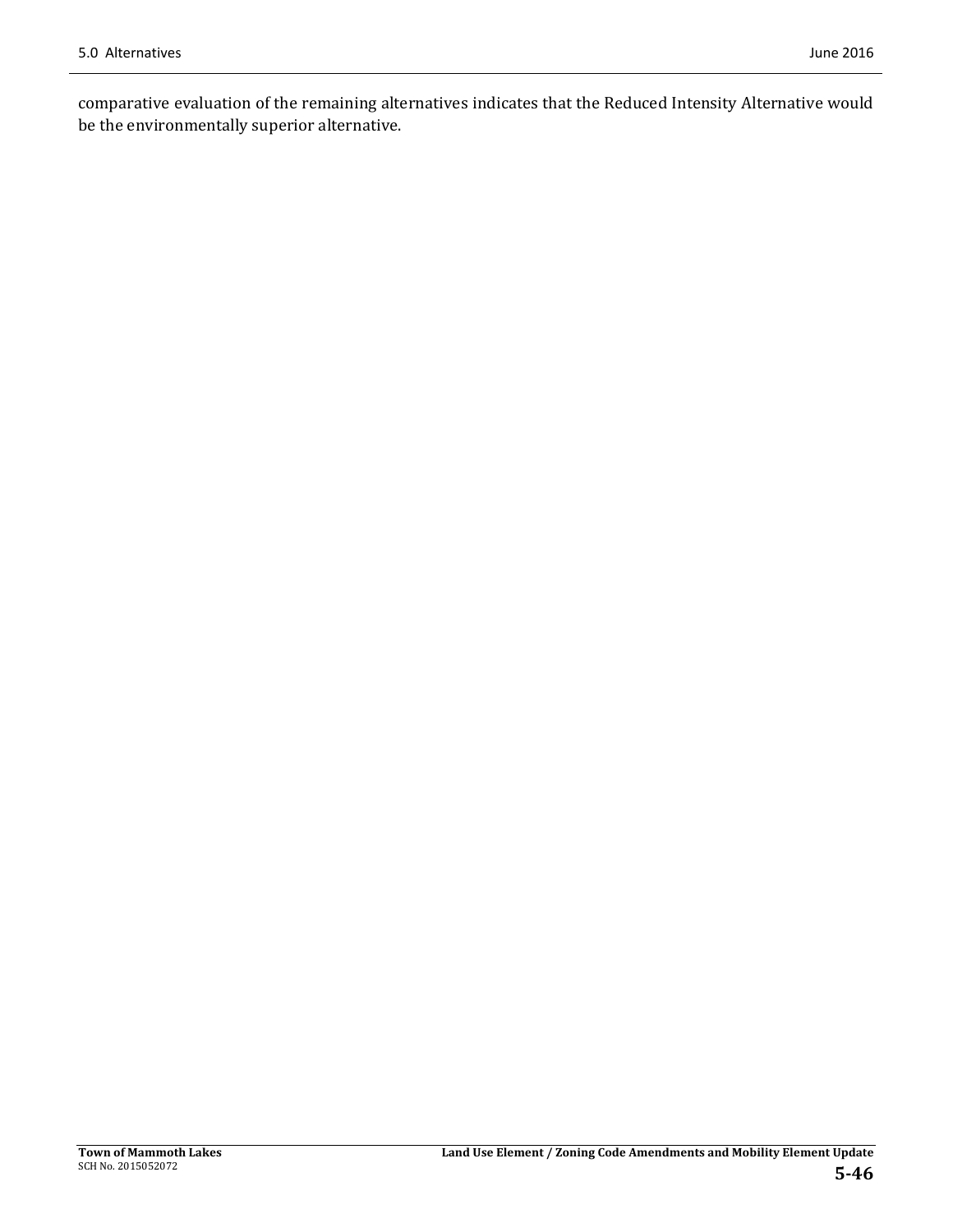#### **Table 5‐11Comparison of Impacts Associated with the Alternatives and Impacts of the Project**

|                                                             |                                        |                                                       |                                                              | <b>Alternative 3</b>                                                                            |  |
|-------------------------------------------------------------|----------------------------------------|-------------------------------------------------------|--------------------------------------------------------------|-------------------------------------------------------------------------------------------------|--|
|                                                             | <b>Project Impact</b>                  | <b>Alternative 1</b><br><b>No Project Alternative</b> | <b>Alternative 2</b><br><b>Reduced Intensity Alternative</b> | <b>Mobility Element Update Without</b><br>the Main Street Reconfiguration<br><b>Alternative</b> |  |
| 1. Aesthetics                                               |                                        |                                                       |                                                              |                                                                                                 |  |
| Visual Character                                            |                                        |                                                       |                                                              |                                                                                                 |  |
| Construction                                                | Less than Significant                  | Less Impact                                           | Similar Impact                                               | Less Impact                                                                                     |  |
| Operation                                                   | Less than Significant                  | Greater Impact                                        | Greater Impact                                               | Greater Impact                                                                                  |  |
| <b>Views</b>                                                | Less than Significant                  | Less Impact<br>(No Impact)                            | Similar Impact                                               | Less Impact                                                                                     |  |
| Light and Glare                                             | Less than Significant                  | Less Impact                                           | Less Impact                                                  | Less Impact                                                                                     |  |
| Shade/Shadow                                                | Less than Significant                  | Less Impact                                           | Similar Impact                                               | Less Impact                                                                                     |  |
| 2. Air Quality                                              |                                        |                                                       |                                                              |                                                                                                 |  |
| Violation of Air Quality Standards<br>(Criteria Pollutants) |                                        |                                                       |                                                              |                                                                                                 |  |
| Construction                                                | Significant and                        | Similar Impact                                        | Similar Impact                                               | Similar Impact                                                                                  |  |
|                                                             | Unavoidable                            | (Significant and<br>Unavoidable)                      | (Significant and Unavoidable)                                | (Significant and Unavoidable)                                                                   |  |
| Operation                                                   | Significant and                        | Less Impact                                           | Similar Impact                                               | Similar Impact                                                                                  |  |
|                                                             | Unavoidable<br>(Less than Significant) |                                                       | (Significant and Unavoidable)                                | (Significant and Unavoidable)                                                                   |  |
| <b>CO and TACs Emissions</b>                                | Less than Significant                  | Less Impact                                           | Similar Impact                                               | Similar Impact                                                                                  |  |
|                                                             |                                        | (Less than Significant)                               |                                                              |                                                                                                 |  |
| Consistency with Air Quality<br>Management Plan             | Less than Significant                  | Less Impact                                           | Similar Impact                                               | Similar Impact                                                                                  |  |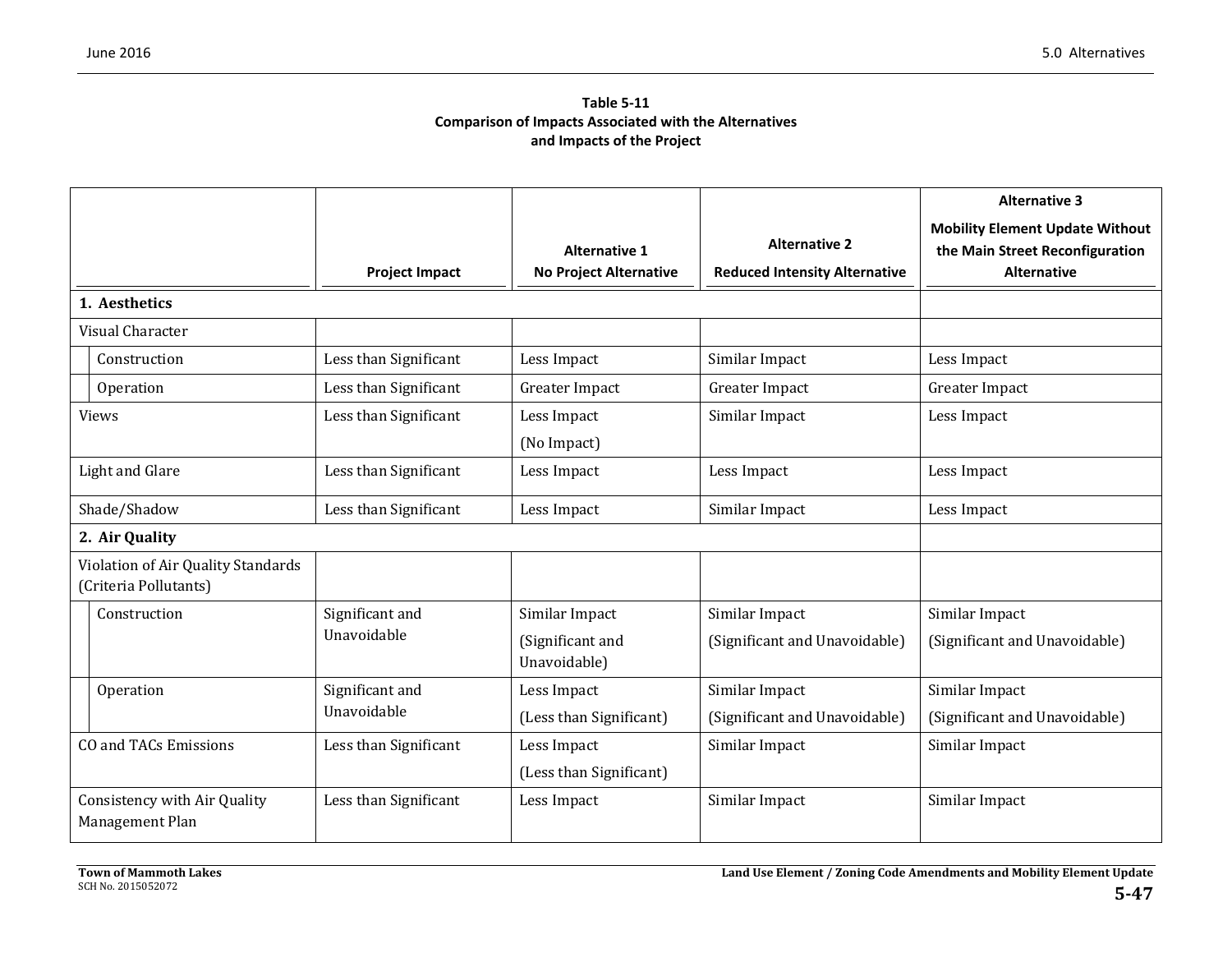#### **Table 5‐11 (Continued)**

#### **Comparison of Impacts Associated with the Alternatives and Impacts of the Project**

|                                                                                                         |                               |                       |                                                                                                                       |                               | <b>Alternative 3</b>                                                                            |  |  |
|---------------------------------------------------------------------------------------------------------|-------------------------------|-----------------------|-----------------------------------------------------------------------------------------------------------------------|-------------------------------|-------------------------------------------------------------------------------------------------|--|--|
|                                                                                                         |                               | <b>Project Impact</b> | <b>Alternative 2</b><br><b>Alternative 1</b><br><b>No Project Alternative</b><br><b>Reduced Intensity Alternative</b> |                               | <b>Mobility Element Update Without</b><br>the Main Street Reconfiguration<br><b>Alternative</b> |  |  |
| Air Quality Violation or<br>Cumulative Considerable Increase<br>in Non-Attainment Criteria<br>Pollutant |                               | Significant and       | Similar Impact                                                                                                        | Similar Impact                | Similar Impact                                                                                  |  |  |
|                                                                                                         |                               | Unavoidable           | (Significant and<br>Unavoidable)                                                                                      | (Significant and Unavoidable) | (Significant and Unavoidable)                                                                   |  |  |
|                                                                                                         | 3. Forestry Resources         | Less than Significant | Less Impact                                                                                                           | Similar Impact                | Similar Impact                                                                                  |  |  |
|                                                                                                         | 4. Biological Resources       | Less than Significant | Less Impact                                                                                                           | Similar Impact                | Less Impact                                                                                     |  |  |
| <b>5. Cultural Resources</b>                                                                            |                               | Less than Significant | Less Impact                                                                                                           | Similar Impact                | Less Impact                                                                                     |  |  |
|                                                                                                         |                               |                       |                                                                                                                       |                               |                                                                                                 |  |  |
| 6. Greenhouse Gas Emissions                                                                             |                               | Less than Significant | Similar Impact                                                                                                        | Similar Impact                | Similar Impact                                                                                  |  |  |
|                                                                                                         |                               |                       |                                                                                                                       |                               |                                                                                                 |  |  |
|                                                                                                         | 7. Land Use                   | Less than Significant | Greater Impact                                                                                                        | Greater Impact                | Greater Impact                                                                                  |  |  |
| 8. Noise                                                                                                |                               |                       |                                                                                                                       |                               |                                                                                                 |  |  |
|                                                                                                         | <b>Construction Noise</b>     | Less than Significant | Similar Impact                                                                                                        | Similar Impact                | Less Impact                                                                                     |  |  |
|                                                                                                         | <b>Operation Noise</b>        | Less than Significant | Similar Impact                                                                                                        | Similar Impact                | Less Impact                                                                                     |  |  |
|                                                                                                         | <b>Construction Vibration</b> | Less than Significant | Similar Impact                                                                                                        | Similar Impact                | Less Impact                                                                                     |  |  |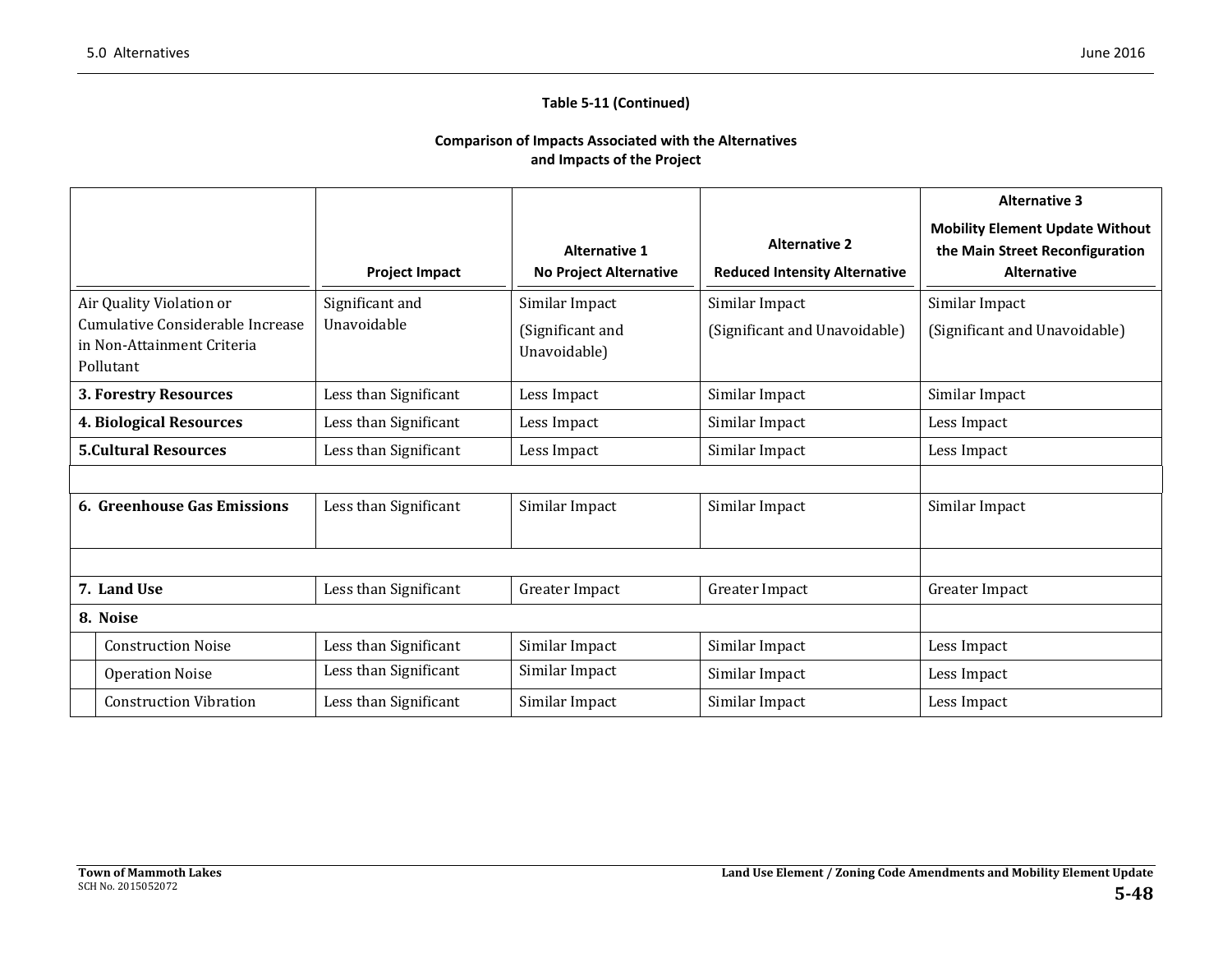#### **Table 5‐11 (Continued)**

#### **Comparison of Impacts Associated with the Alternatives and Impacts of the Project**

|                                                 |                                           |                       |                                                       |                                                              | <b>Alternative 3</b>                                                                            |  |
|-------------------------------------------------|-------------------------------------------|-----------------------|-------------------------------------------------------|--------------------------------------------------------------|-------------------------------------------------------------------------------------------------|--|
|                                                 |                                           | <b>Project Impact</b> | <b>Alternative 1</b><br><b>No Project Alternative</b> | <b>Alternative 2</b><br><b>Reduced Intensity Alternative</b> | <b>Mobility Element Update Without</b><br>the Main Street Reconfiguration<br><b>Alternative</b> |  |
| 9. Population, Housing and<br><b>Employment</b> |                                           | Less than Significant | Similar Impact                                        | Similar Impact                                               | Less Impact                                                                                     |  |
|                                                 | <b>10. Public Services</b>                |                       |                                                       |                                                              |                                                                                                 |  |
|                                                 | Fire Protection and Emergency<br>Services |                       |                                                       |                                                              |                                                                                                 |  |
|                                                 | Construction                              | Less than Significant | Less Impact                                           | Less Impact                                                  | Less Impact                                                                                     |  |
|                                                 | Operation                                 | Less than Significant | Less Impact                                           | Less Impact                                                  | Less Impact                                                                                     |  |
|                                                 | <b>Emergency Access</b><br>(Operation)    | Less than Significant | Greater Impact                                        | Similar Impact                                               | Similar Impact                                                                                  |  |
| <b>Police Protection</b>                        |                                           |                       |                                                       |                                                              |                                                                                                 |  |
|                                                 | Construction                              | Less than Significant | Less Impact                                           | Less Impact                                                  | Less Impact                                                                                     |  |
|                                                 | Operation                                 | Less than Significant | Less Impact                                           | Less Impact                                                  | Less Impact                                                                                     |  |
|                                                 | Schools                                   | Less than Significant | Less Impact                                           | Less Impact                                                  | Less Impact                                                                                     |  |
| Parks and Recreation                            |                                           | Significant and       | Less Impact                                           | Less Impact                                                  | Less Impact                                                                                     |  |
|                                                 |                                           | Unavoidable           | (Significant and<br>Unavoidable)                      | (Significant and Unavoidable)                                | (Significant and Unavoidable)                                                                   |  |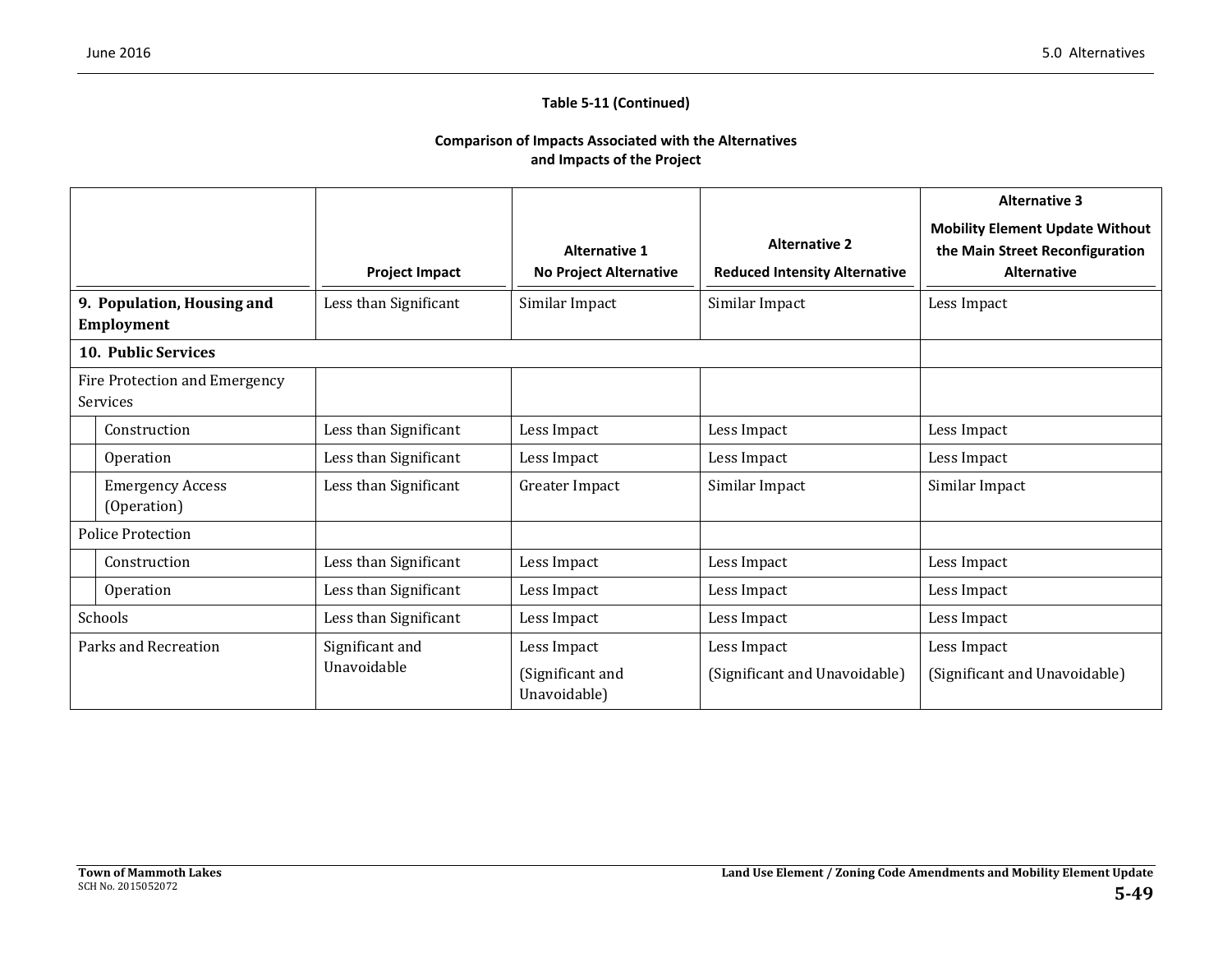#### **Table 5‐11 (Continued)**

#### **Comparison of Impacts Associated with the Alternatives and Impacts of the Project**

|                                    |                                                        |                                                       |                                                              | <b>Alternative 3</b>                                                                            |  |  |
|------------------------------------|--------------------------------------------------------|-------------------------------------------------------|--------------------------------------------------------------|-------------------------------------------------------------------------------------------------|--|--|
|                                    | <b>Project Impact</b>                                  | <b>Alternative 1</b><br><b>No Project Alternative</b> | <b>Alternative 2</b><br><b>Reduced Intensity Alternative</b> | <b>Mobility Element Update Without</b><br>the Main Street Reconfiguration<br><b>Alternative</b> |  |  |
| 4.11 Transportation and Traffic    |                                                        |                                                       |                                                              |                                                                                                 |  |  |
| Intersection Service Levels        | Significant and                                        | Less Impact                                           | Less Impact                                                  | Greater Impact                                                                                  |  |  |
|                                    | <b>Unavoidable</b><br>(Significant and<br>Unavoidable) |                                                       | (Significant and Unavoidable)                                | (Significant and Unavoidable)                                                                   |  |  |
| Consistency with Plans             | Less than Significant                                  | Greater                                               | Similar                                                      |                                                                                                 |  |  |
|                                    | (Less than Significant)                                |                                                       |                                                              |                                                                                                 |  |  |
| 4.12 Utilities and Service Systems |                                                        |                                                       |                                                              |                                                                                                 |  |  |
| <b>Water Supply</b>                | Less than Significant                                  | Less Impact                                           | Less Impact                                                  | Less Impact                                                                                     |  |  |
| Wastewater                         | Less than Significant                                  | Less Impact                                           | Less Impact                                                  | Less Impact                                                                                     |  |  |
| Stormwater                         | Less than Significant                                  | Less Impact                                           | Similar Impact                                               | Greater Impact                                                                                  |  |  |
| Solid Waste                        | Less than Significant                                  | Less Impact                                           | Less Impact                                                  | Less Impact                                                                                     |  |  |

Note: Statements in parentheses indicate whether there would continue to significant and unavoidable impacts, or if the category differs from the Project. Statements not in parentheses indicate whether impacts would be less, similar, or greater than the project but within the same category.

*Source: ESA PCR, 2016*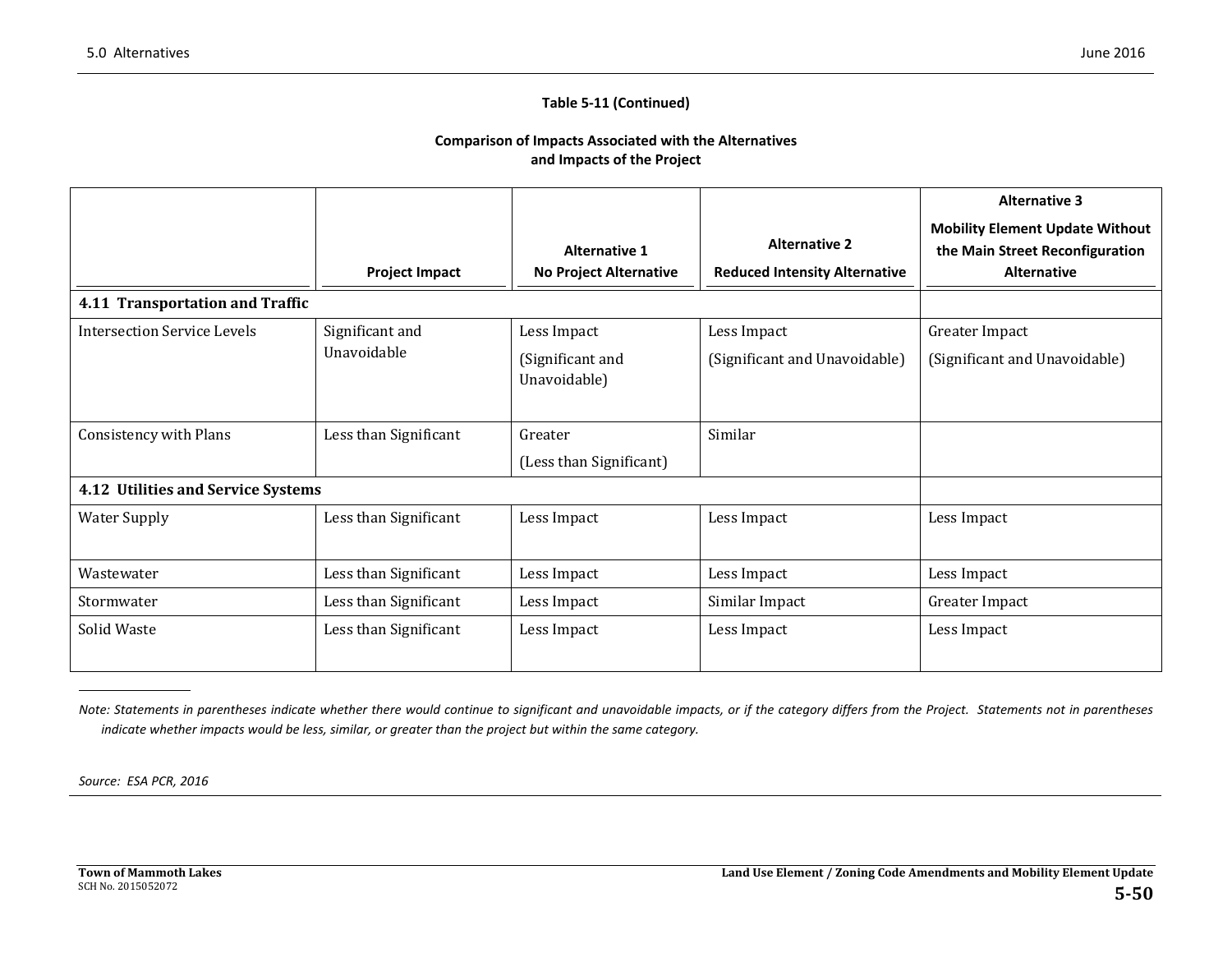#### **Table 5‐12**

#### **Comparison of Alternatives ‐ Ability to Meet Project Objectives**

|                                                                                                                                                                                                                                       |                      |            |                           |                    |                 |                                |            | <b>Alternative 3</b>           |     |
|---------------------------------------------------------------------------------------------------------------------------------------------------------------------------------------------------------------------------------------|----------------------|------------|---------------------------|--------------------|-----------------|--------------------------------|------------|--------------------------------|-----|
|                                                                                                                                                                                                                                       |                      |            |                           |                    |                 |                                |            | <b>Mobility Element Update</b> |     |
|                                                                                                                                                                                                                                       |                      |            | <b>Alternative 2</b>      |                    |                 | <b>Without the Main Street</b> |            |                                |     |
|                                                                                                                                                                                                                                       | <b>Alternative 1</b> |            | <b>Reduced Intensity</b>  |                    | Reconfiguration |                                |            |                                |     |
|                                                                                                                                                                                                                                       |                      | No Project |                           | <b>Alternative</b> |                 | <b>Alternative</b>             |            |                                |     |
| <b>PROJECT OBJECTIVES &amp; CRITERIA</b>                                                                                                                                                                                              | <b>Yes</b>           | Partial    | <b>No</b>                 | Yes                | <b>Partial</b>  | No.                            | <b>Yes</b> | <b>Partial</b>                 | No. |
| 1. The intent of the proposed Land Use Element\ Zoning Code<br>Amendments as well as the Mobility Element Update is to achieve a<br>sustainable and integrated system of land use and transportation in<br>the Town of Mammoth Lakes. |                      |            | X                         |                    | X               |                                |            | X                              |     |
| 2. Create flexibility in the commercial districts through the removal of the<br>unit/room cap and the creation of a "white box" established by<br>development parameters, which focuses on the overall size of a<br>structure.        |                      |            | X                         |                    | X               |                                |            | X                              |     |
| 3. Streamline the planning process to encourage economic development.                                                                                                                                                                 |                      |            | X                         |                    | X               |                                |            | X                              |     |
| 4. Cluster greater density in the downtown area to reduce vehicle miles<br>travelled.                                                                                                                                                 |                      |            | $\boldsymbol{\mathrm{X}}$ |                    | X               |                                |            | X                              |     |
| Create a park-once downtown area in which people park their vehicles<br>5.<br>once and walk throughout the area thereby reducing congestion and<br>vehicle miles travelled.                                                           |                      |            | X                         | X                  |                 |                                | X          |                                |     |
| 6. Create a vibrant and walkable downtown area.                                                                                                                                                                                       |                      |            | X                         |                    | X               |                                |            |                                | X   |
| <b>OBJECTIVES SCORE</b>                                                                                                                                                                                                               | $\bf{0}$             | $\bf{0}$   | 6                         | 1                  | 5.              | $\bf{0}$                       | 1          | 4                              |     |

*Source: ESA PCR, 2016.*